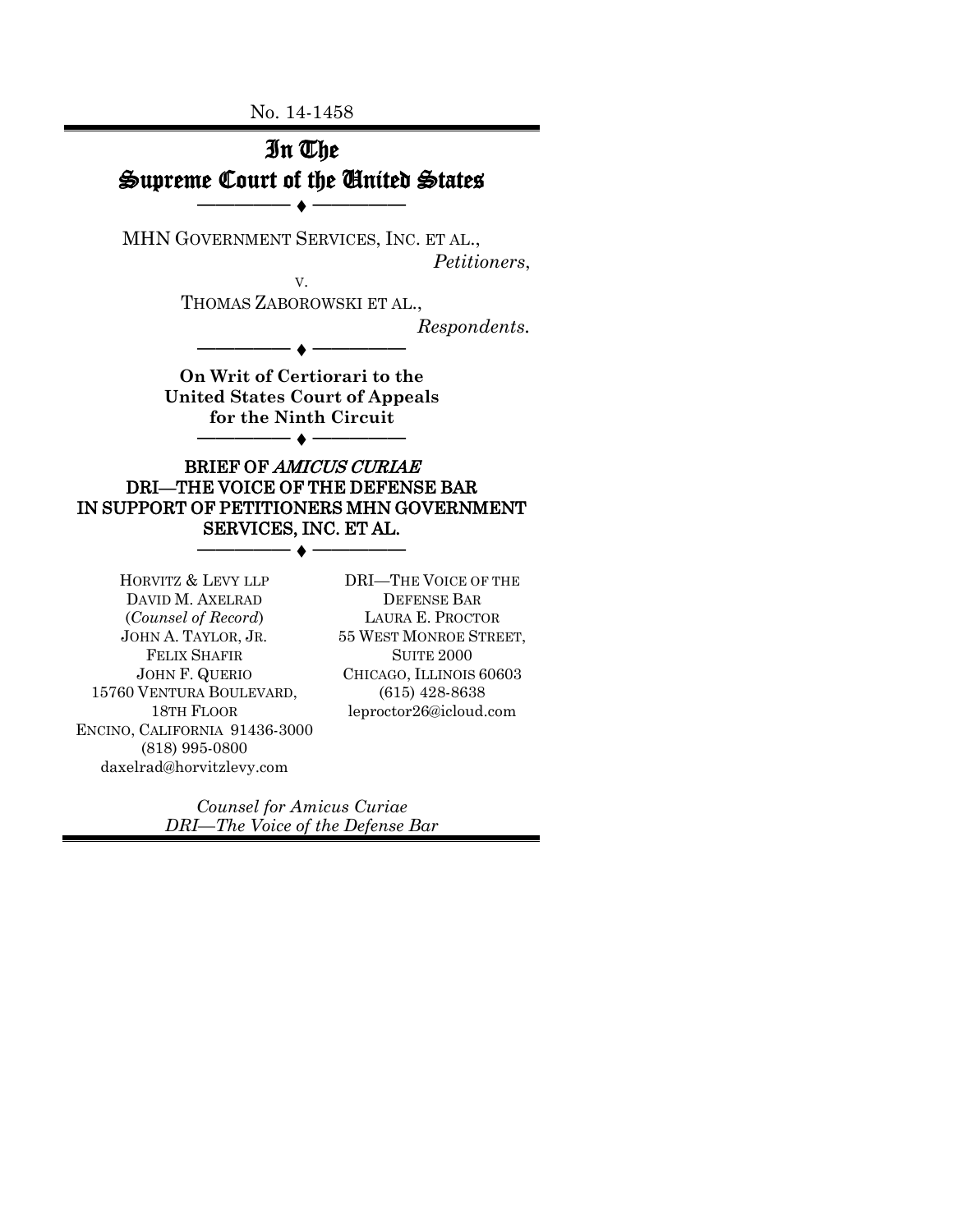i

## **TABLE OF CONTENTS**

# **Page**

|    |                | INTEREST OF AMICUS CURIAE 1                                                                                                                                              |
|----|----------------|--------------------------------------------------------------------------------------------------------------------------------------------------------------------------|
|    |                |                                                                                                                                                                          |
|    |                |                                                                                                                                                                          |
| Ī. |                | THE FAA PREEMPTS CALIFORNIA'S<br>ARBITRATION-SPECIFIC UNCON-                                                                                                             |
|    | $\mathbf{A}$ . | The question presented in this<br>encompasses whether<br>case<br>California's unconscionability test,<br>applied to arbitration<br>as<br>agreements, is preempted by the |
|    | <b>B.</b>      | The FAA precludes a court from<br>refusing to enforce an arbitration<br>agreement on the ground that its<br>terms are undesirable as a matter                            |
|    | C.             | California's long resistance to FAA<br>preemption based on arbitration-<br>specific standards has continued<br>unabated after Concepcion11                               |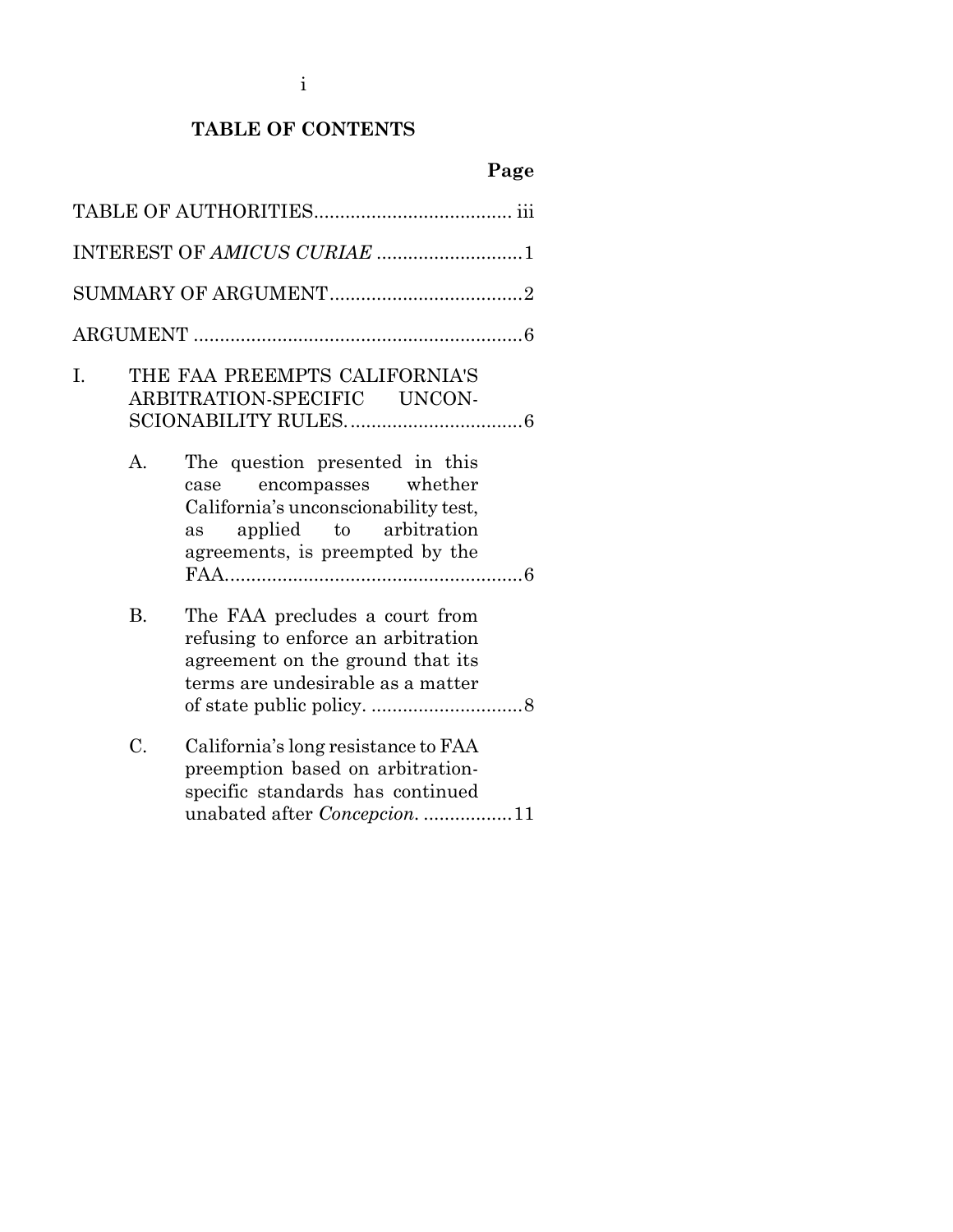D. California's unconscionability standards are preempted because they permit courts to invalidate arbitration agreements based on state policy concerns about fairness. ................................................19 E. The FAA also preempts the specific unconscionability standard that was applied here because it relies on the uniqueness of an

arbitration agreement and has a

ii

- disproportionate impact on such agreements...........................................21 II. RATHER THAN APPLYING ILL-DEFINED STANDARDS OF FAIRNESS BASED ON STATE PUBLIC POLICY, COURTS SHOULD DEEM ARBITRATION AGREEMENTS UNCONSCIONABLE ONLY WHEN
- REQUIRED BY DUE PROCESS...................28 III. THE SEVERABILITY RULE CALIFORNIA COURTS APPLY TO ARBITRATION AGREEMENTS IS PREEMPTED UNDER THE FAA. .................32

CONCLUSION ..........................................................35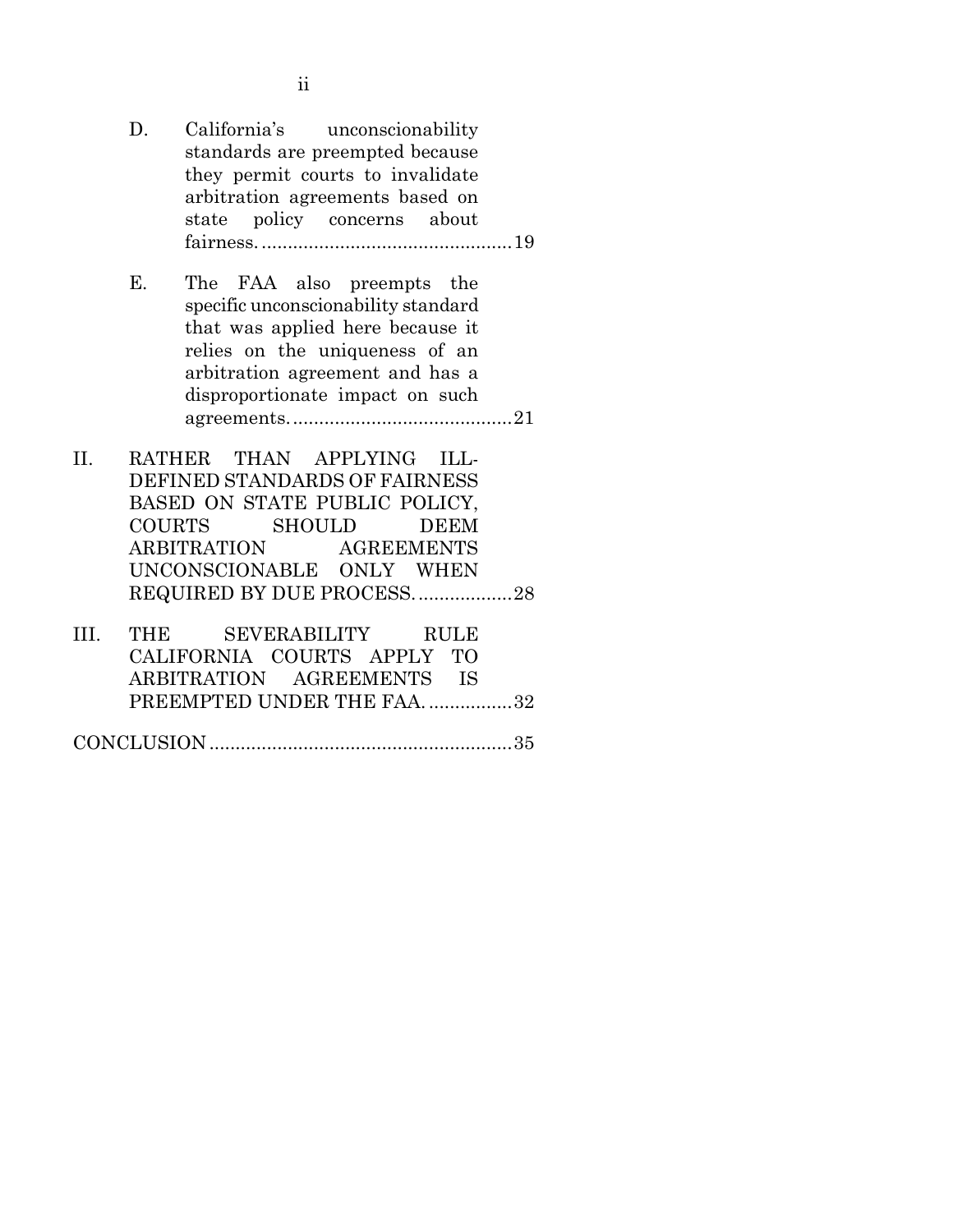iii

## **TABLE OF AUTHORITIES**

# **Page(s)**

### **Cases**

| 14 Penn Plaza LLC v. Pyett,                                                                         |
|-----------------------------------------------------------------------------------------------------|
| Am. Express Co. v. Italian Colors Rest.,                                                            |
| Armendariz v. Found. Health Psychcare<br>Servs., Inc.,<br>24 Cal. 4th 83, 6 P.3d 669 (2000)  passim |
| AT&T Mobility LLC v. Concepcion,                                                                    |
| Biller v. Toyota Motor Corp.,                                                                       |
| Bowles Fin. Grp. v. Stifel, Nicolaus &<br>Co.                                                       |
| Chavarria v. Ralphs Grocery Co.,<br>733 F.3d 916 (9th Cir. 2013) 18, 19, 22                         |
| City of Boerne v. Flores,                                                                           |
| Coleman v. Prudential Bache Sec.,                                                                   |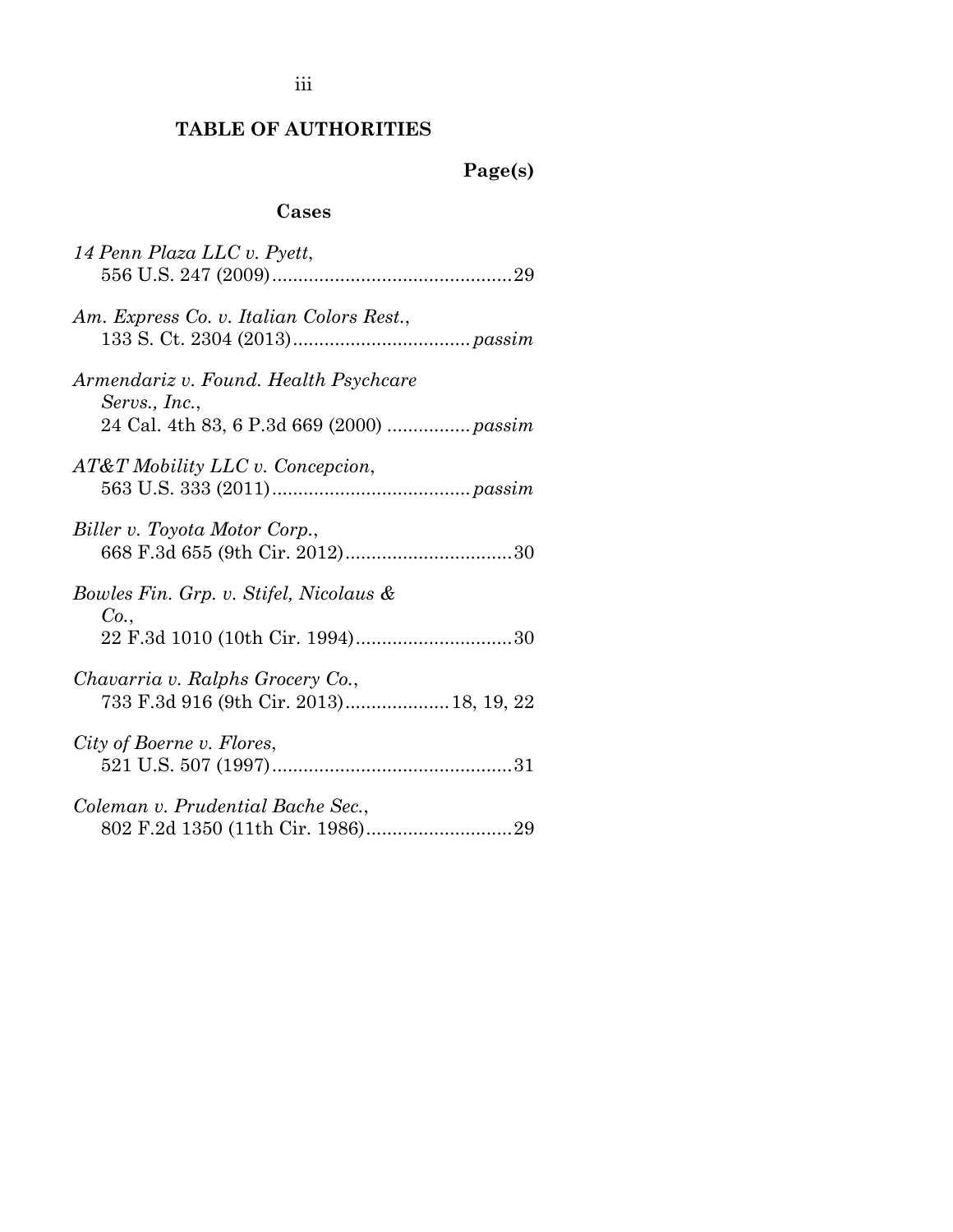| Cruz v. Cingular Wireless, LLC,                                                               |
|-----------------------------------------------------------------------------------------------|
| Discover Bank v. Superior Court,<br>36 Cal. 4th 148, 113 P.3d 1100                            |
| Elite Logistics Corp. v. Wan Hai Lines,<br>Ltd.<br>B252543, 2015 WL 3522606 (Cal. Ct.         |
| Ex parte McNaughton,                                                                          |
| Fitz v. NCR Corp.,<br>118 Cal. App. 4th 702, 13 Cal. Rptr.                                    |
| Gilmer v. Interstate/Johnson Lane<br>Corp.,                                                   |
| Gray v. Conseco, Inc.,<br>No. SA CV 00-322 DOC (EEX), 2000<br>WL 1480273 (C.D. Cal. Sept. 29, |
| Gross v. FBL Fin. Servs., Inc.,                                                               |
| In re Marriage of Facter,<br>212 Cal. App. 4th 967, 152 Cal. Rptr.                            |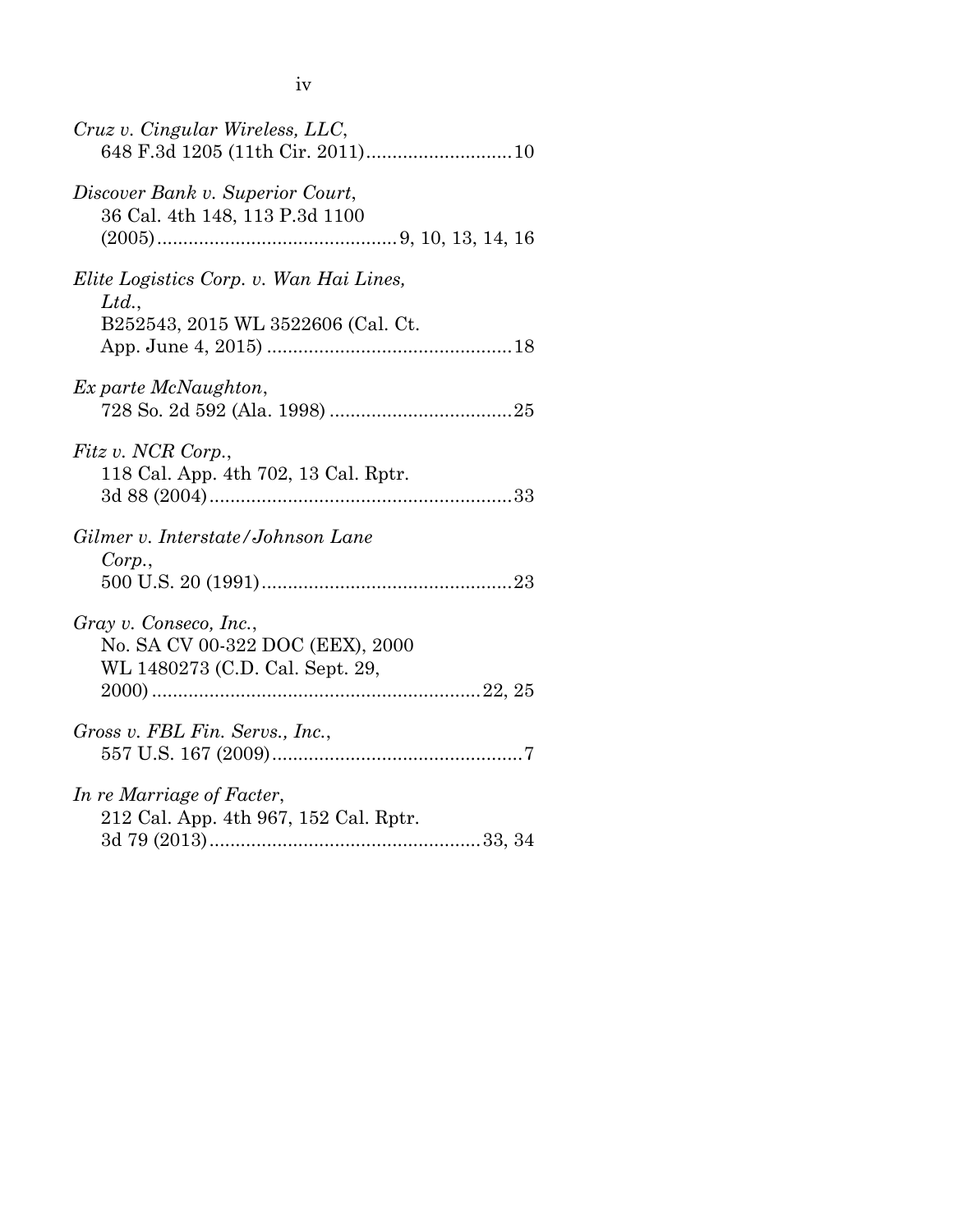| Jaffe v. Zamora,                                                                        |
|-----------------------------------------------------------------------------------------|
| Little v. Auto Stiegler, Inc.,<br>29 Cal. 4th 1064, 63 P.3d 979 (2003) 12, 13           |
| Marathon Entm't, Inc. v. Blasi,<br>42 Cal. 4th 974, 174 P.3d 741 (2008) 33              |
| Marmet Health Care Ctr., Inc. v. Brown,                                                 |
| McElroy v. Tenet Health Care Corp.,<br>G047300, 2013 WL 4482928 (Cal. Ct.               |
| McMahan & Co. v. Dunn Newfund I,<br>Ltd.,<br>656 N.Y.S.2d 620, 230 A.D.2d 1             |
| Medtronic AVE, Inc. v. Advanced<br>Cardiovascular Sys., Inc.,                           |
| Mercado v. Doctors Med. Ctr. of<br>Modesto, Inc.,<br>F064478, 2013 WL 3892990 (Cal. Ct. |
| Nitro-Lift Techs., L.L.C. v. Howard,                                                    |
| Perry v. Thomas,                                                                        |

v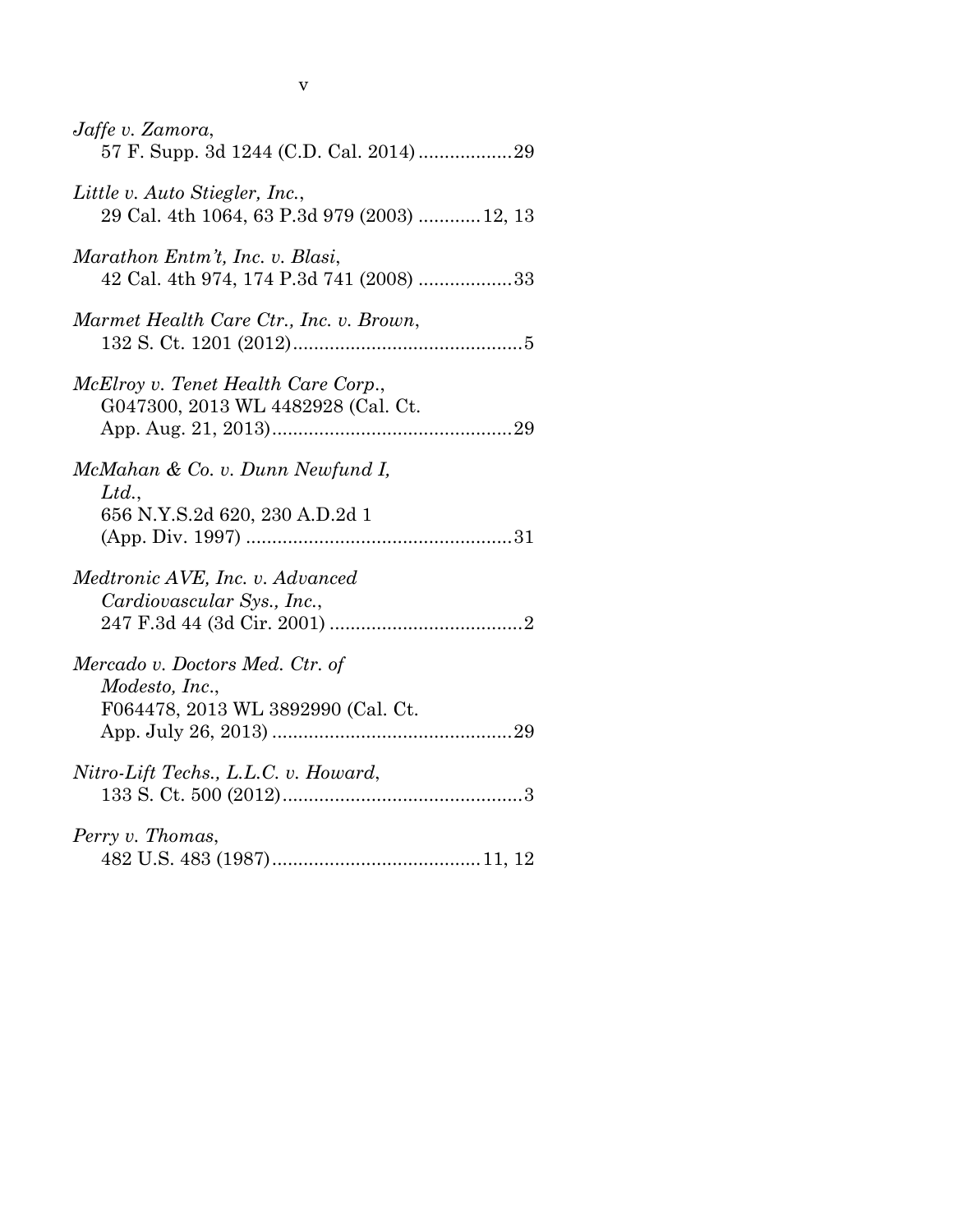| Pinela v. Neiman Marcus Grp., Inc.,<br>238 Cal. App. 4th 227, 190 Cal. Rptr.       |
|------------------------------------------------------------------------------------|
|                                                                                    |
| Preston v. Ferrer,                                                                 |
| Procunier v. Navarette,                                                            |
| Prudential Sec., Inc. v. Dalton,<br>929 F. Supp. 1411 (N.D. Okla. 1996) 31         |
| Reed Elsevier, Inc. ex rel. LexisNexis<br>Div. v. Crockett,                        |
| Samaniego v. Empire Today LLC,<br>205 Cal. App. 4th 1138, 140 Cal.                 |
| Sanchez v. Valencia Holding Co.,<br>61 Cal. 4th 899, 353 P.3d 741                  |
| Shearson/Am. Express, Inc. v.<br>McMahon,                                          |
| Sonic-Calabasas A, Inc. v. Moreno,                                                 |
| Sonic-Calabasas A, Inc. v. Moreno,<br>51 Cal. 4th 659, 247 P.3d 130 (2011)  13, 14 |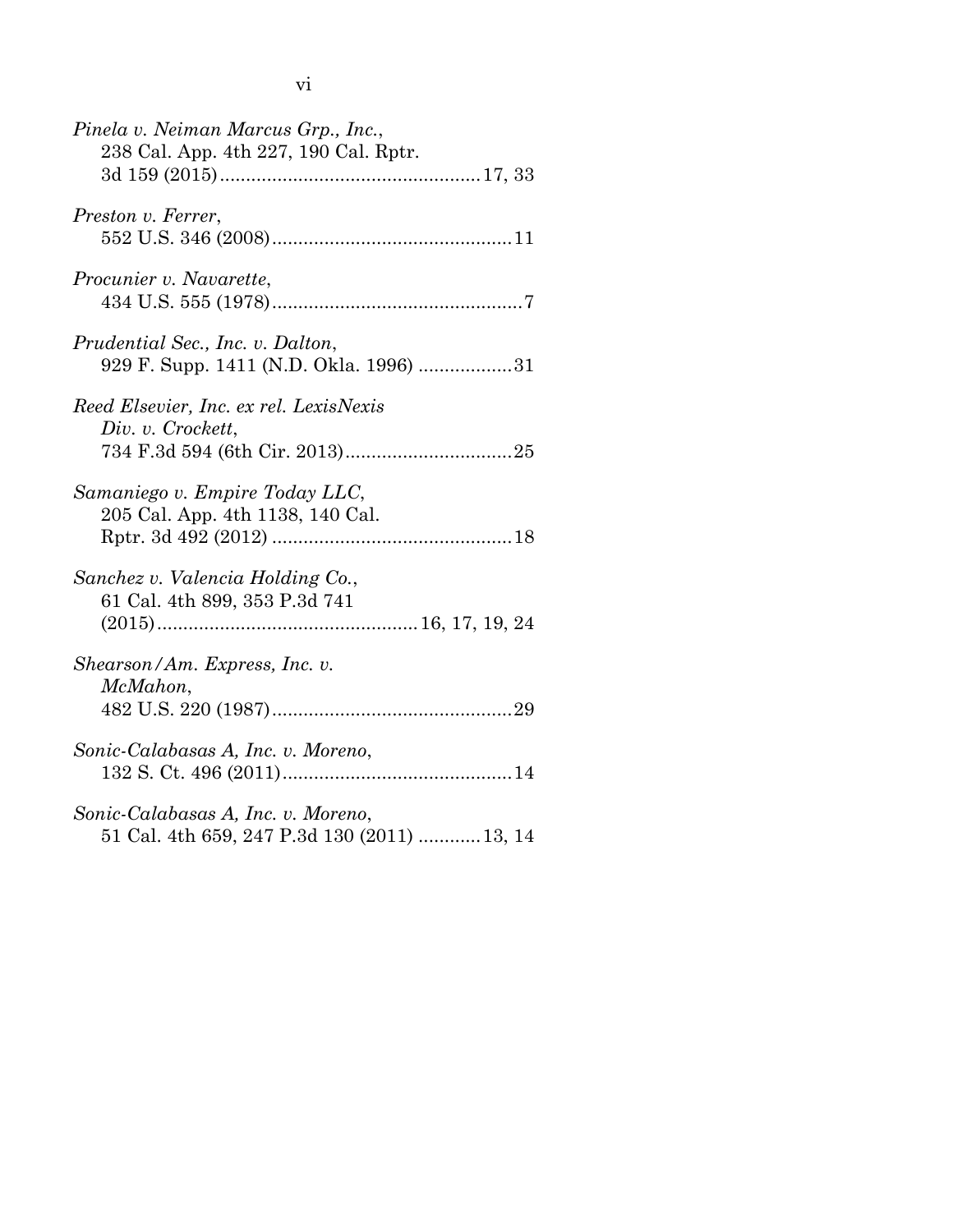vii

| Sonic-Calabasas A, Inc. v. Moreno,<br>57 Cal. 4th 1109, 311 P.3d 184              |
|-----------------------------------------------------------------------------------|
| Southland Corp. v. Keating,                                                       |
| Tempo Shain Corp. v. Bertek, Inc.,                                                |
| THI of N.M. at Hobbs Ctr., LLC v.<br>Patton,                                      |
| Torrence v. Nationwide Budget Fin.,<br>753 S.E.2d 802 (N.C. Ct. App. 2014)25      |
| Trivedi v. Curexo Tech. Corp.,<br>189 Cal. App. 4th 387, 116 Cal. Rptr.           |
| Truly Nolen of Am. v. Superior Court,<br>208 Cal. App. 4th 487, 145 Cal. Rptr.    |
| United States v. Mendenhall,                                                      |
| Wherry v. Award, Inc.,<br>192 Cal. App. 4th 1242, 123 Cal.                        |
| Willis v. Prime Healthcare Servs., Inc.,<br>231 Cal. App. 4th 615, 180 Cal. Rptr. |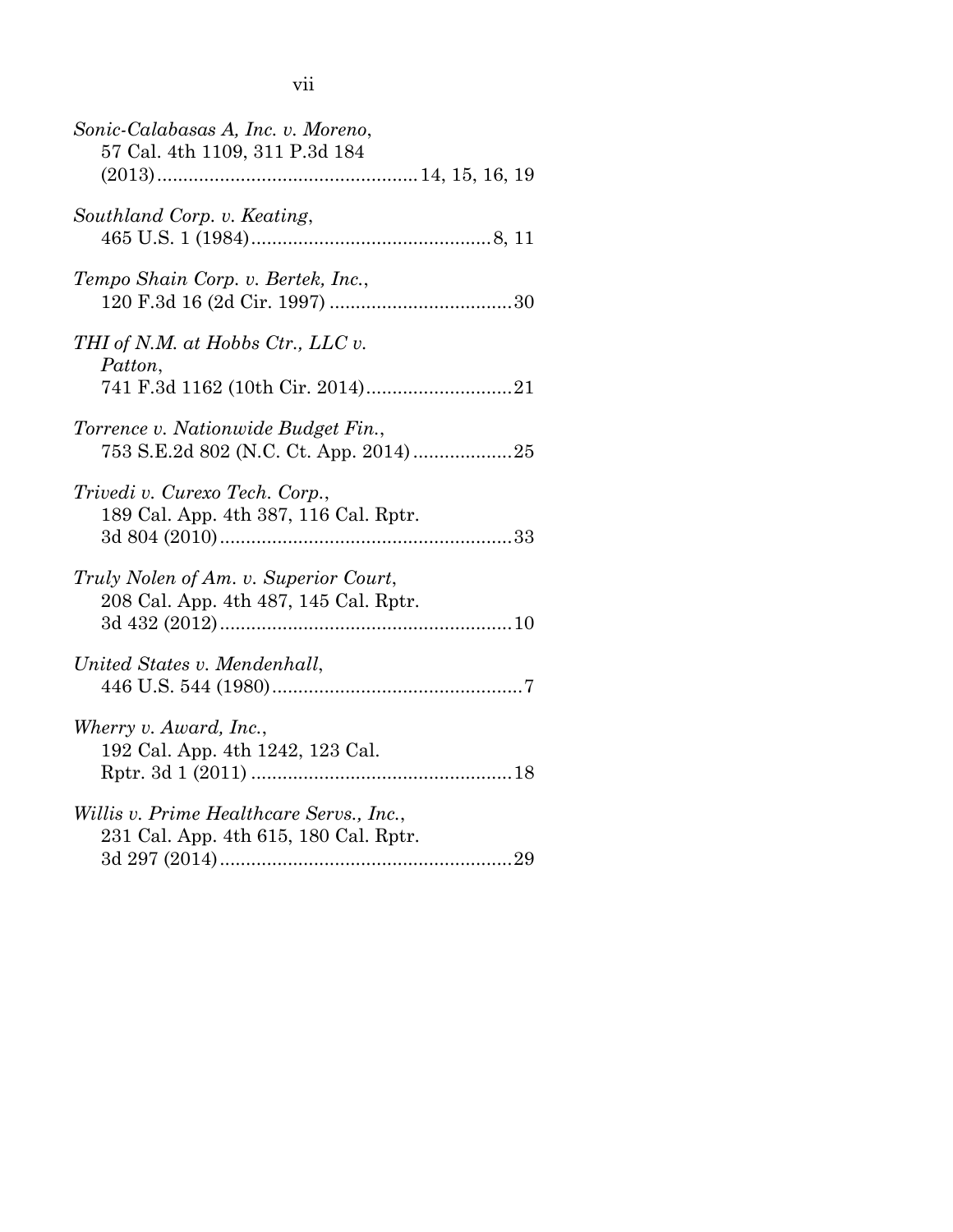viii

| Woods v. JFK Mem'l Hosp., Inc.,    |  |
|------------------------------------|--|
| G050286, 2014 WL 5475231 (Cal. Ct. |  |
|                                    |  |

### **Constitutions**

U.S. Const., Art. VI, cl. 2............................................[.5](#page-14-1)

### **Statutes**

## 9 U.S.C.

## **Miscellaneous**

| Aaron-Andrew P. Bruhl, The                    |  |
|-----------------------------------------------|--|
| Unconscionability Game: Strategic             |  |
| Judging and the Evolution of                  |  |
| <i>Federal Arbitration Law, 83 N.Y.U.</i>     |  |
|                                               |  |
| Michael G. McGuinness & Adam J.               |  |
| Karr, California's "Unique"                   |  |
| Approach to Arbitration: Why This             |  |
| Road Less Traveled Will Make All              |  |
| <i>the Difference on the Issue of</i>         |  |
| Preemption Under the Federal                  |  |
| <i>Arbitration Act</i> , 2005 J. Disp. Resol. |  |
| 61                                            |  |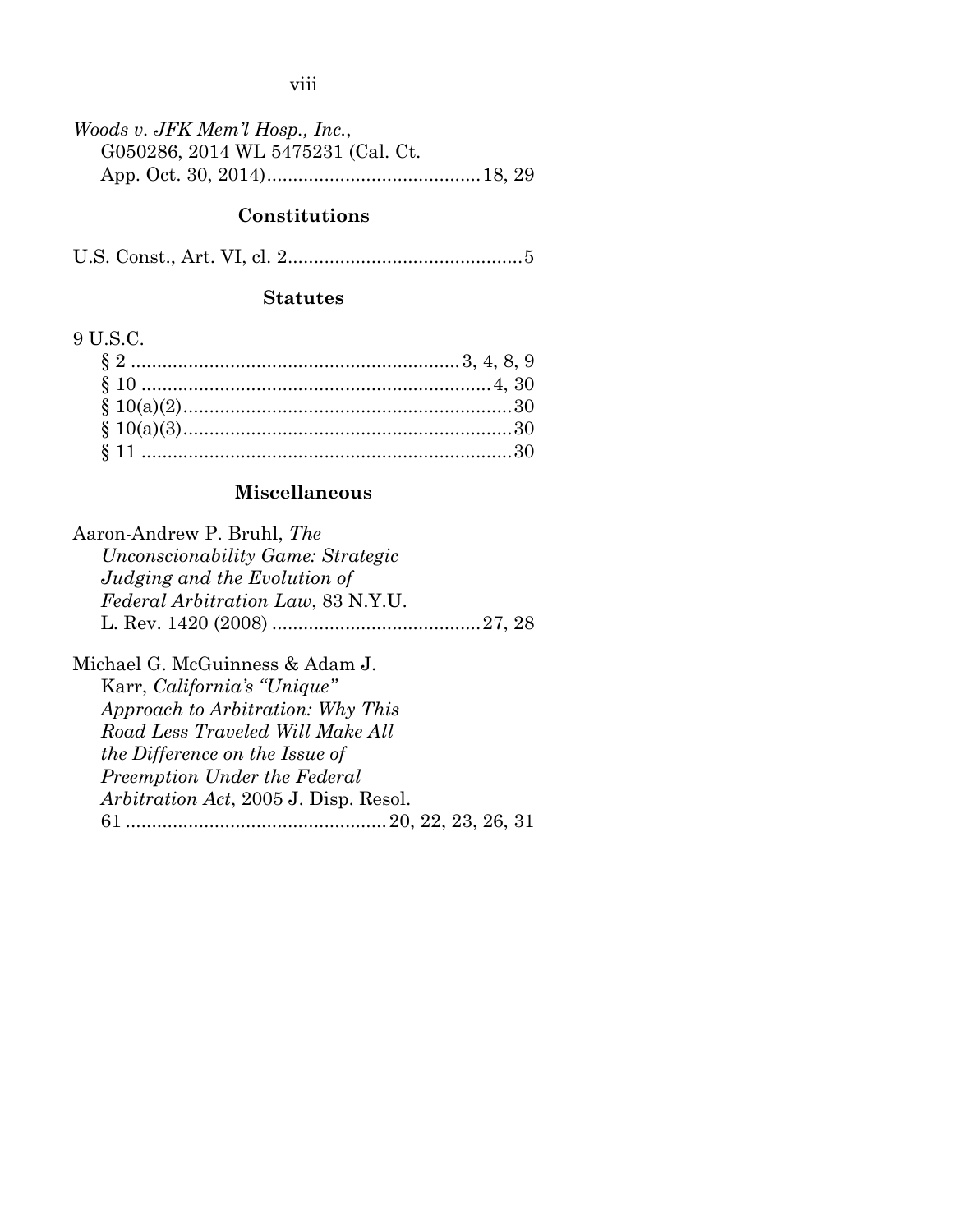| Paul Thomas, Note, Conscionable               |
|-----------------------------------------------|
| Judging: A Case Study of California           |
| Courts' Grapple with Challenges to            |
| Mandatory Arbitration Agreements,             |
|                                               |
| Stephen A. Brome, An Unconscionable           |
| Application of the Unconscionability          |
| Doctrine: How the California Courts           |
| Are Circumventing the Federal                 |
| <i>Arbitration Act</i> , 3 Hastings Bus. L.J. |
|                                               |
| Stephen J. Ware, <i>Arbitration and</i>       |
| <i>Unconscionability After Doctor's</i>       |
| Associates, Inc. v. Casarotto, 31             |
|                                               |
| Susan Randall, <i>Judicial Attitudes</i>      |
| Toward Arbitration and the                    |
| <i>Resurgence of Unconscionability,</i> 52    |
|                                               |
|                                               |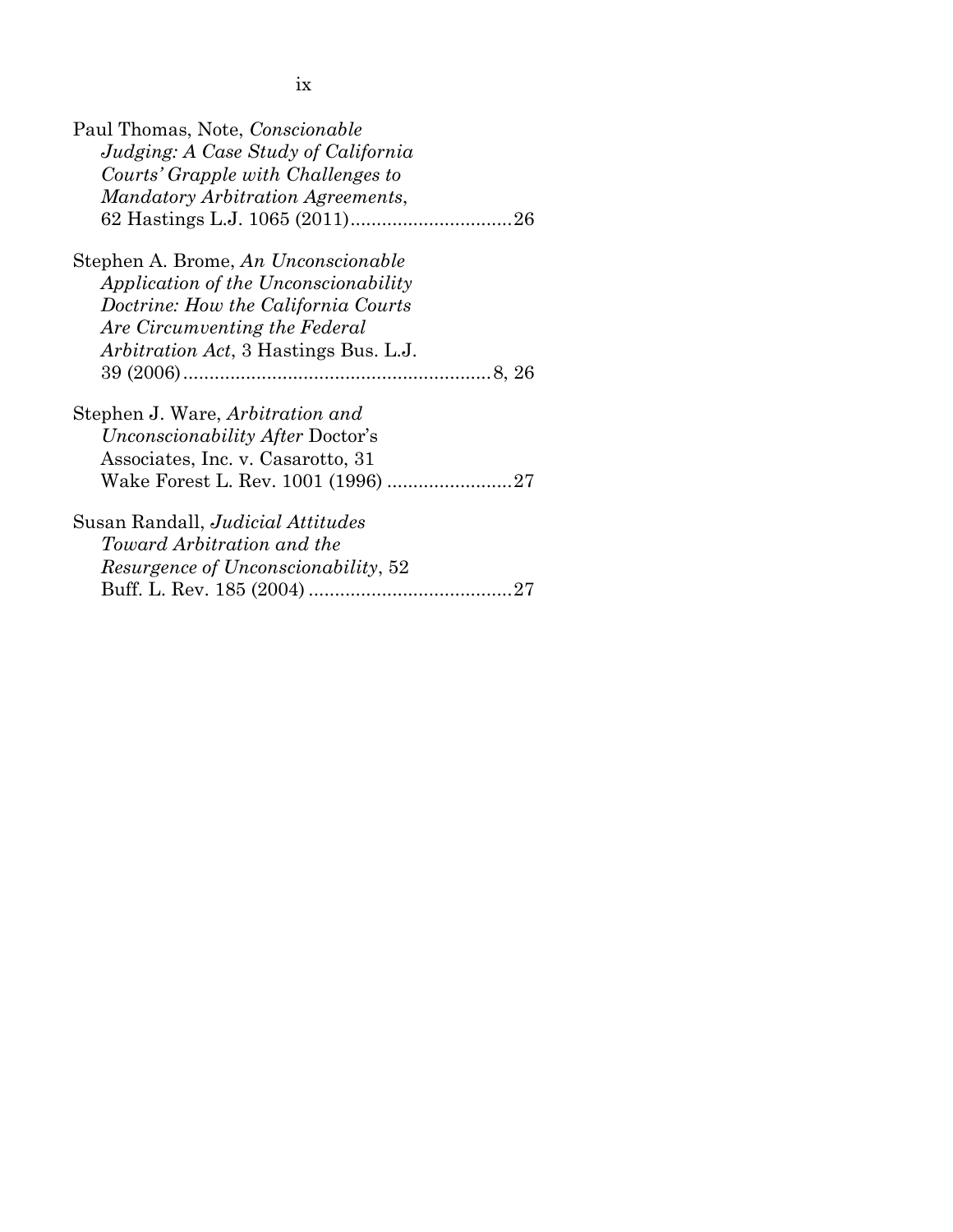#### **INTEREST OF** *AMICUS CURIAE***[1](#page-10-0)**

*Amicus curiae* DRI—The Voice of the Defense Bar (DRI) is an international organization that includes more than 21,000 members involved in the defense of civil litigation. DRI has long been a voice in the ongoing effort to make the civil justice system more fair and efficient. To that end, DRI regularly participates as *amicus curiae* in cases that raise issues of vital concern to its members, their clients, and the judicial system.

This case is of significant interest to DRI because its members routinely represent clients seeking to compel arbitration of claims brought under wage and hour, consumer protection, or other state laws that are subject to binding arbitration clauses. Accordingly, DRI's members are familiar with the common occurrence of state and federal courts refusing to enforce arbitration clauses (including in class action litigation) because of state public policy, unconscionability principles, or other tenets of state law.

This case is another in a long line of state and federal court decisions refusing to enforce the

<span id="page-10-0"></span> <sup>1</sup> This brief was authored by *amicus curiae* and its counsel, and was not authored in whole or in part by counsel for a party. No one other than *amicus curiae*, its members, or its counsel has made any monetary contribution to the preparation or submission of this brief. All parties provided written consent to the filing of *amicus curiae* briefs, and this written consent is on file with this Court.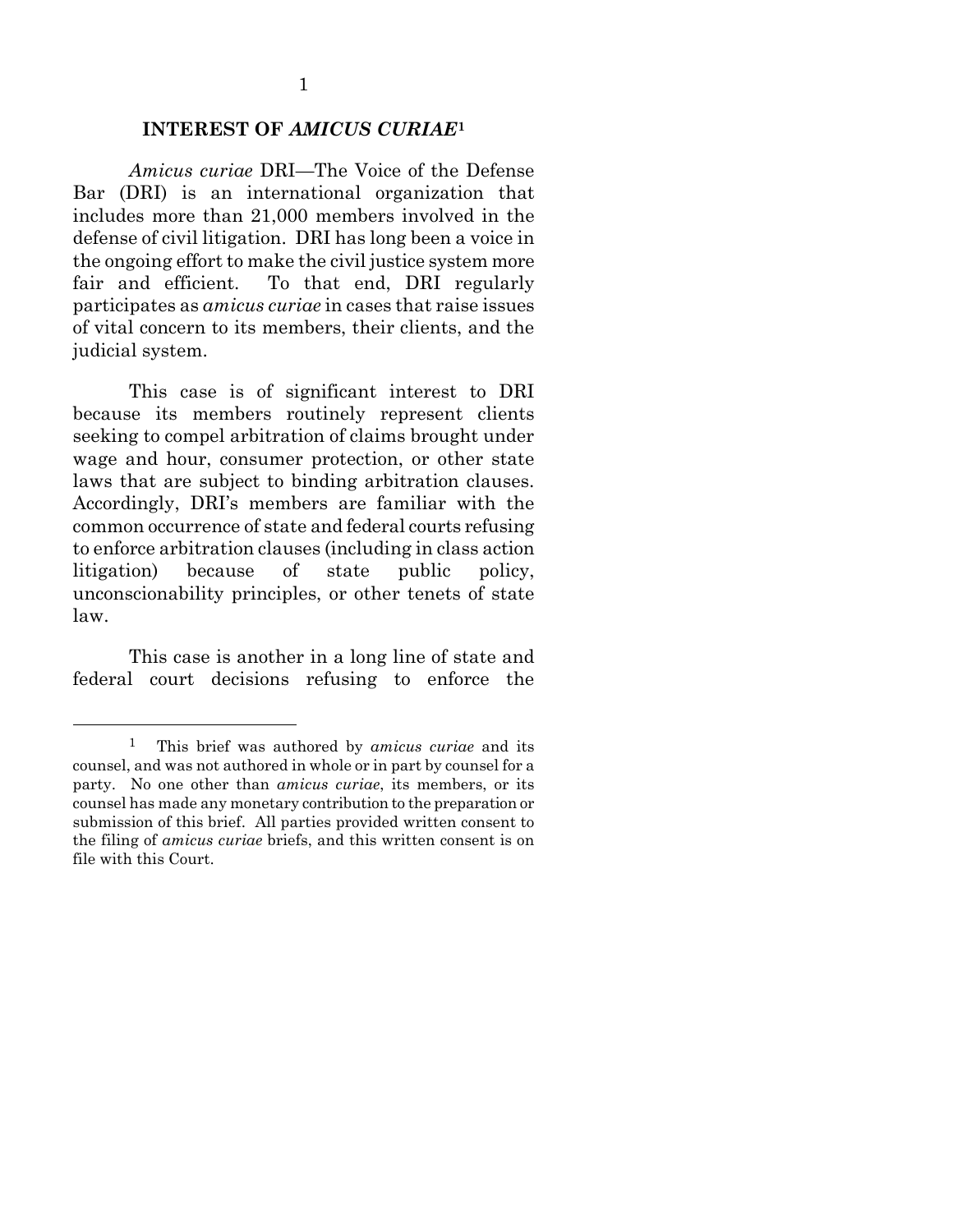preemptive mandate of the Federal Arbitration Act (FAA) that arbitration clauses be enforced according to their terms. Of particular concern to DRI and its members is the Ninth Circuit's reliance on California's state-law doctrine of unconscionability, under which courts skeptical of arbitration evade the FAA's preemptive effect based on policy judgments about whether arbitration agreements are insufficiently fair. In doing so, these courts refuse to acknowledge the basic principle, embodied in the Supremacy Clause of the U.S. Constitution, that federal law preempts state laws where they stand as an obstacle to the purposes and objectives of the FAA.

<span id="page-11-0"></span>The FAA was enacted to create "a body of uniform federal law governing contracts within its scope." *Medtronic AVE, Inc. v. Advanced Cardiovascular Sys., Inc.*, 247 F.3d 44, 54 (3d Cir. 2001). DRI and its members seek uniform application of the FAA across the nation in order to ensure that arbitration can achieve its basic purpose of resolving disputes efficiently, predictably, and at minimal cost. The Ninth Circuit's decision in this case, and the specific California unconscionability rules that it applies, thwart that goal. This Court should reverse.



#### **SUMMARY OF ARGUMENT**

The FAA was enacted "in response to widespread judicial hostility to arbitration," and requires courts to "'rigorously enforce' arbitration agreements according to their terms," including the terms setting "the rules under which that arbitration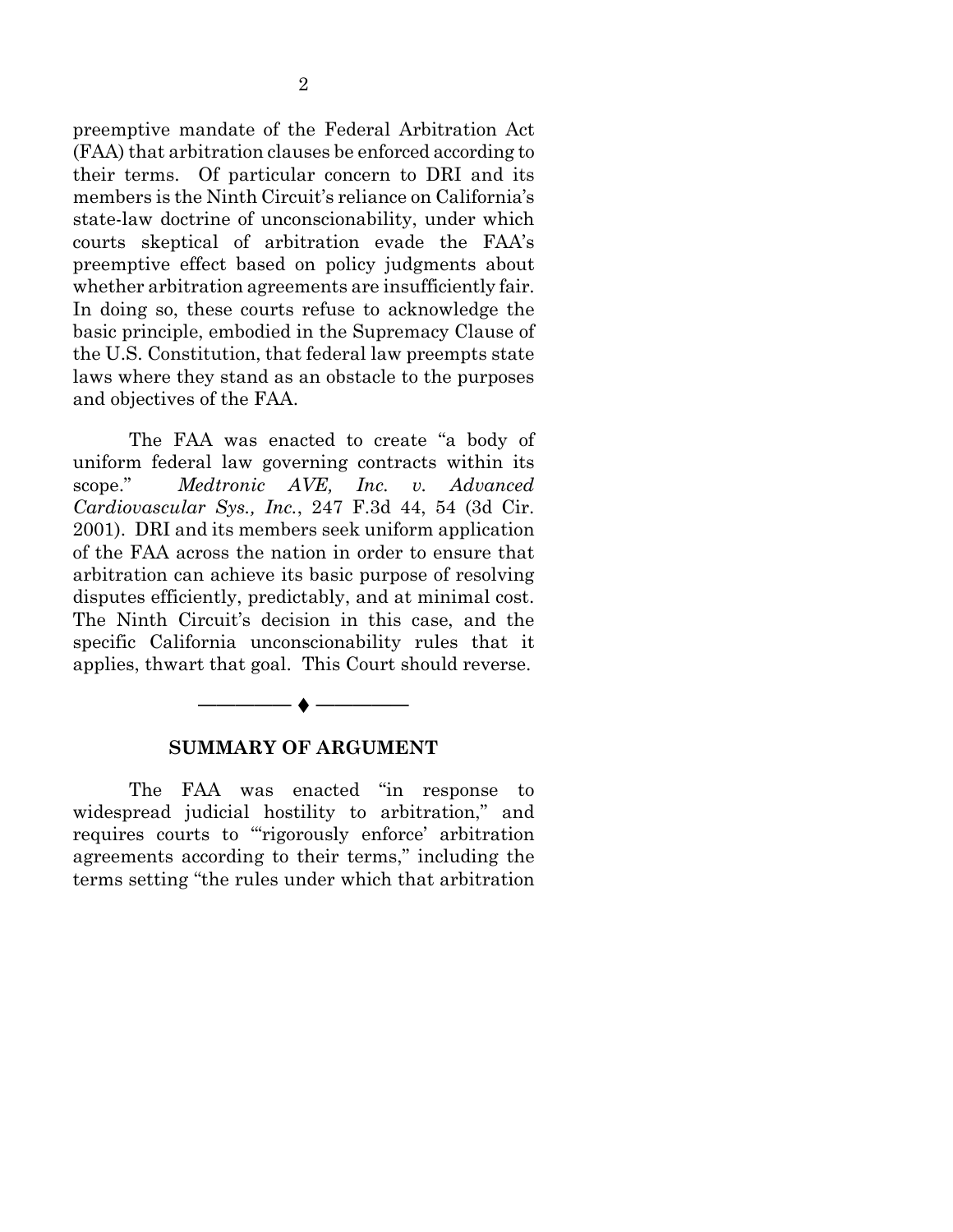<span id="page-12-0"></span>will be conducted." *Am. Express Co. v. Italian Colors Rest.*, 133 S. Ct. 2304, 2308-09 (2013) (citations omitted).

<span id="page-12-2"></span>As this Court has recognized, "[s]tate courts rather than federal courts are most frequently called upon to apply the [FAA], including the Act's national policy favoring arbitration. It is a matter of great importance, therefore, that state supreme courts adhere to a correct interpretation of the legislation." *Nitro-Lift Techs., L.L.C. v. Howard*, 133 S. Ct. 500, 501 (2012) (per curiam). Unfortunately, state courts have long exhibited the very "judicial hostility towards arbitration that prompted the FAA" decades ago, and have employed "a great variety' of 'devices and formulas'" to avoid enforcing arbitration agreements. *AT&T Mobility LLC v. Concepcion*, 563 U.S. 333, 341 (2011) (citation omitted).

<span id="page-12-3"></span><span id="page-12-1"></span>In recent years, state court resistance to arbitration agreements has been based on § 2 of the FAA, which provides that arbitration agreements must be enforced "save upon such grounds as exist at law or in equity for the revocation of any contract." 9 U.S.C. § 2 (2012). Reasoning that unconscionability is a state contract law doctrine that can render "any contract" unenforceable, state courts have increasingly held arbitration agreements unenforceable by applying arbitration-specific unconscionability rules that are avowed to be only general principles of state unconscionability law even as they actually cloak a hostility to arbitration. The difficulty of determining whether an unconscionability analysis is being applied evenhandedly to an arbitration agreement has allowed these state courts to nullify arbitration agreements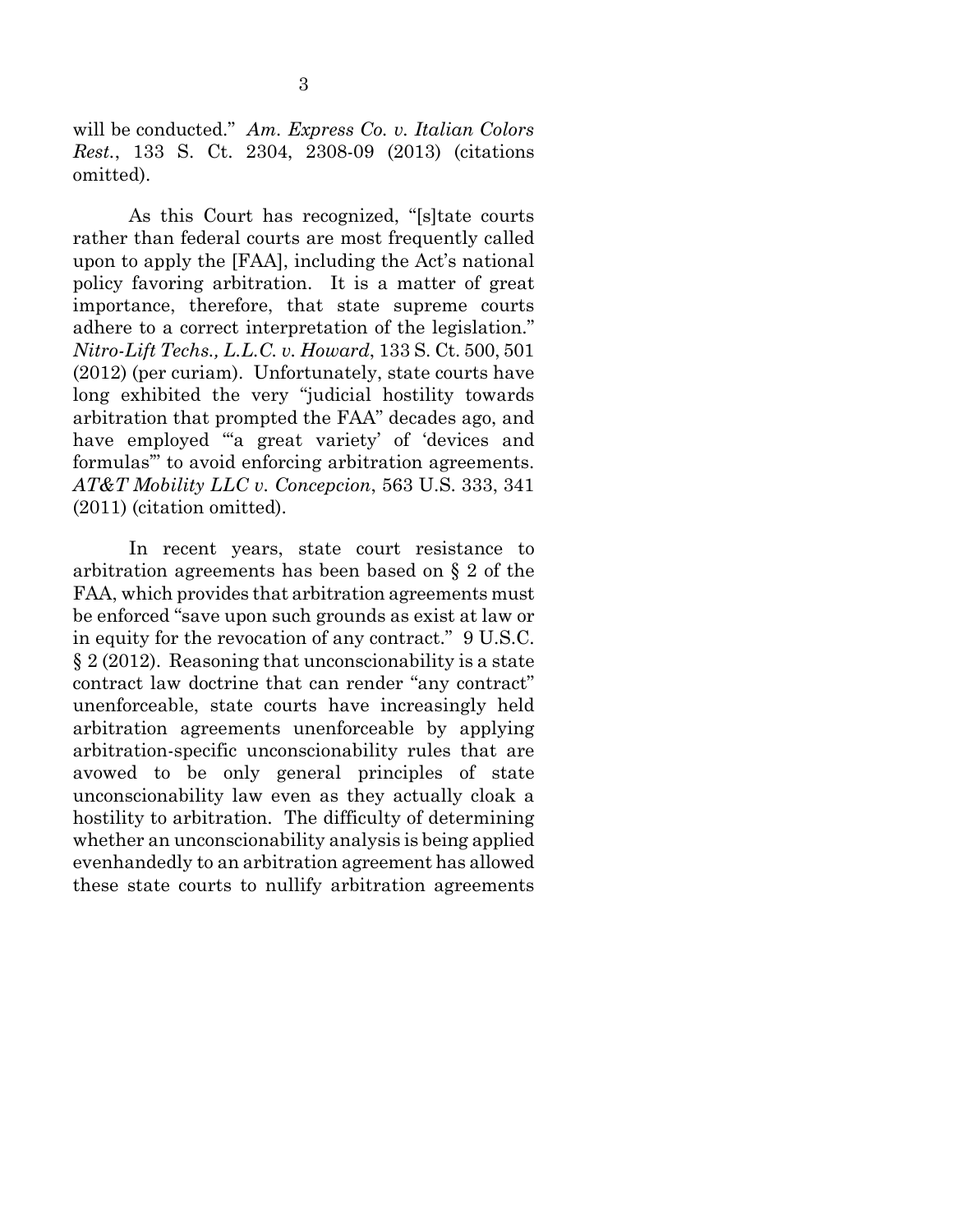<span id="page-13-0"></span>under the guise of  $\S$  2's saving clause based on state policy grounds that are hostile to arbitration.

Recognizing this potential for manipulation of the unconscionability doctrine to evade FAA preemption, this Court held in *Concepcion* that "[t]he 'principal purpose' of the FAA is to 'ensur[e] that private arbitration agreements are enforced according to their terms'" and that states cannot—whether in the guise of unconscionability, public policy, or some other state-law defense—"require a procedure that is inconsistent with the FAA, even if it is desirable for unrelated reasons." *Concepcion*, 563 U.S. at 343, 350 (citation omitted). The Court held that the FAA preempts such defenses where they "have a disproportionate impact on arbitration agreements" even though these defenses "presumably apply" to all contracts, because "a doctrine normally thought to be generally applicable, such as . . . unconscionability," can be "applied in a fashion that disfavors arbitration." *Id*. at 340-41. The Court concluded that the FAA preempts unconscionability defenses that would allow a state court to invalidate an arbitration agreement because it prescribes procedures that are undesirable for state policy reasons. *See id.* at 340-43, 349-51.

Despite *Concepcion*'s sharp rebuke that "California's courts" in particular "have been more likely" to apply their own state unconscionability laws to preclude the enforcement of arbitration agreements, *id.* at 341, courts applying California law have persisted in using arbitration-specific unconscionability rules as a rationale to resist the mandate of the FAA. The decisions of the district court and the Ninth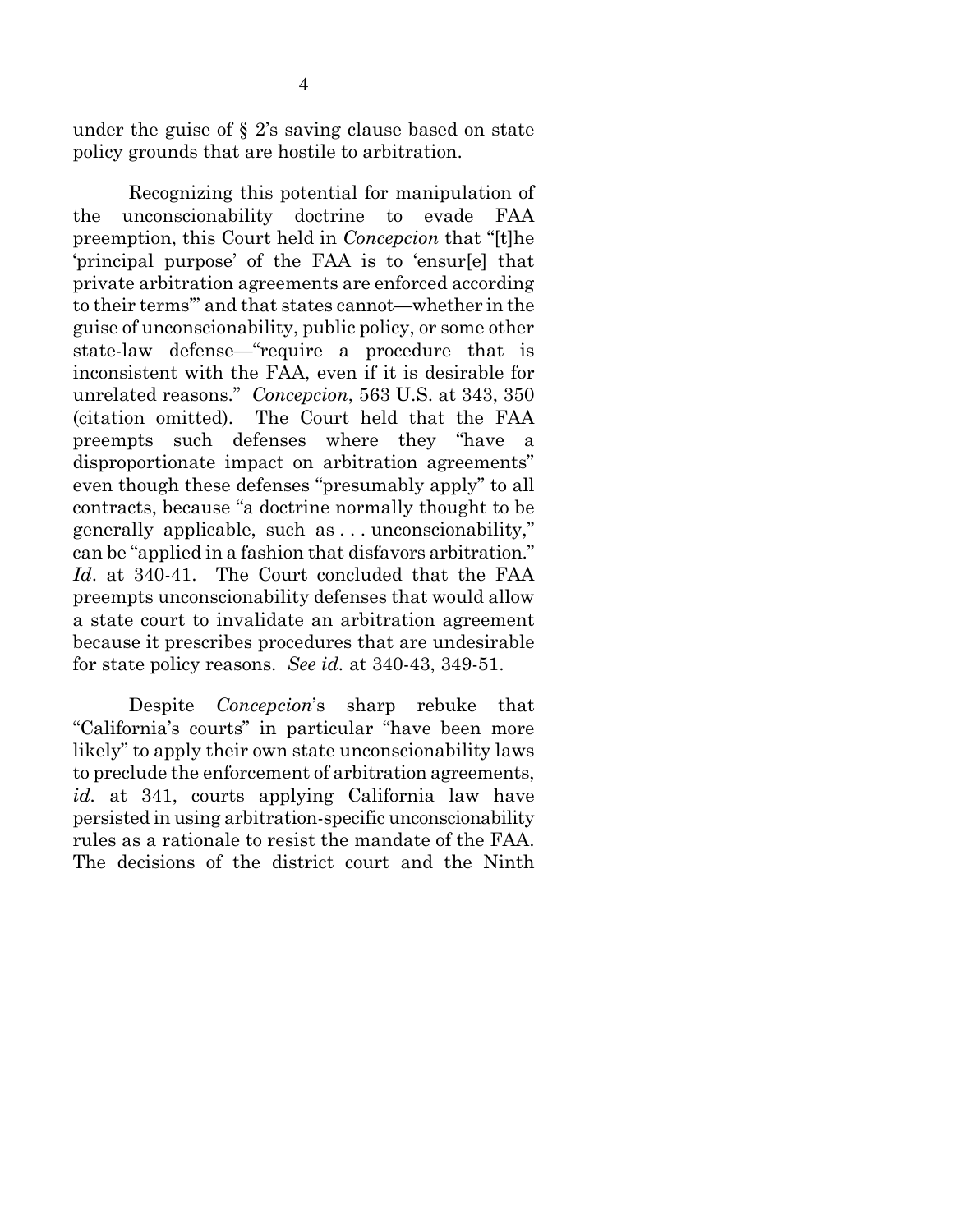Circuit in this case are examples of this continuing post-*Concepcion* trend.

Both courts interpreted the arbitration clause in the standard counseling services contract of MHN Government Services, Inc. (MHN) by looking to California law—and Ninth Circuit cases interpreting California law—directly overruled by or in direct conflict with *Concepcion*. *See, e.g.,* Pet. App. 3a-5a, 19a. The lower courts' application of California law violates the Supremacy Clause of the U.S. Constitution, and California may not "opt out" of the Supremacy Clause. "When this Court has fulfilled its duty to interpret federal law, a state court may not contradict or fail to implement the rule so established. See U.S. Const., Art. VI, cl. 2." *Marmet Health Care Ctr., Inc. v. Brown*, 132 S. Ct. 1201, 1202 (2012) (per curiam).

<span id="page-14-1"></span><span id="page-14-0"></span>This brief will trace the history of California's efforts, both before and after *Concepcion*, to apply state-law unconscionability rules to avoid enforcing arbitration agreements according to their terms, as mandated by the FAA. Incorrect and disproportionate use of the unconscionability doctrine has permitted California courts to invalidate arbitration agreements they deem too unfair or one-sided, an analysis preempted by the FAA because it rests on policy judgments about the efficacy of arbitration for the vindication of a litigant's rights. Furthermore, California's unconscionability standards are preempted by the FAA because they take their meaning from the fact that an arbitration agreement is at issue, and as applied have a disproportionate impact on such agreements, particularly when California's state-law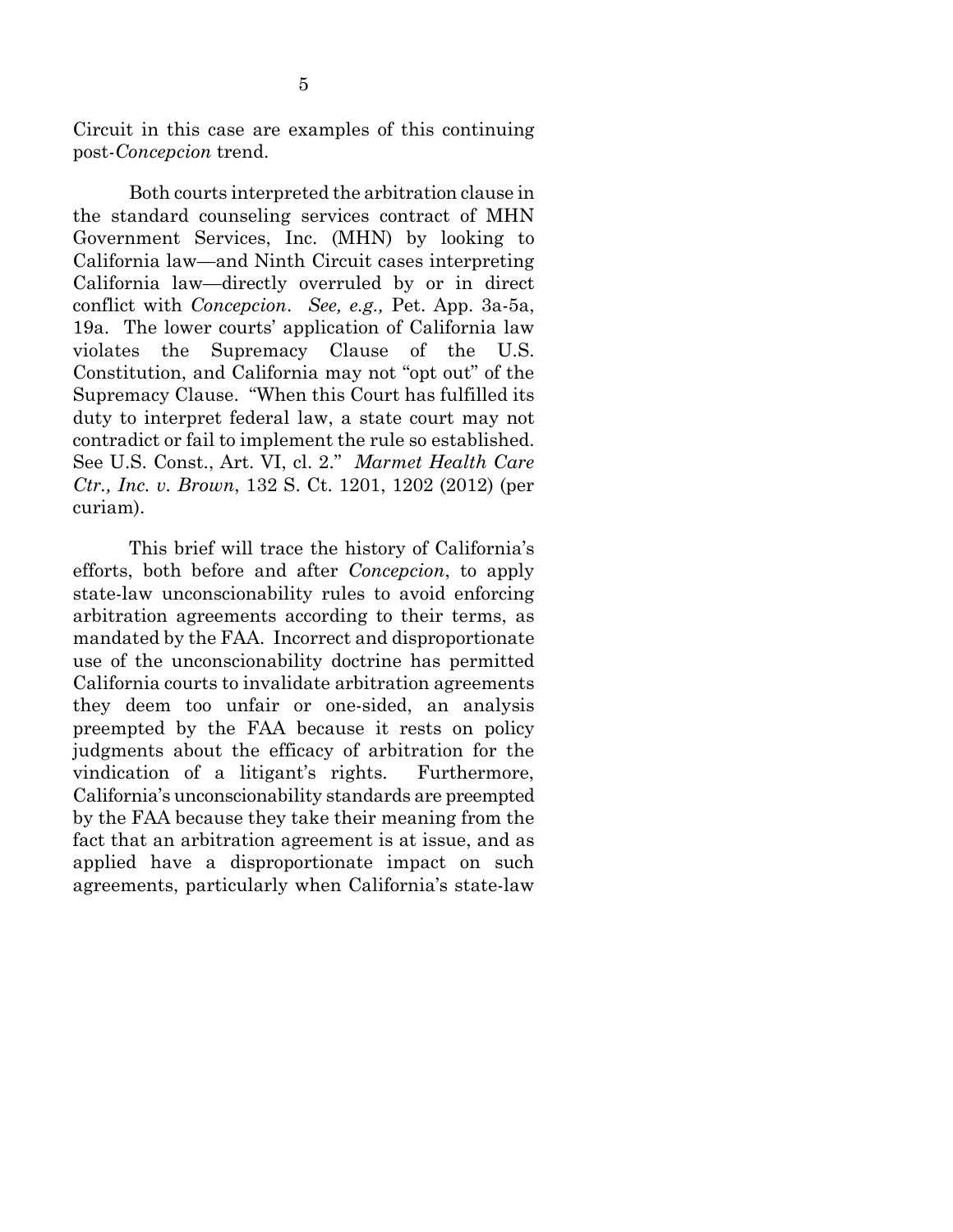severability rule is simultaneously applied in a manner unique to arbitration agreements. Finally, this brief will explain that, rather than applying ill-defined standards of fairness under the guise of an unconscionability analysis, courts should be limited to invalidating arbitration agreements based on unconscionability only when required to do so by constitutional due process requirements.



#### **ARGUMENT**

- **I. THE FAA PREEMPTS CALIFORNIA'S ARBITRATION-SPECIFIC UNCONSCION-ABILITY RULES.**
- **A. The question presented in this case encompasses whether California's unconscionability test, as applied to arbitration agreements, is preempted by the FAA.**

The petition for a writ of certiorari here presents the question "whether California's arbitration-only severability rule is preempted by the FAA." Pet. i. As respondents concede, "[t]he significance of any impact that California's severance doctrine may have on the FAA's objectives depends, in the first instance, on the scope of the state's unconscionability doctrine." Pet. Opp. 32-33. This is unsurprising because, under California law, questions about whether specific terms can be severed from an arbitration agreement come into play only *after* a court first deems those terms to be unconscionable pursuant to state law, and this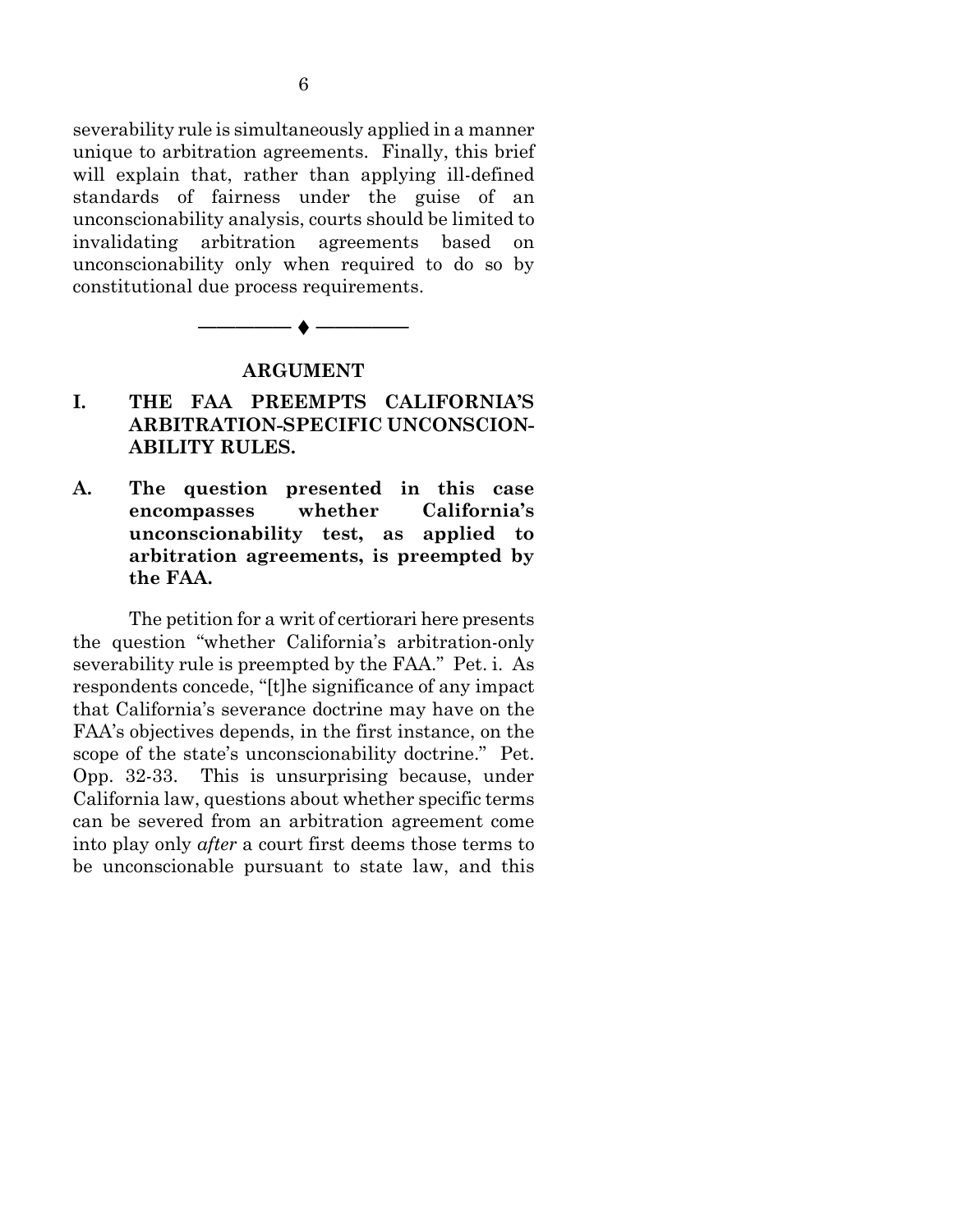<span id="page-16-0"></span>severability analysis turns on the degree to which an "unconscionable taint" permeates the agreement. *See Armendariz v. Found. Health Psychcare Servs., Inc.*, 24 Cal. 4th 83, 121-25, 6 P.3d 669, 695-97 (2000). Consequently, the extent to which the California rules governing whether an arbitration agreement is unconscionable contravene the FAA necessarily influences how a court will assess the "unconscionable taint" in the agreement and apply the arbitration-only severability rule.

Because California's unconscionability rules are inextricably intertwined with the state's severability rule, this Court—in resolving whether California's arbitration-only severability rule is preempted by the FAA—can and should decide the antecedent question whether the FAA preempts California's unconscionability rules as applied to arbitration agreements.[2](#page-16-4)

<span id="page-16-4"></span><span id="page-16-3"></span><span id="page-16-2"></span><span id="page-16-1"></span> <sup>2</sup> This Court's "power to decide [issues] is not limited by the precise terms of the question presented." *Procunier v. Navarette*, 434 U.S. 555, 559 n.6 (1978). Rather, that power extends to any question "essential" to the disposition of the issues in a case. *United States v. Mendenhall*, 446 U.S. 544, 551 n.5 (1980); *see also Gross v. FBL Fin. Servs., Inc.*, 557 U.S. 167, 173 n.1 (2009) ("[T]he statement of any question presented is deemed to comprise every subsidiary question fairly included therein." (citation omitted)).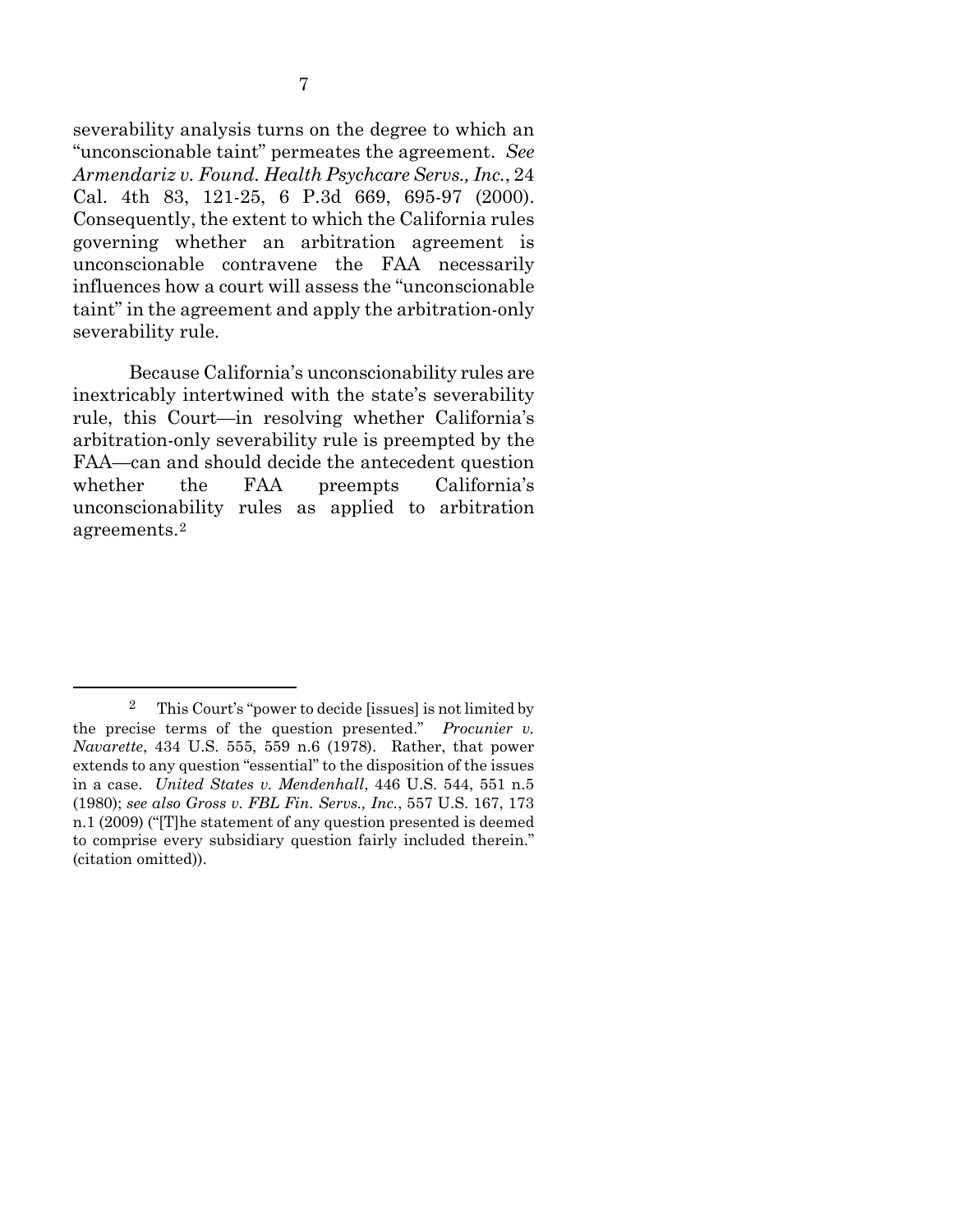#### **B. The FAA precludes a court from refusing to enforce an arbitration agreement on the ground that its terms are undesirable as a matter of state public policy.**

<span id="page-17-2"></span>Before Congress enacted the FAA in 1925, courts viewed arbitration with disfavor in no small measure because of "judges' paternalistic attitude that only they could ensure that individual plaintiffs would be afforded a fair opportunity to challenge corporate defendants." Stephen A. Broome, *An Unconscionable Application of the Unconscionability Doctrine: How the California Courts Are Circumventing the Federal Arbitration Act*, 3 Hastings Bus. L.J. 39, 42 (2006). Congress enacted the FAA to overcome this judicial hostility to arbitration agreements by requiring courts to place them "on an equal footing with other contracts" and "enforce them according to their terms." *Concepcion*, 563 U.S. at 338. The FAA preempts any contrary state law and is binding on state courts as well as federal. *Southland Corp. v. Keating*, 465 U.S. 1, 10-17 (1984).

<span id="page-17-1"></span><span id="page-17-0"></span>Congress tempered the FAA's mandate to respect parties' freedom of contract by including in the FAA a saving clause that preserves from preemption generally applicable state-law contract defenses. 9 U.S.C. § 2; *see Concepcion*, 563 U.S. at 342. But even a contract defense that a state court characterizes as "generally applicable" is preempted by the FAA if the defense "'stands as an obstacle to the accomplishment and execution of the full purposes'" of the FAA. *Concepcion*, 563 U.S. at 340-42, 351 (citation omitted).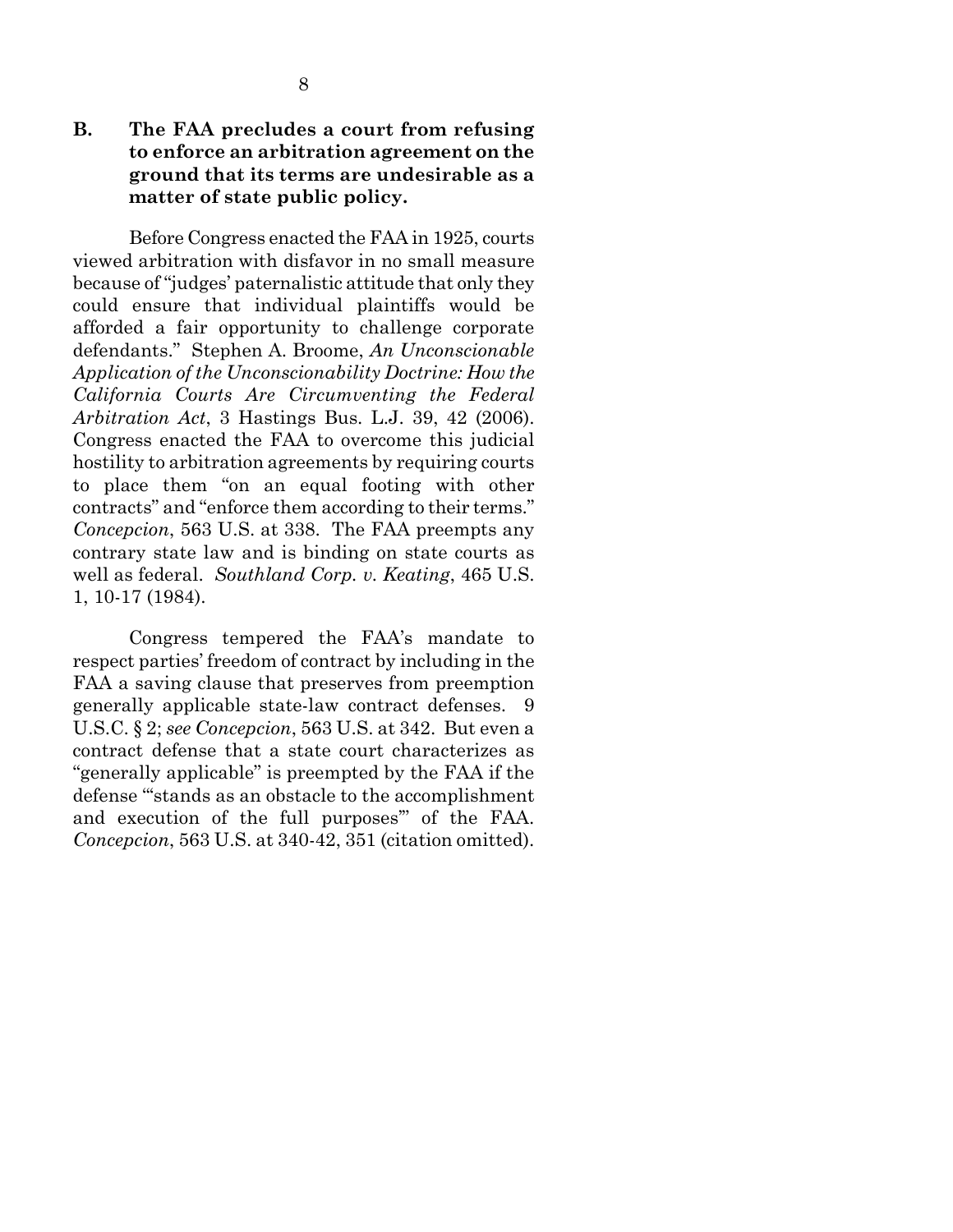<span id="page-18-0"></span>*Concepcion* held that the FAA preempted the California Supreme Court's decision in *Discover Bank v. Superior Court*, 36 Cal. 4th 148, 113 P.3d 1100 (2005), which had applied California's unconscionability standards to prohibit class action waivers in arbitration contracts. *Concepcion*, 563 U.S. at 339, 351. *Concepcion* emphasized that, while the FAA's saving clause "permits agreements to arbitrate

to be invalidated by 'generally applicable contract defenses, such as fraud, duress, or unconscionability,'" the FAA preempts such defenses where they "have a disproportionate impact on arbitration agreements" even though these defenses "presumably apply" to all contracts. *Id.* at 338, 341 (citation omitted). *Concepcion* concluded that the FAA preempts unconscionability or public policy defenses that would allow a state court to invalidate an arbitration agreement on the ground it prescribes procedures that are undesirable for state policy reasons. *See id.* at 340- 43, 349-51.[3](#page-18-2)

<span id="page-18-1"></span>require[s] enforcement of an agreement to arbitrate unless a party successfully asserts a defense concerning the formation of the agreement to arbitrate, such as fraud, duress, or mutual mistake. Contract defenses unrelated to the making of the agreement—such as public policy—could not be the basis for declining to enforce an arbitration clause.

(continued...)

<span id="page-18-2"></span> <sup>3</sup> Justice Thomas offered an additional basis for finding state-law unconscionability and public policy defenses preempted by the FAA when applied to invalidate an arbitration agreement. The saving clause in  $\S 2$  of the FAA, read in harmony with the plain language of the FAA's other provisions,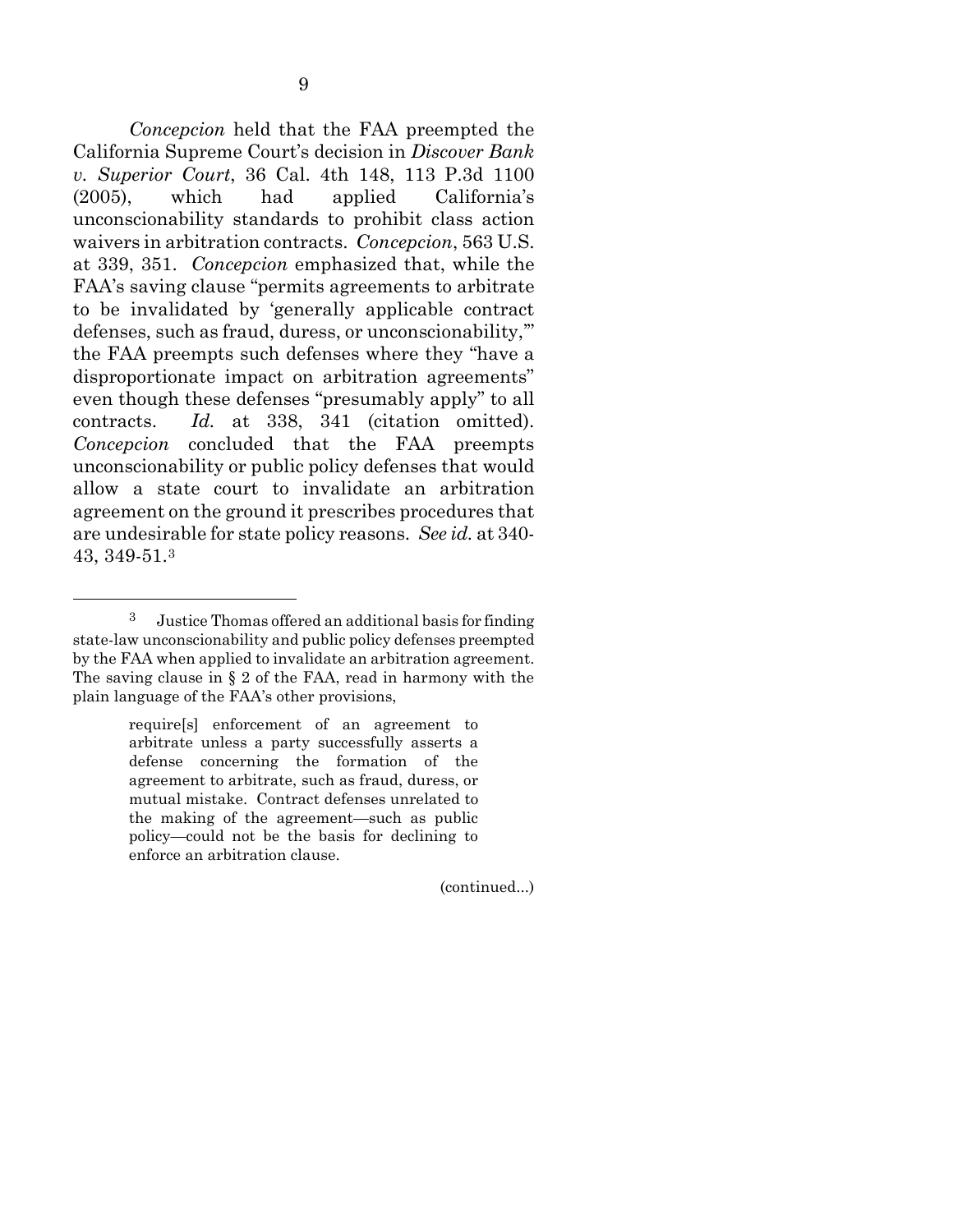<span id="page-19-2"></span><span id="page-19-1"></span>In sum, *Concepcion* "found *Discover Bank* objectionable" because *Discover Bank* "allowed courts to ignore and refuse to enforce the clear terms of the parties' agreement, and instead employ a judicial policy judgment" that a procedure to which the parties did not contractually agree "would better promote the vindication of the parties' rights in certain cases." *Truly Nolen of Am. v. Superior Court*, 208 Cal. App. 4th 487, 506, 145 Cal. Rptr. 3d 432, 445 (2012); *see Italian Colors*, 133 S. Ct. at 2308-09 (holding that the FAA requires courts to "rigorously enforce' arbitration agreements according to their terms," including the terms setting "the rules under which that arbitration will be conducted" (citation omitted)); *see also Italian Colors*, 133 S.Ct. at 2313 (Thomas, J., concurring) ("Italian Colors voluntarily entered into a contract containing a bilateral arbitration provision. It cannot

<u>.</u>

<sup>(…</sup>continued)

<span id="page-19-0"></span>*Concepcion*, 563 U.S. at 351-56 (Thomas, J., concurring) (citation omitted). The "[r]efusal to enforce a contract for public-policy reasons does not concern whether the contract was properly made" under California law. *Id*. at 356 (Thomas, J., concurring); *see also Cruz v. Cingular Wireless, LLC*, 648 F.3d 1205, 1212, 1215 (11th Cir. 2011) (applying Justice Thomas's analysis in *Concepcion* to affirm an order compelling arbitration in part because plaintiffs argued the arbitration agreement violated "public policy" and thus did "not allege any defects in the formation of the contract"). Justice Thomas therefore concluded that the FAA's saving clause did not preserve from preemption *Discover Bank*'s "unconscionab[ility]" rule because the rule was grounded in state public policy considerations rather than predicated on a concern for the making of a contract. *Concepcion*, 563 U.S. at 355-56 (Thomas, J., concurring).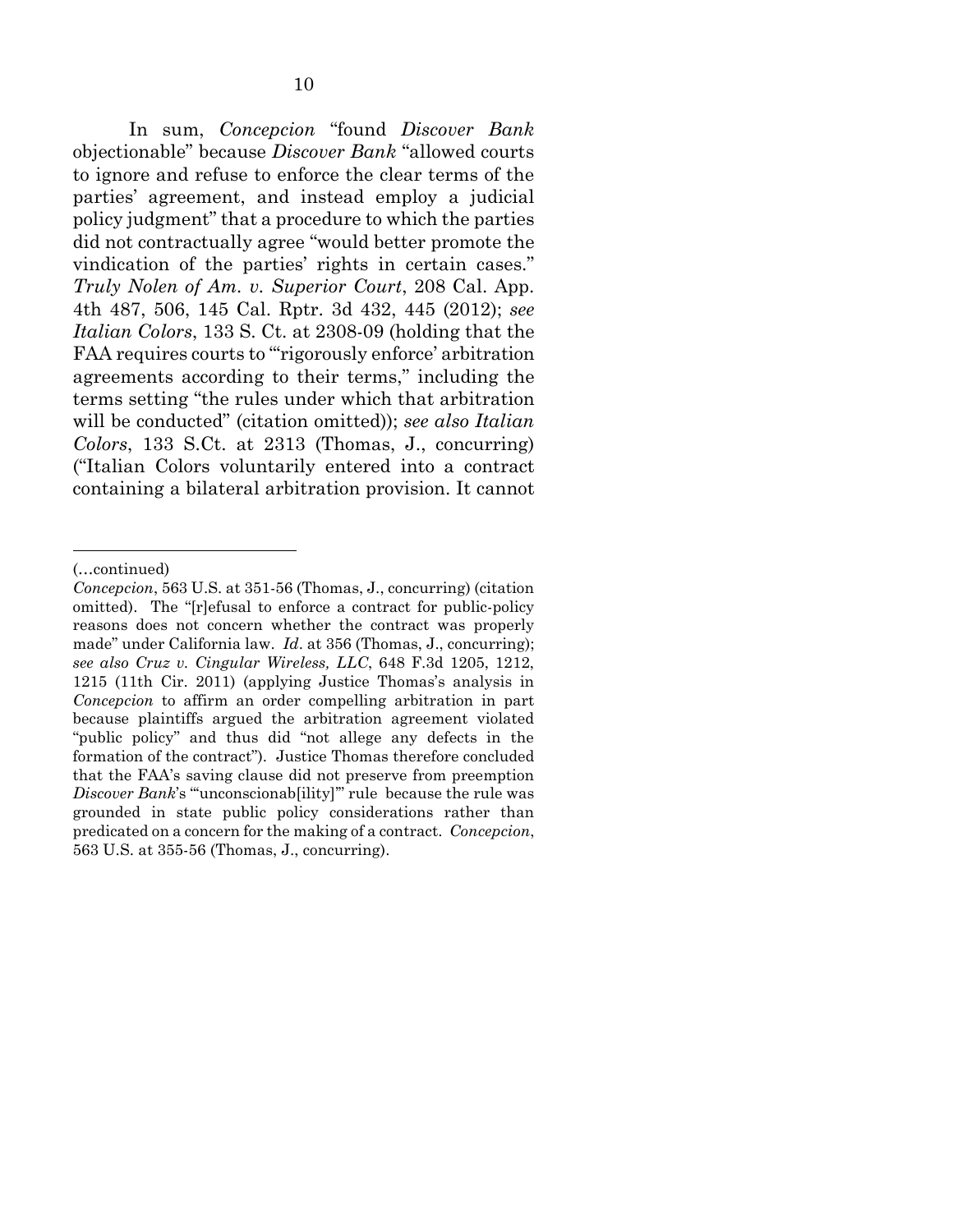now escape its obligations merely because the claim it wishes to bring might be economically infeasible.").

**C. California's long resistance to FAA preemption based on arbitration-specific standards has continued unabated after**  *Concepcion.*

The Ninth Circuit's effort in this case to circumvent the FAA under the guise of applying a "neutral" California unconscionability rule is not a unique occurrence, but merely one example of a longstanding hostility among the state and lower federal courts towards the FAA. Notwithstanding this Court's rulings to the contrary, California courts aggressively refuse to enforce arbitration agreements. *See Concepcion*, 563 U.S. at 341. Time and again, this Court has been called on to eliminate barriers to arbitration put in place by California's legislature and courts. *See, e.g., id.* at 337-51; *Preston v. Ferrer*, 552 U.S. 346, 349-63 (2008); *Perry v. Thomas*, 482 U.S. 483, 488-93 (1987); *Southland Corp.*, 465 U.S. at 10-17.

<span id="page-20-2"></span><span id="page-20-1"></span><span id="page-20-0"></span>A brief history of the arbitration-specific unconscionability doctrine employed by the California Supreme Court—both before and after *Concepcion* will provide useful context for assessing California's resistance to this Court's FAA precedents:

1. *Armendariz.* In *Armendariz*, the California Supreme Court held that as a matter of state public policy courts can refuse to enforce mandatory employment agreements to arbitrate unwaivable state statutory claims for employment discrimination if they deem the arbitration clause at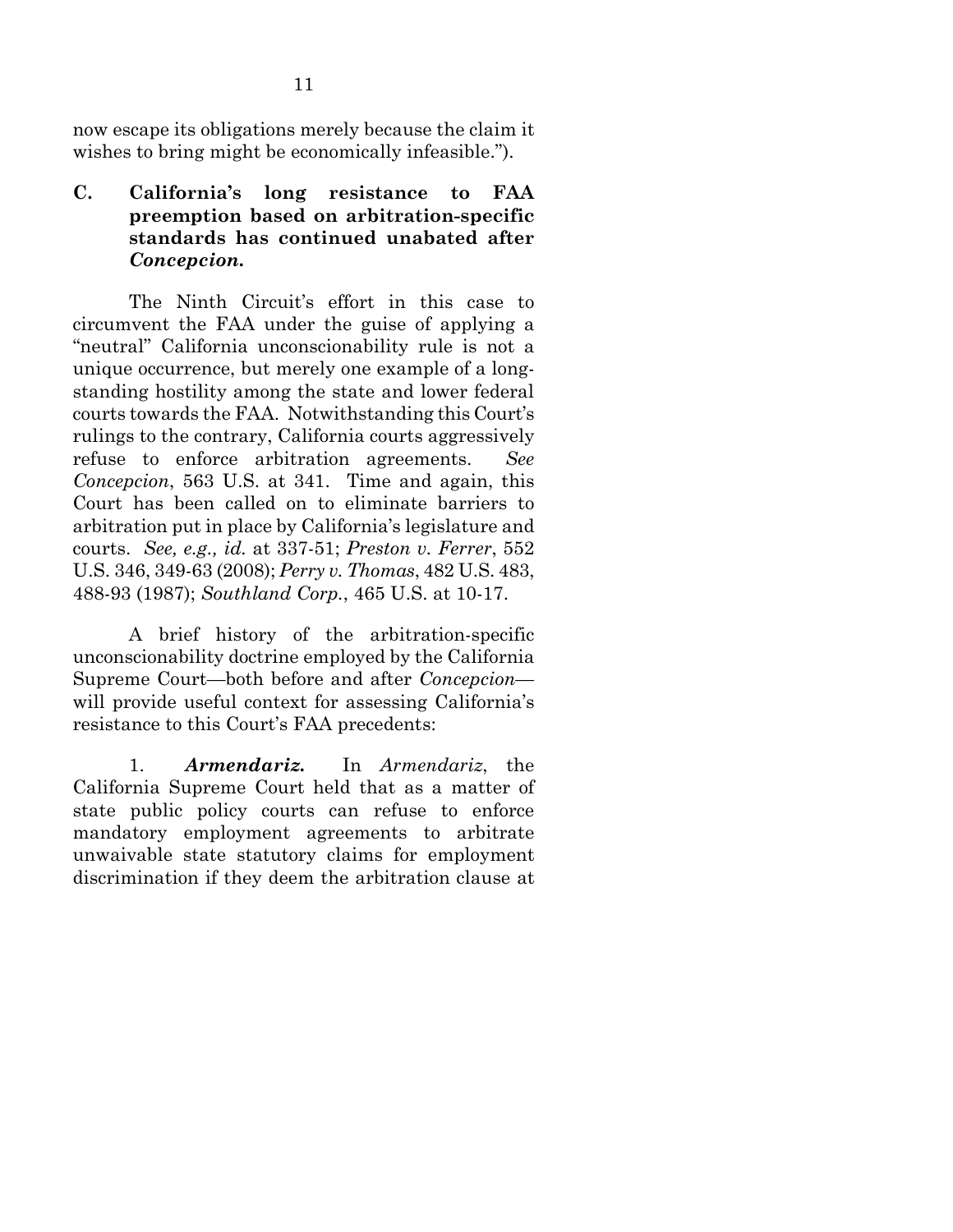issue to be unconscionable. 24 Cal. 4th at 90-91, 99- 103, 6 P.3d at 674, 679-82. Rather than apply general principles of unconscionability law to make that determination, the court instead invented arbitrationspecific rules mandating a "modicum of bilaterality" in arbitration—i.e., that an arbitration clause required as a condition of employment must apply to both claims more likely to be brought by an employer and claims more likely to be brought by an employee. *Id.* at 117- 19, 6 P.3d at 692-93. In reaching the conclusion that an arbitration clause cannot be too one-sided, the California Supreme Court rejected the notion that its version of unconscionability law impermissibly "takes its meaning precisely from the fact that a contract to arbitrate is at issue," *Perry*, 482 U.S. at 492 n.9, and thus was preempted by the FAA. Instead, it held that "ordinary principles of unconscionability may manifest themselves in forms peculiar to the arbitration context." *Armendariz*, 24 Cal. 4th at 119, 6 P.3d at 693.

<span id="page-21-1"></span>Applying this standard, the California Supreme Court concluded the arbitration agreement in *Armendariz* was "unconscionably unilateral" where it violated state public policy. *Id.* at 91, 121, 6 P.3d at 674, 694.

<span id="page-21-0"></span>2. *Little***.** Several years after *Armendariz*, in *Little v. Auto Stiegler, Inc.*, 29 Cal. 4th 1064, 63 P.3d 979 (2003), the California Supreme Court reiterated *Armendariz*'s state public policy limitation on the enforceability of arbitration agreements governed by the FAA, and further developed California's arbitration-specific unconscionability rules. *See id.* at 1071-81, 63 P.3d at 983-90. *Little* held that one type of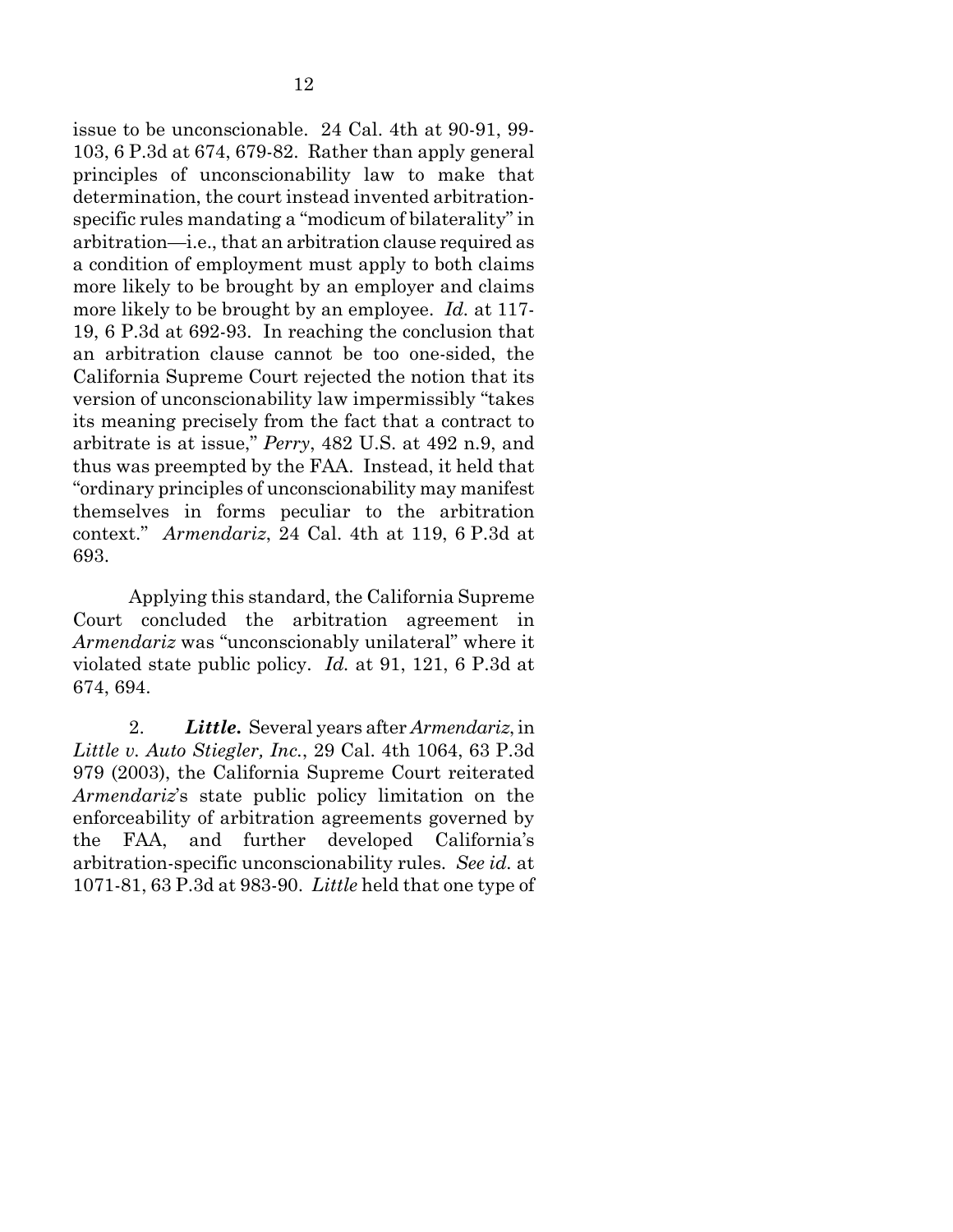<span id="page-22-1"></span>substantively unconscionable arbitration clause originates with "the party imposing arbitration [who] mandates a post-arbitration proceeding, either judicial or arbitral, wholly or largely to its benefit at the expense of the party on which the arbitration is imposed." *Id.* at 1072, 63 P.3d at 984. The court then invalidated a contractual term authorizing either party to appeal to a second arbitrator from an arbitral award exceeding \$50,000, concluding it would unduly favor defendants over plaintiffs. *Id.* at 1071-74, 63 P.3d at 983-85.

<span id="page-22-0"></span>3. *Discover Bank***.** Two years later, in *Discover Bank*, the California Supreme Court addressed whether courts may invalidate class action arbitration waivers pursuant to an unconscionability defense. 36 Cal. 4th at 152-53, 160-63, 113 P.3d at 1103, 1108-10. The California Supreme Court held that because class actions and arbitrations are "often inextricably linked to the vindication" of substantive state rights, class arbitration waivers are contrary to California public policy and therefore unconscionable when class actions are the only effective way to halt and redress wrongful conduct. *Id.* at 160-63, 113 P.3d at 1108-10. *Discover Bank* held that the FAA did not preempt its unconscionability holding because, while specifically tailored to arbitration agreements, the unconscionability determination could be traced to a general state public policy against exculpatory contracts. *See id.* at 163-67, 113 P.3d at 1110-13.

<span id="page-22-2"></span>4. *Sonic I***.** In *Sonic-Calabasas A, Inc. v. Moreno* (*Sonic I*), 51 Cal. 4th 659, 247 P.3d 130 (2011), a decision issued just two months before *Concepcion*, the California Supreme Court concluded that an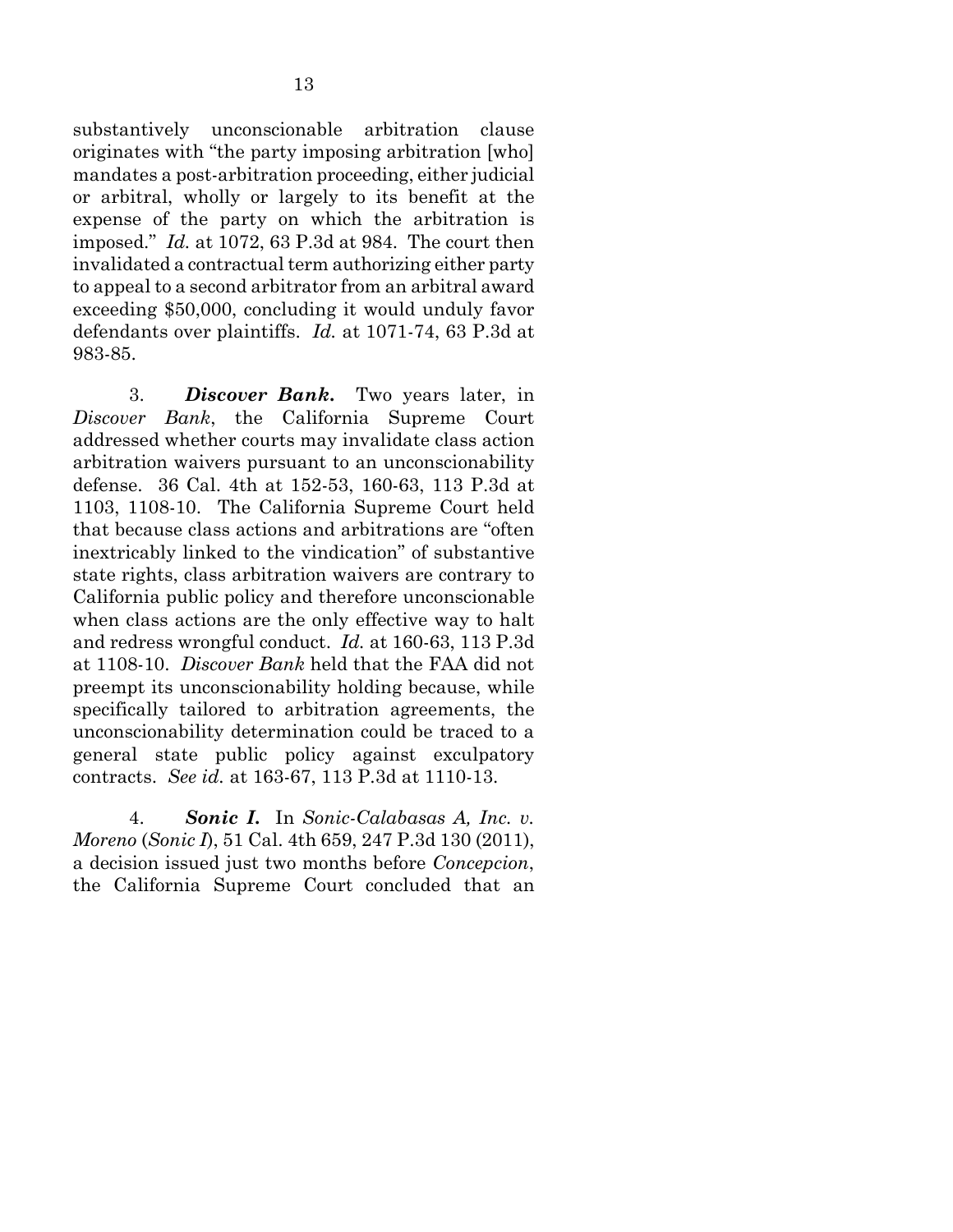<span id="page-23-2"></span>agreement to resolve disputes through arbitration impermissibly waived the "advantages" of certain procedures that California laws made available to employees who pursue state statutory wage claims in an administrative proceeding before the state Labor Commissioner's office. *See id.* at 668-69, 671-72, 679, 681 n.4, 247 P.3d at 133-35, 140-41, 142 n.4. The California Supreme Court concluded that substituting arbitration as an alternative to the Labor Commissioner procedures violated California public policy and rendered the agreement unconscionable as written. *Id.* at 678-84, 686-87, 247 P.3d at 140-44, 145- 46. Applying the reasoning of *Discover Bank*, the court also held that this result was not preempted by the FAA. *Id.* at 687-95, 247 P.3d at 146-52.

<span id="page-23-3"></span><span id="page-23-1"></span><span id="page-23-0"></span>5. *Sonic II.* This Court vacated *Sonic I* and remanded for reconsideration in light of *Concepcion*. *See Sonic-Calabasas A, Inc. v. Moreno*, 132 S. Ct. 496 (2011). On remand, the California Supreme Court addressed whether any barrier to the vindication of a plaintiff's right to recover unpaid wages under California law "would make the arbitration agreement unconscionable or otherwise unenforceable . . . and, if so, whether such a rule would be preempted by the FAA." *Sonic-Calabasas A, Inc. v. Moreno* (*Sonic II*), 57 Cal. 4th 1109, 1142, 311 P.3d 184, 200 (2013).

The California Supreme Court noted that, when an employee elects to pursue his state statutory right to recover unpaid wages before the Labor Commissioner rather than in court, state law affords the employee certain hearing and posthearing procedures that are designed to "reduc[e] the costs and risks of pursuing a wage claim in several ways." *Id.* at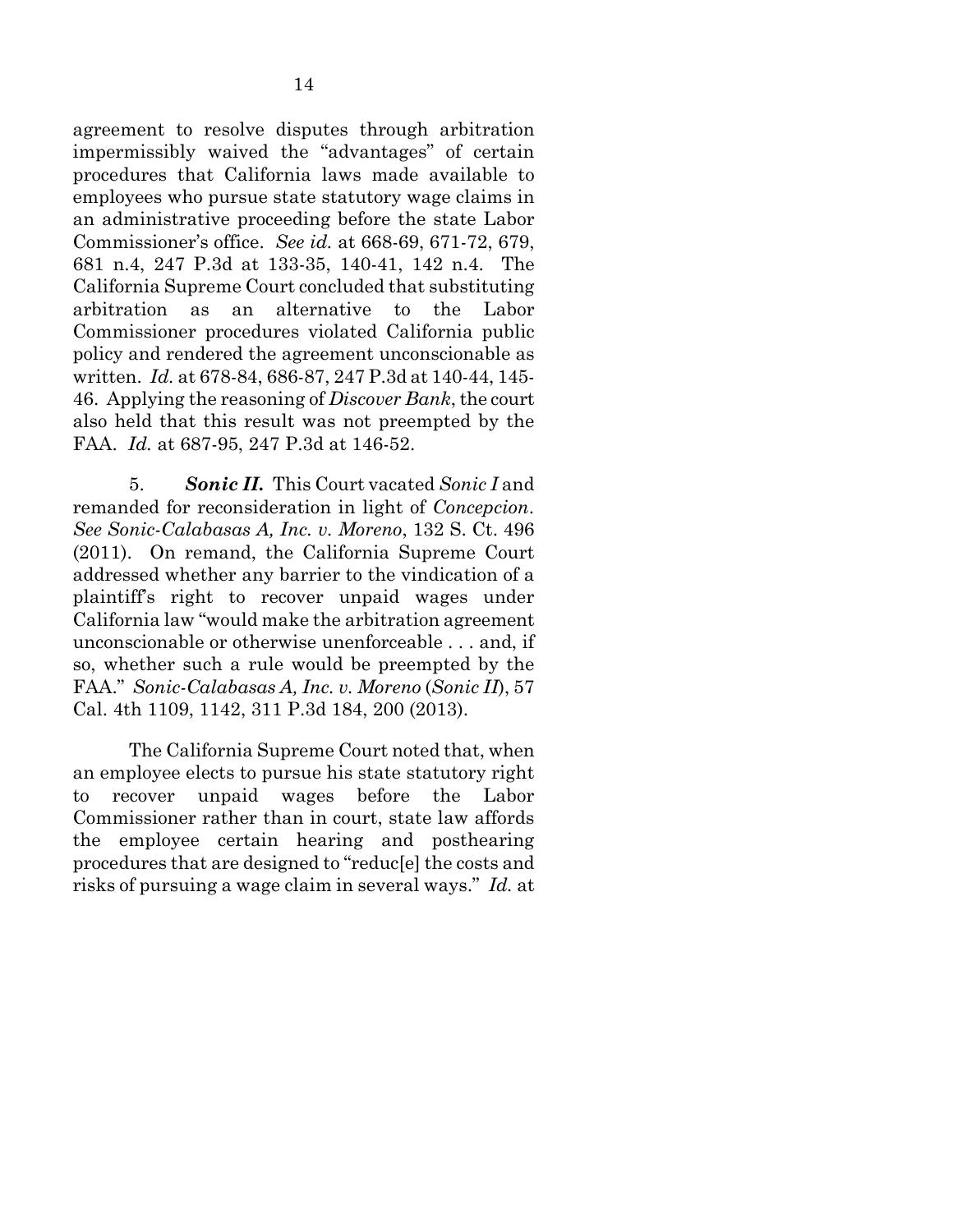1129, 311 P.3d at 191. The court held it appropriate to consider whether agreed-upon arbitration procedures fail to include these statutory procedures, and whether the absence of these procedures fails to "provide an employee with an accessible and affordable arbitral forum for resolving wage disputes." *Id.* at 1146, 311 P.3d at 203.

<span id="page-24-0"></span>In the court's view, this unconscionability standard survived FAA preemption even after *Concepcion* and *Italian Colors*. Relying on *Armendariz*, which preceded both decisions, the majority maintained that the FAA allows state courts to refuse to enforce agreements to arbitrate state statutory claims where arbitration would not afford procedural benefits that plaintiffs would have received outside arbitration. *Id.* at 1150-52, 311 P.3d at 206-08 (citing *Armendariz*, 24 Cal. 4th at 98-99, 6 P.3d at 679- 80).

Justice Chin's dissenting opinion explained that the majority's decision—which concluded that courts have the power to create state-law rules "uniquely in the context of arbitration," *id.* at 1143, 311 P.3d at 201 (majority opinion)—impermissibly applied a state-law contract defense to an arbitration agreement based on the uniqueness of that agreement, *id.* at 1190-91, 311 P.3d at 235 (Chin, J., concurring in part & dissenting in part). However, "a court may not 'rely on the uniqueness of an agreement to arbitrate as a basis for a state-law holding that enforcement would be unconscionable, for this would enable the court to effect what . . . the state legislature cannot.'" *Concepcion*, 563 U.S. at 340 (citation omitted). Such an arbitrationspecific rule is preempted by the FAA because it has "a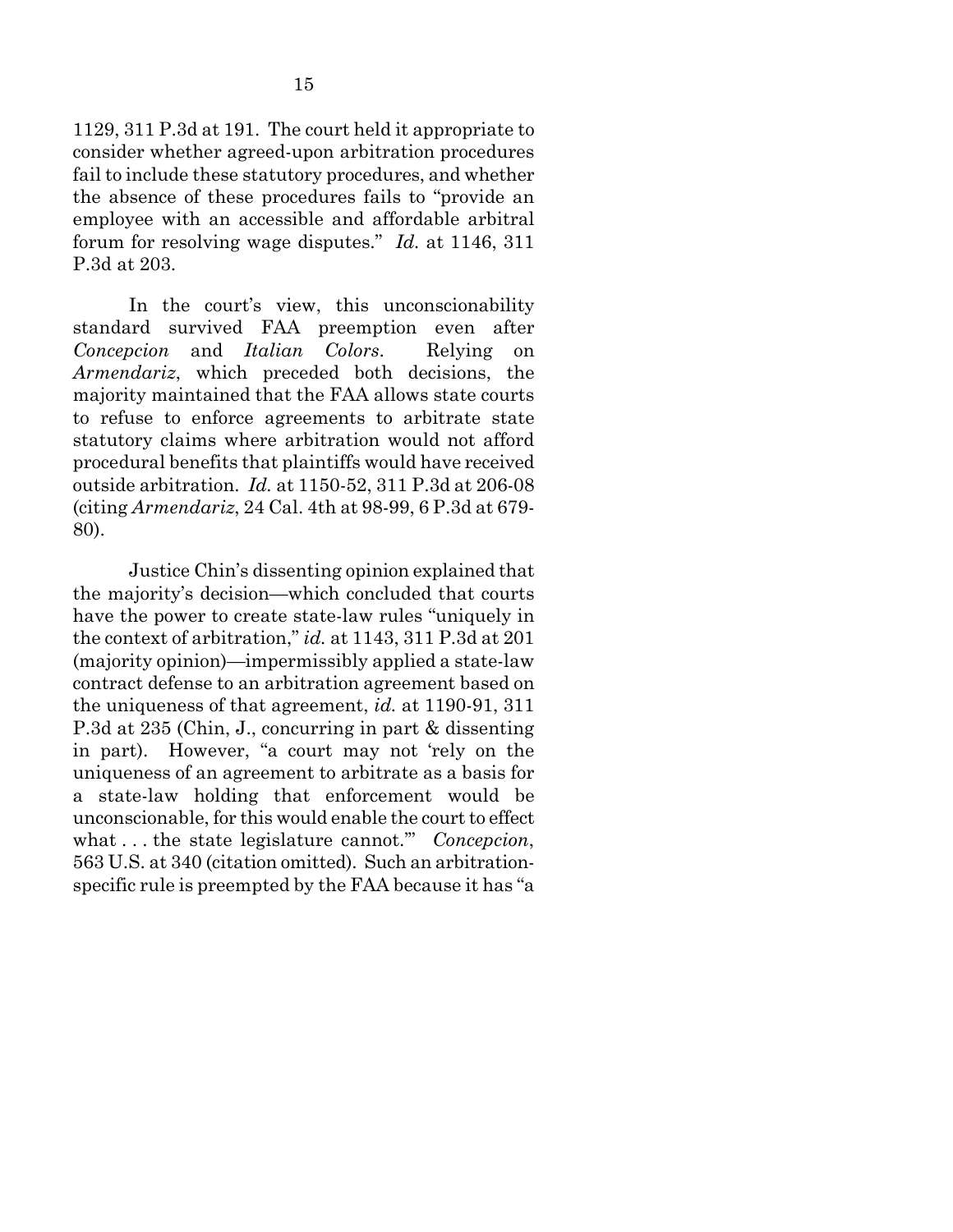disproportionate impact on arbitration agreements." *Id.* at 341. By grounding its analysis on an unconscionability standard that is peculiar to arbitration, *Sonic II*'s development of a "unique rule" for arbitration agreements flouted *Concepcion*. *Sonic II*, 57 Cal. 4th at 1190-91, 311 P.3d at 235 (Chin, J., concurring in part & dissenting in part).

<span id="page-25-1"></span><span id="page-25-0"></span>6. *Sanchez.* Most recently, in *Sanchez v. Valencia Holding Co.,* 61 Cal. 4th 899, 353 P.3d 741 (2015), the California Supreme Court reversed a lower court decision holding an arbitration agreement in an automobile sales contract unenforceable on unconscionability grounds. But the California Supreme Court reaffirmed that arbitration provisions *may* be found unconscionable if they "contravene the public interest or public policy,'" *id.* at 911, 353 P.3d at 748 (citation omitted), and approved "using [the] unconscionability doctrine on a case-by-case basis to protect . . . consumers against fees that unreasonably limit access to arbitration," *id.* at 920, 353 P.3d at 755.

The California Supreme Court rejected the premise that the FAA preempts such unconscionability rules after *Concepcion*. *See id.* at 906-07, 912-13, 920- 21, 353 P.3d at 745-46, 749-50, 755-56. The court emphasized that the FAA does not preempt unconscionability defenses, *id.* at 906, 353 P.3d at 745- 46, even though *Concepcion* had concluded the FAA preempted *Discover Bank*'s unconscionability rules, *Concepcion*, 563 U.S. at 337-51. Adhering to *Sonic II*'s interpretation of *Concepcion*, the court held that the FAA does not preclude states from applying their unconscionability rules to ensure that the "arbitral scheme set forth in a contract is in practice 'an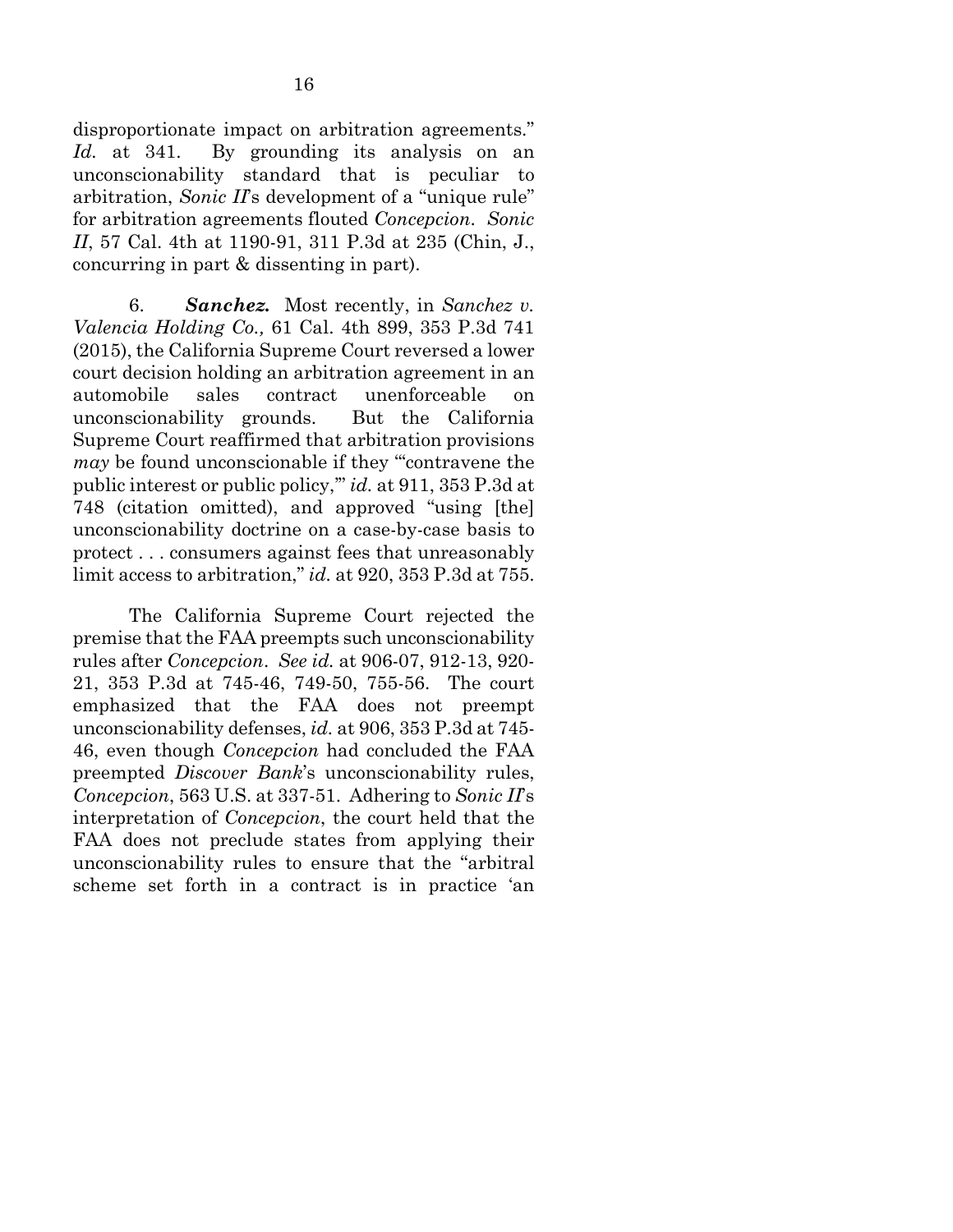<span id="page-26-1"></span>accessible, affordable process for resolving . . . disputes.'" *Sanchez*, 61 Cal. 4th at 921, 353 P.3d at 756 (citation omitted).

In his dissenting opinion, Justice Chin noted that after *Italian Colors*, it is clear "the FAA preempts the majority's rule insofar as it makes a 'substantial deterrent effect' sufficient to establish substantive unconscionability." *Id.* at 942, 353 P.3d at 770 (Chin, J., concurring in part & dissenting in part). The dissent further explained that under this Court's "binding precedent, if a cost provision does not impose fees that 'make access to the forum impracticable' . . . then the FAA precludes a court from invalidating it as unconscionable because of a subjective determination that it will, in a particular case, 'have a substantial deterrent effect' on a party's exercise of the right to request a second arbitration." *Id.* at 942, 353 P.3d at 770-71 (Chin, J., concurring in part & dissenting in part) (citations omitted).

\*\*\*

<span id="page-26-0"></span>Consistent with its own arbitration unconscionability jurisprudence, the California Supreme Court has given California's intermediate appellate courts virtually free rein in using the unconscionability doctrine to resist *Concepcion.* In multiple cases in which California's intermediate appellate courts have invalidated arbitration agreements on the ground they are substantively unconscionable, the California Supreme Court has denied review, allowing such decisions to stand. *See, e.g., Pinela v. Neiman Marcus Grp., Inc.*, 238 Cal. App. 4th 227, 250, 190 Cal. Rptr. 3d 159, 178-79 (2015),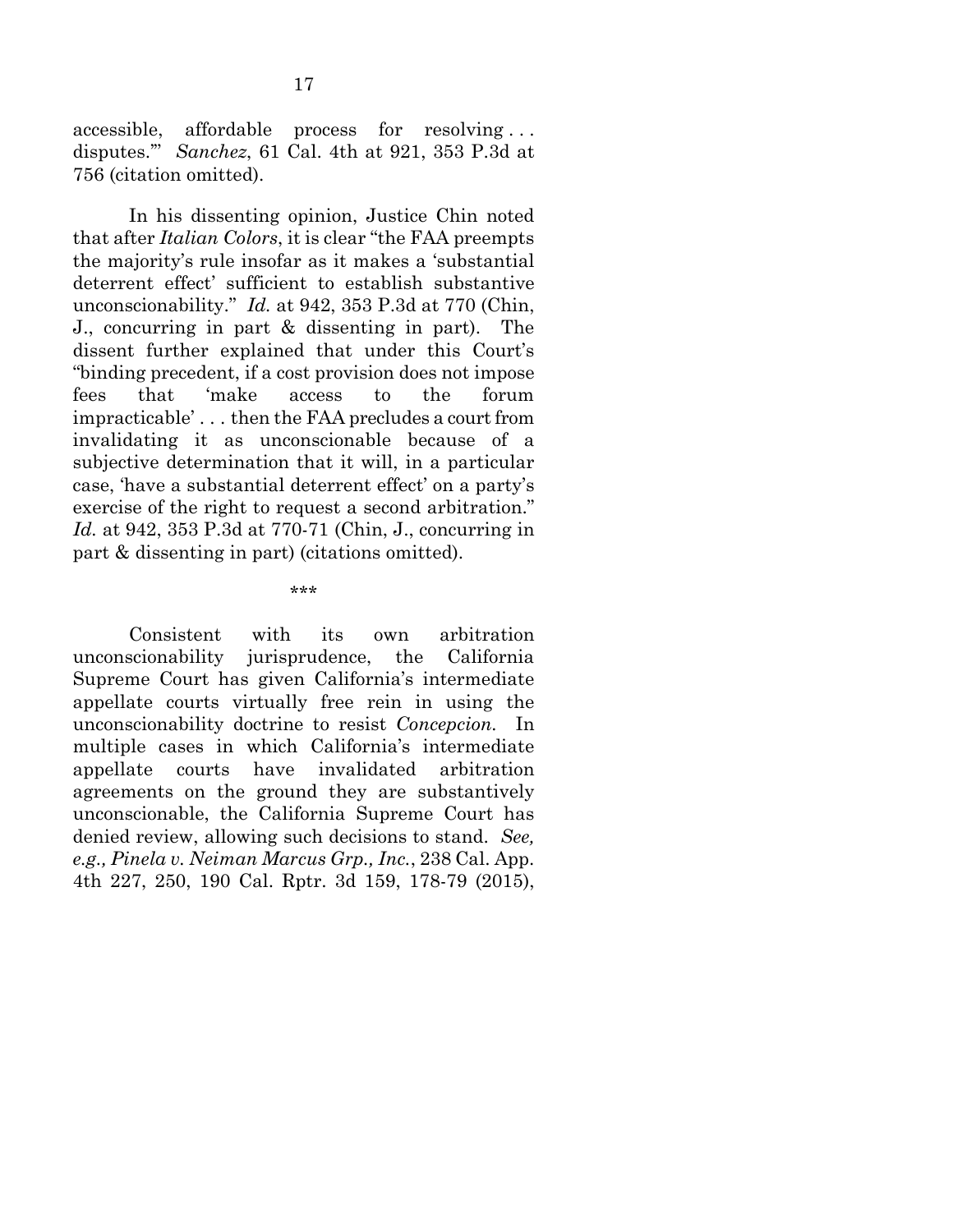<span id="page-27-4"></span><span id="page-27-2"></span><span id="page-27-1"></span>*review denied*, Sept. 16, 2015; *Elite Logistics Corp. v. Wan Hai Lines, Ltd.*, B252543, 2015 WL 3522606, at \*1 (Cal. Ct. App. June 4, 2015), *review denied*, Sept. 9, 2015; *Woods v. JFK Mem'l Hosp., Inc.*, G050286, 2014 WL 5475231, at \*1 (Cal. Ct. App. Oct. 30, 2014), *review denied*, Jan. 21, 2015; *Samaniego v. Empire Today LLC*, 205 Cal. App. 4th 1138, 1141-42, 140 Cal. Rptr. 3d 492, 495 (2012), *review denied*, July 11, 2012; *Wherry v. Award, Inc.*, 192 Cal. App. 4th 1242, 1245, 123 Cal. Rptr. 3d 1, 3 (2011), *review denied*, Apr. 27, 2011.

<span id="page-27-3"></span><span id="page-27-0"></span>The Ninth Circuit has sided with California courts in determining that California's application of the unconscionability doctrine to invalidate arbitration agreements is not preempted by the FAA. In *Chavarria v. Ralphs Grocery Co.*, 733 F.3d 916 (9th Cir. 2013), which the panel below found controlling when it rejected the petitioner's FAA preemption arguments in the present case, *see* Pet. App. 5a-6a, the Ninth Circuit applied the unconscionability rules articulated by the California Supreme Court in *Armendariz* to hold unconscionable an arbitration provision that effectively gave the power to select the arbitrator to the party not requesting arbitration. The Ninth Circuit acknowledged that "the FAA preempts state laws having a 'disproportionate impact' on arbitration" and that "any state law that invalidated this provision would have a disproportionate impact on arbitration because the term is arbitration specific." *Id.* at 927. But the court reasoned that state law must be able to "require some level of fairness in an arbitration agreement" and that the "FAA does not preempt [California law's] invalidation of [the]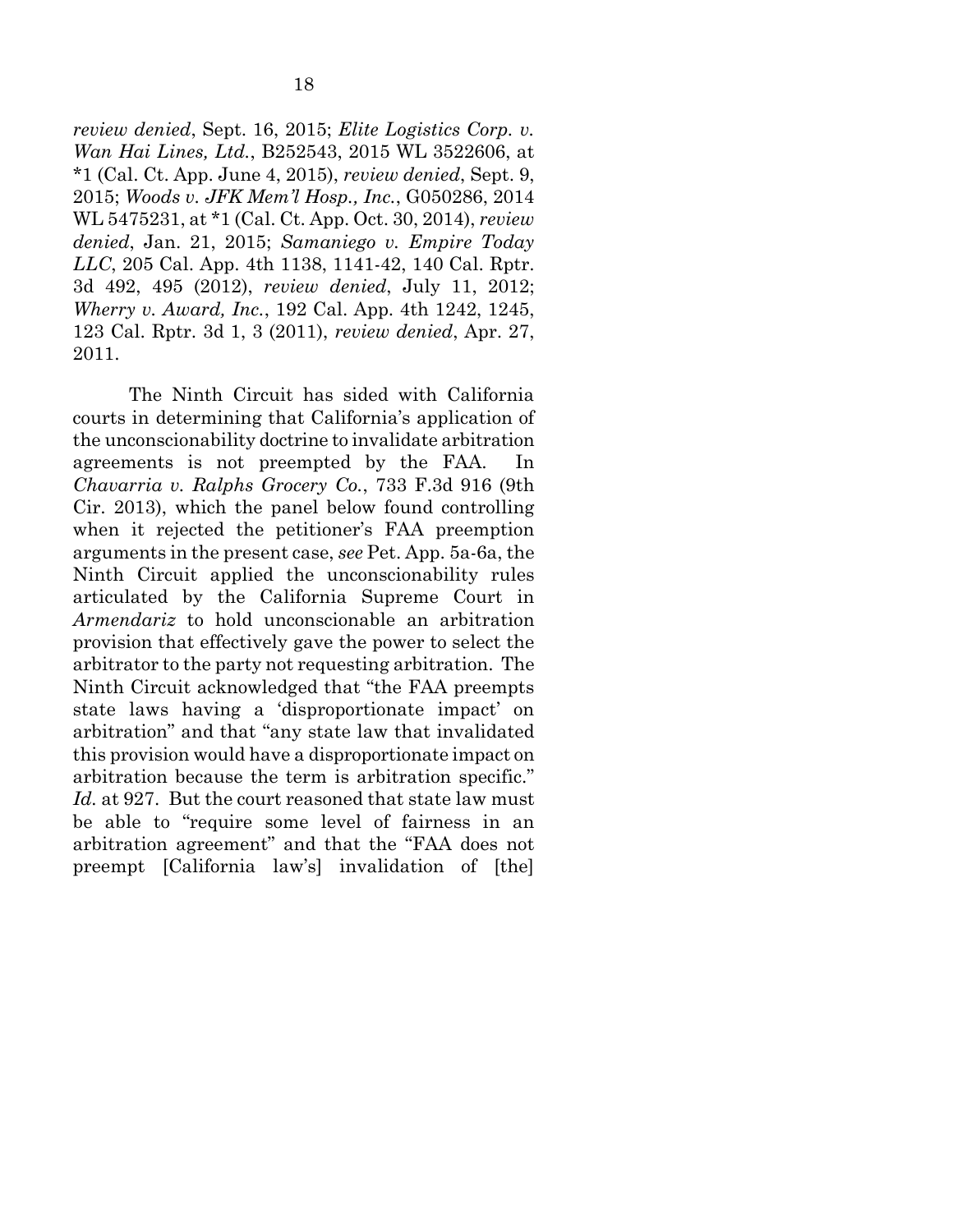<span id="page-28-0"></span>arbitration policy" so long as it "reflects a generally applicable [state] policy against abuses of bargaining power." *Id.*

**D. California's unconscionability standards are preempted because they permit courts to invalidate arbitration agreements based on state policy concerns about fairness.**

Although California courts have employed a variety of verbal formulations to describe the standard for determining whether a contract is substantively unconscionable, "all mean the same thing": "[t]he ultimate issue in every case is whether the terms of the contract are sufficiently unfair, in view of all relevant circumstances, that a court should withhold enforcement." *Sanchez,* 61 Cal. 4th at 911-12, 353 P.3d at 749.

<span id="page-28-2"></span><span id="page-28-1"></span>But normative judgments about the fairness of arbitration procedures are not a basis for invalidating arbitration agreements governed by the FAA. A court's determination that an arbitration agreement is "sufficiently unfair" under state law—and therefore unconscionable—embodies little more than a *state* policy judgment about the efficacy of arbitration as a forum for vindicating a plaintiff's rights. *See, e.g.*, *id*. at 911-12, 353 P.3d at 748-49 (holding that contract's terms are unconscionable if they "contravene the public interest or public policy"); *Sonic II*, 57 Cal. 4th at 1145- 46, 1154-55, 311 P.3d at 202-03, 209 (unconscionability rules are concerned with whether terms "'contravene the public interest or public policy'" and courts may therefore consider whether the parties' agreed-upon arbitration procedures are unconscionable if they fail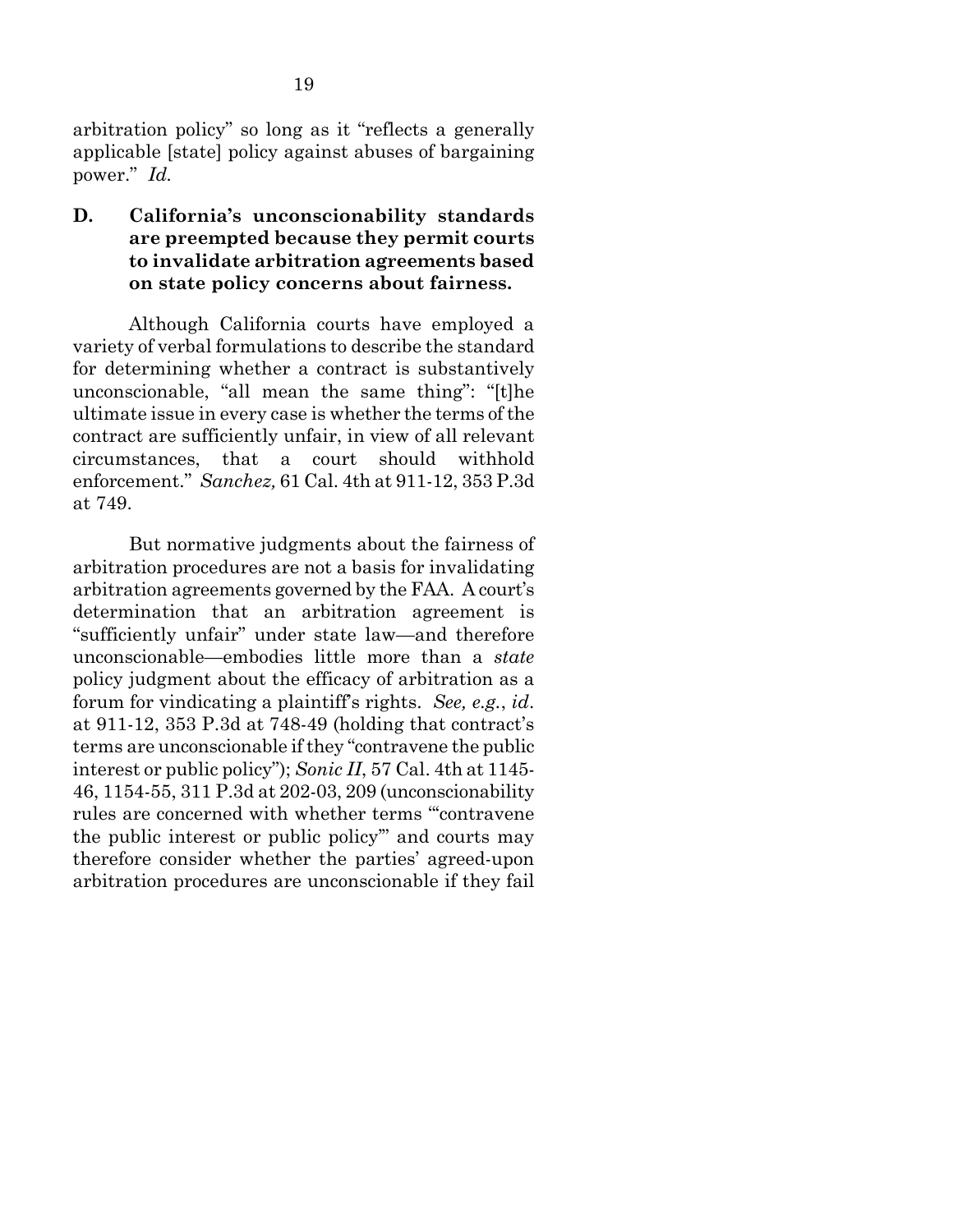to include procedural protections available to an employee outside of arbitration as those protections would help "vindicate" the employee's state statutory rights (citation omitted)). As commentators have noted, the California Supreme Court has expressed "deeply rooted doubts regarding the fairness of arbitration," especially "in an employment setting." Michael G. McGuinness & Adam J. Karr, *California's "Unique" Approach to Arbitration: Why This Road Less Traveled Will Make All the Difference on the Issue of Preemption Under the Federal Arbitration Act*, 2005 J. Disp. Resol. 61, 84.

<span id="page-29-0"></span>After *Concepcion*, such a policy judgment clashes with the FAA's mandate that courts enforce arbitration agreements according to their terms. As this Court recently confirmed, the FAA requires courts to "'rigorously enforce' arbitration agreements according to their terms," including the terms setting "the rules under which that arbitration will be conducted." *Italian Colors*, 133 S. Ct. at 2309 (citations omitted). In other words, the FAA itself imposes a binding policy judgment, which cannot be superseded by state public policy in the guise of an unconscionability rule. *See Concepcion*, 563 U.S. at 350 ("States cannot require a procedure that is inconsistent with the FAA, even if it is desirable for unrelated reasons."); *see also id*. at 354- 56 (Thomas, J., concurring) (concluding that the FAA preempted a California unconscionability rule grounded in state public policy because a state's "public policy" concerns "could not be the basis for declining to enforce an arbitration clause" under the FAA).

Consistent with the FAA, therefore, courts cannot invalidate arbitration agreements based on a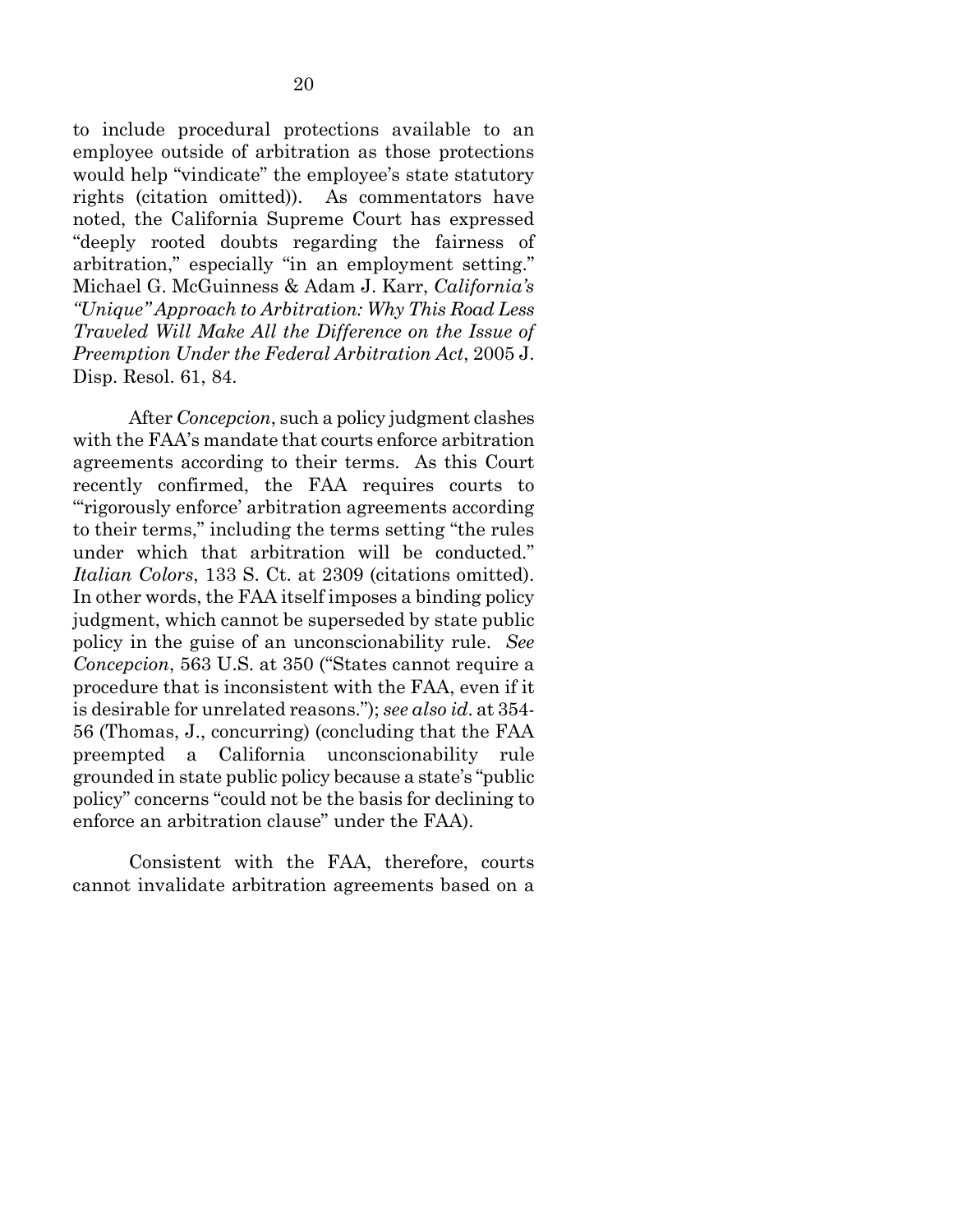<span id="page-30-0"></span>finding that the agreement is insufficiently fair as a matter of state policy, as embodied in the state's unconscionability standards. *See THI of N.M. at Hobbs Ctr., LLC v. Patton*, 741 F.3d 1162, 1169-70 (10th Cir. 2014) (where arbitration agreement is allegedly unconscionable because it is unfair, "the heart of the asserted unfairness is the disparity" between arbitration and litigation outside the arbitral forum and the supposed lack of fairness therefore reflects a state "policy hostile to arbitration" that is "'impermissible'" under the FAA (citation omitted)). Accordingly, California's formulations of the unconscionability standard—based as they are on an assessment of fairness as a matter of state policy conflict with *Concepcion, Italian Colors*, and the decisions of lower courts that have faithfully followed the Supreme Court's interpretation of the FAA.

**E. The FAA also preempts the specific unconscionability standard that was applied here because it relies on the uniqueness of an arbitration agreement and has a disproportionate impact on such agreements.**

The formulation of the unconscionability standard that the district court and the Ninth Circuit applied in this case is an especially egregious rule at odds with *Concepcion* and *Italian Colors*. The district court, citing the California Supreme Court's decision in *Armendariz*, concluded that "[a]n arbitration provision is substantively unconscionable if it is 'overly harsh' or generates '"one-sided results."'" Pet. App. 19a. The Ninth Circuit likewise looked to whether any arbitration provision was "'unjustifiably one-sided.'"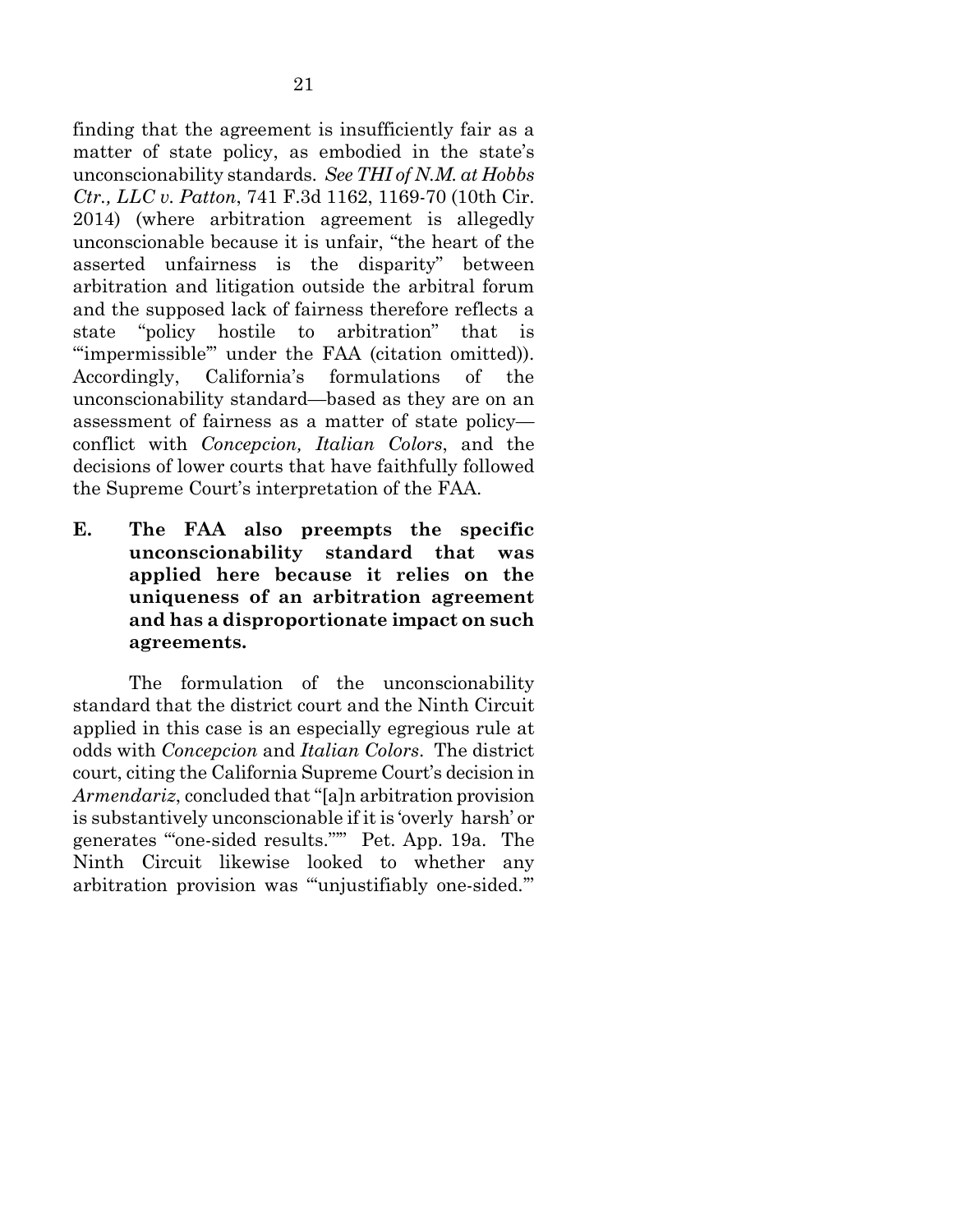<span id="page-31-0"></span>Pet. App. 3a. Although the panel quoted the Ninth Circuit's earlier decision in *Chavarria* for this unconscionability rule, *id.*, *Chavarria* simply applied the unconscionability rules from *Armendariz* and its progeny, *Chavarria*, 733 F.3d at 921-23.

<span id="page-31-1"></span>But as the California Supreme Court itself acknowledged before *Concepcion* was decided, an unconscionability standard that focuses on whether an employment agreement to arbitrate statutory claims is too "one-sided" is "peculiar to the arbitration context." *Armendariz*, 24 Cal. 4th at 117-20, 6 P.3d at 692-94; *see Gray v. Conseco, Inc.,* No. SA CV 00-322 DOC (EEX), 2000 WL 1480273, at \*4 (C.D. Cal. Sept. 29, 2000) ("Under California law, other non-mutual contract provisions are valid and not unconscionable. The language used by the California Supreme Court in the *Armendariz* opinion itself demonstrates that the rule singles out and imposes a special burden on arbitration agreements . . . ." (citation omitted)). This is so because it turns on an examination of whether an employer has "impose[d] a system of arbitration on an employee that seeks to maximize the advantages and minimize the disadvantages of arbitration for itself at the employee's expense." *Armendariz*, 24 Cal. 4th at 118-20, 6 P.3d at 692-94.

As commentators have observed, "California courts—and the Ninth Circuit—have taken the FAA's 'savings clause' where no court ha[d] gone before" *Armendariz*. McGuinness & Karr, *supra*, at 62. "With only a few exceptions, arbitration agreements that have been evaluated under California's post-*Armendariz* law have been held invalid under the 'generally applicable contract defense' of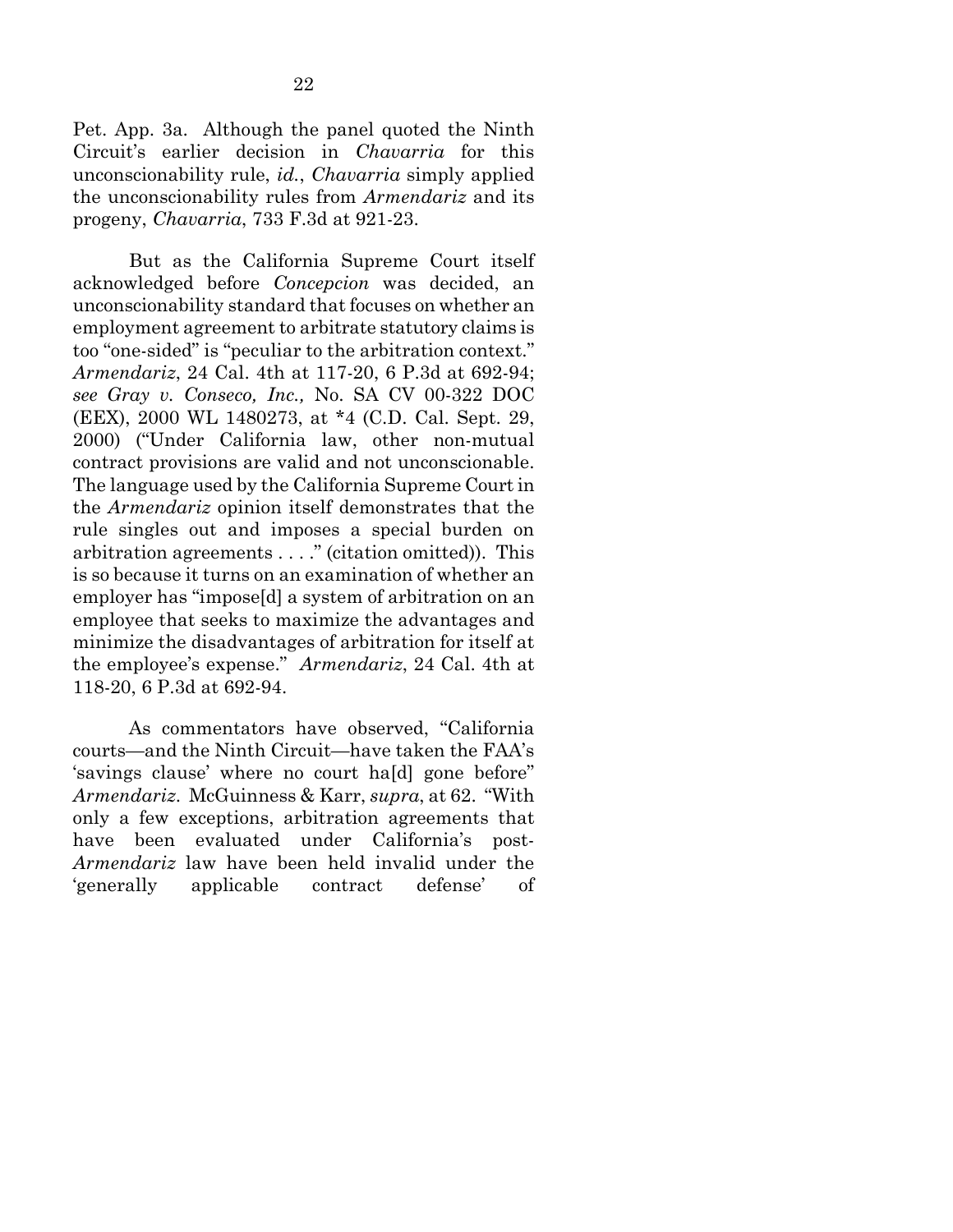unconscionability." *Id.* Based on *Armendariz* and its progeny, "[t]he FAA's savings clause, which was enacted with the aim of placing arbitration agreements 'on equal footing with other contracts,' is now used as the platform to strike them down in legion." *Id.*

<span id="page-32-0"></span>The California Supreme Court's view that its arbitration-specific "modicum of bilaterality"test is not preempted by the FAA is wholly untenable. *See Concepcion*, 563 U.S. at 341-42 (state courts may not use unconscionability doctrine to impose particular arbitral procedures based on perception they will prevent one party from having an undue advantage in arbitration over the other); *see also Gilmer v. Interstate/Johnson Lane Corp.*, 500 U.S. 20, 30 (1991) (holding that "challenges to the adequacy of arbitration procedures" in arbitration agreements governed by the FAA were "insufficient to preclude arbitration of statutory claims").

Indeed, *Concepcion* held "that a court may not 'rely on the uniqueness of an agreement to arbitrate as a basis for a state-law holding that enforcement would be unconscionable.'" *Concepcion*, 563 U.S. at 341 (citation omitted). As an illustration of such a prohibited unconscionability standard, this Court disapproved state-law doctrines finding unconscionable agreed-upon arbitration procedures that "would be of greater benefit" to the defendant than to the plaintiff. *Id.* at 341-42. *Concepcion* pointed out that while such a mutuality rule is nominally a generally applicable contract defense in that it applies to ""any' contract," the rule would "[i]n practice . . . have a disproportionate impact on arbitration agreements . . . ." *Id.* at 342. Thus, a court cannot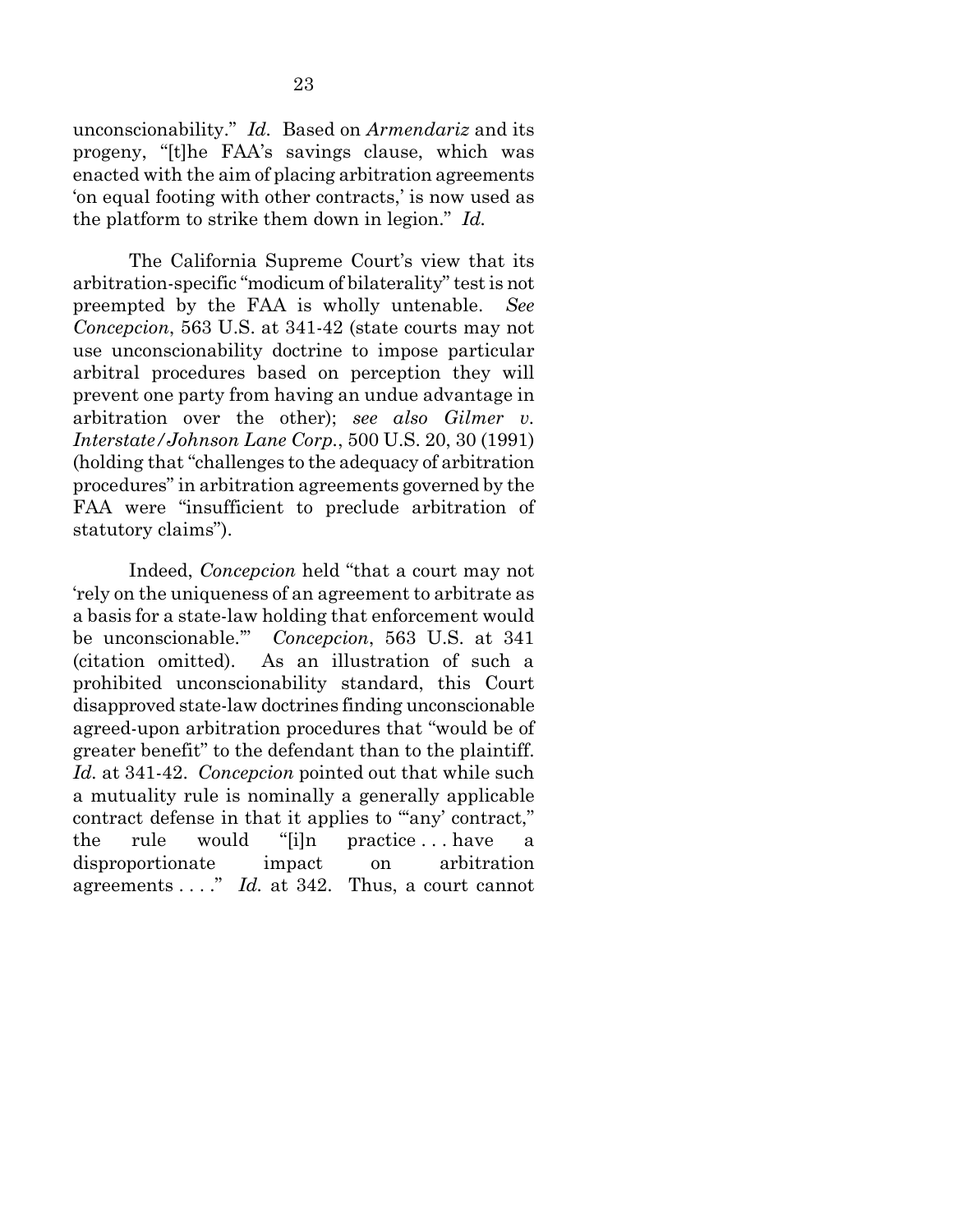disapprove on unconscionability grounds a provision that merely specifies the procedures to be followed, even if that provision benefits one party more than another, because the FAA protects the right of parties to arbitrate according to specific rules or to limit the issues to be arbitrated. *See id*. at 343-45 (recognizing that the FAA protects parties' right to limit the issues to be arbitrated, to arbitrate according to specific rules, and to limit with whom they will arbitrate).

<span id="page-33-0"></span>Hence, after *Concepcion*, the FAA preempts an unconscionability test that relies on the uniqueness of an arbitration agreement by deeming such an agreement unconscionable, and therefore unenforceable, because the arbitration procedures set by the agreement are too one-sided. As Justice Chin's dissenting opinion in *Sanchez* explained, "the FAA *requires* that [California's] standard for unconscionability be 'the same for arbitration and nonarbitration agreements,'" but the California Supreme Court "first articulated the 'unfairly onesided' formulation [of the unconscionability test] specifically in the context of an unconscionability challenge *to an arbitration provision*, and the formulation has since been used almost exclusively in that context." *Sanchez*, 61 Cal. 4th at 937, 353 P.3d at 767 (Chin, J., concurring in part & dissenting in part) (citation omitted). Under *Concepcion*, the FAA sweeps away unconscionability rules that "have a disproportionate impact on arbitration agreements," even if they are rules that would supposedly apply to all contracts. *Concepcion*, 563 U.S. at 342.

It is this rigid bilaterality standard's peculiar focus on the uniqueness of an arbitration agreement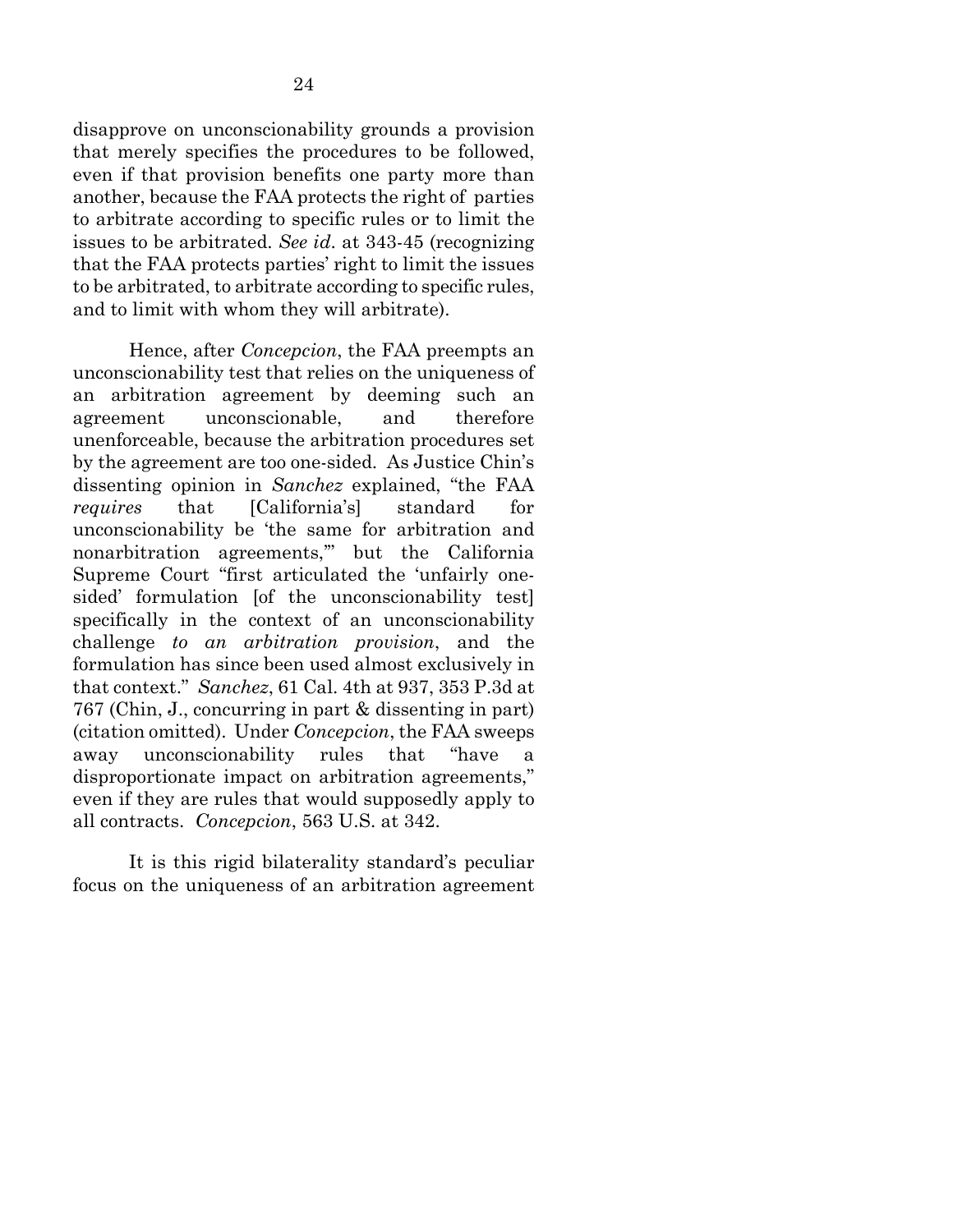<span id="page-34-2"></span><span id="page-34-0"></span>that led the Alabama Supreme Court to refuse to adopt such a rule on the ground it was barred by the FAA. *See Ex parte McNaughton*, 728 So. 2d 592, 598-99 (Ala. 1998). As the Alabama Supreme Court explained, the standard "directly depends on arbitration for its application" and therefore impermissibly "assigns a suspect status to arbitration agreements." *Id.* at 598; *see also Reed Elsevier, Inc. ex rel. LexisNexis Div. v. Crockett*, 734 F.3d 594, 600 (6th Cir. 2013) (arbitration procedure could not be found unconscionable so as to defeat FAA preemption, even though arbitration clause was adhesive and one-sided, because "all of these things—the one-sided nature of the arbitration clause, and its adhesive nature—were also present" in *Italian Colors*, which found an arbitration agreement enforceable "all of those concerns notwithstanding"); *Gray*, 2000 WL 1480273, at \*4 ("out of deference to the federal policy favoring arbitration," refusing to apply *Armendariz*'s unconscionability test because it "singles out and imposes a special burden on arbitration agreements"); *Torrence v. Nationwide Budget Fin.*, 753 S.E.2d 802, 811-12 (N.C. Ct. App. 2014) (after *Concepcion*, "the one-sided quality of an arbitration agreement is not sufficient to find it substantively unconscionable" in cases governed by the FAA).

<span id="page-34-3"></span><span id="page-34-1"></span>Empirical data confirms that an unconscionability standard that takes its meaning precisely from the fact that an agreement to arbitrate is at issue will necessarily have a disproportionate impact on arbitration agreements. Based on a study of California unconscionability jurisprudence that this Court cited in *Concepcion*, 563 U.S. at 342-43, one commentator has explained that "California courts are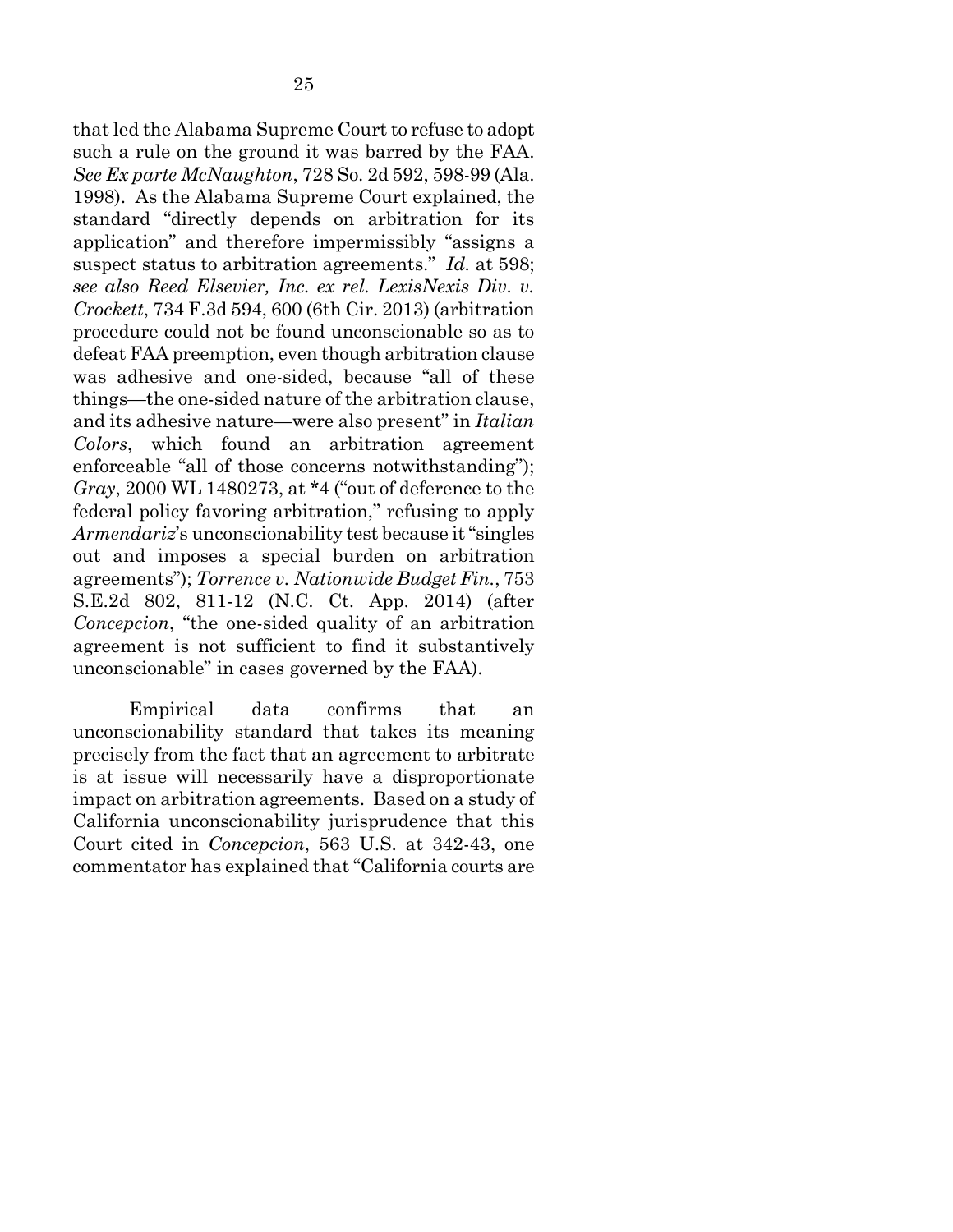clearly biased against arbitration as an alternative means of dispute settlement" and "[t]heir disdain manifests" in the standard they apply to assess whether arbitration agreements are enforceable. Broome, *supra*, at 41. The Broome study demonstrated that the unconscionability standard used by the Ninth Circuit in this case imposes "arbitration-specific" requirements and that, under California's jurisprudence predating *Concepcion*, "'unconscionable' means something quite different when the validity of an arbitration agreement is at issue." *Id.* at 53-55, 67- 68.

<span id="page-35-0"></span>A follow-up study of 119 California state court decisions issued between 2005 and 2008 made findings that "confirm[ed] those of Professor Broome." Paul Thomas, Note, *Conscionable Judging: A Case Study of California Courts' Grapple with Challenges to Mandatory Arbitration Agreements*, 62 Hastings L.J. 1065, 1082-84 (2011). The data shows that under California law "very few contracts are voided as unconscionable—unless they can be classified as 'agreements to arbitrate which appear to be biased against the weaker party.'" *Id.* at 1070. This study concluded that in California "unconscionability challenges to arbitration agreements succeed at a higher rate than unconscionability challenges to other agreements," *id.* at 1074, and that "[c]ourts applying California law are most likely discriminating against arbitration agreements in a manner that is preempted by the interpretation of the FAA advanced by the Supreme Court," *id.* at 1084; *see also* McGuinness & Karr, *supra*, at 62 ("California has created a new brand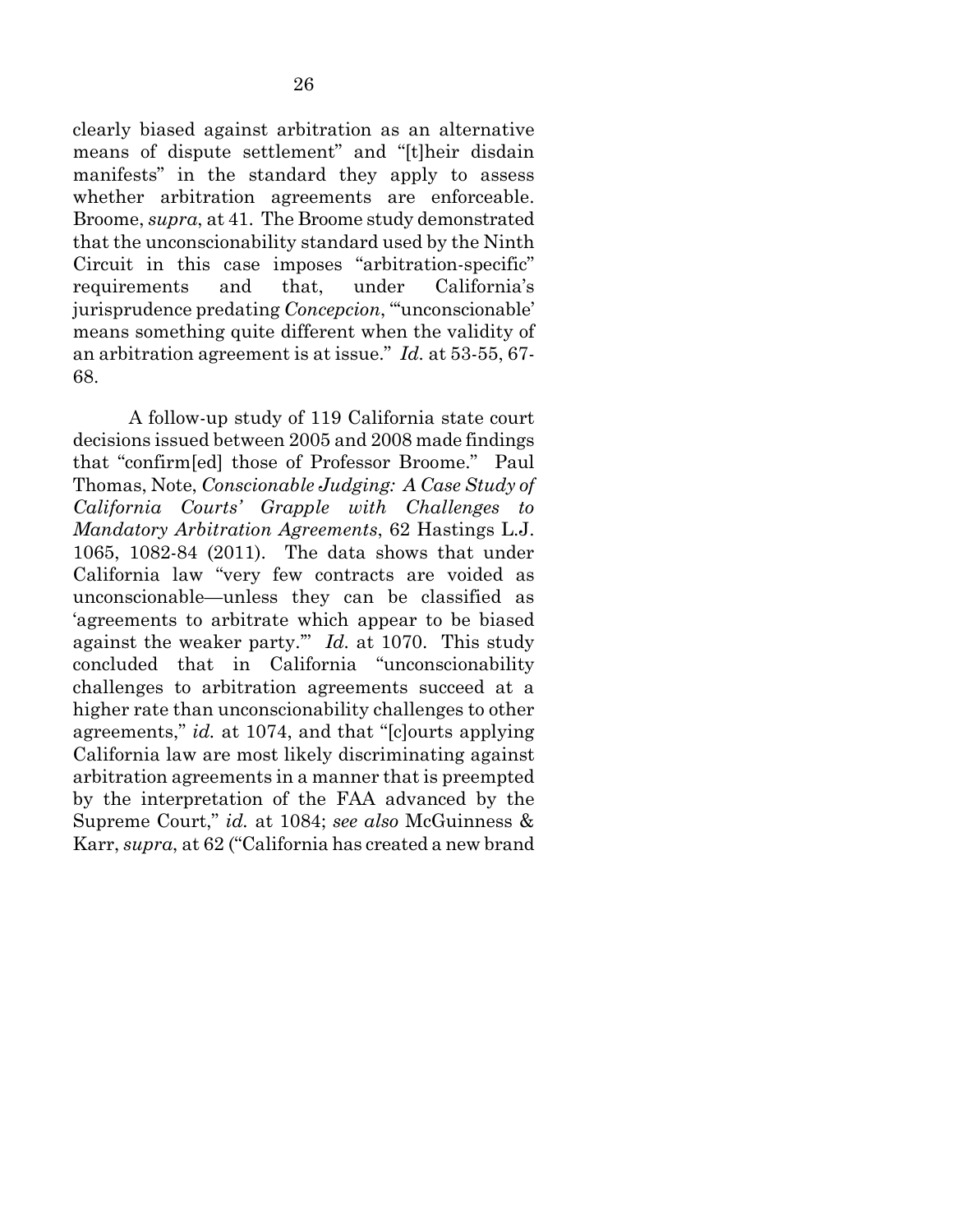of unconscionability. It is far more demanding—and it is unique to arbitration.").

<span id="page-36-2"></span><span id="page-36-0"></span>This phenomenon is not limited to California. A nationwide analysis of federal and state court decisions between the years 1994 and 2007 found that as this Court has closed off other means of resisting arbitration, state law unconscionability doctrines have become "new tools" that are "being used to limit arbitration" and strike down arbitration agreements. Aaron-Andrew P. Bruhl, *The Unconscionability Game: Strategic Judging and the Evolution of Federal Arbitration Law*, 83 N.Y.U. L. Rev. 1420, 1440-43 & n.85 (2008). "Where unconscionability challenges once appeared in less than 1% of all arbitration-related cases, more recently they have appeared in 15-20% of all cases involving arbitration." *Id.* at 1441; *see also* Susan Randall, *Judicial Attitudes Toward Arbitration and the Resurgence of Unconscionability*, 52 Buff. L. Rev. 185, 194 (2004) (concluding that after this Court had blocked other challenges to arbitration, unconscionability challenges to arbitration agreements came to represent two-thirds of all unconscionability challenges (161 out of 235) and succeeded at twice the rate of unconscionability arguments directed at other types of contracts); Stephen J. Ware, *Arbitration and Unconscionability After* Doctor's Associates, Inc. v. Casarotto, 31 Wake Forest L. Rev. 1001, 1034 (1996) ("Judicial decisions apply unconscionability, and other common law doctrines, more aggressively to arbitration agreements than to other contracts.").

<span id="page-36-1"></span>Disproportionate application of the unconscionability doctrine to arbitration agreements can be explained only as a manifestation of hostility to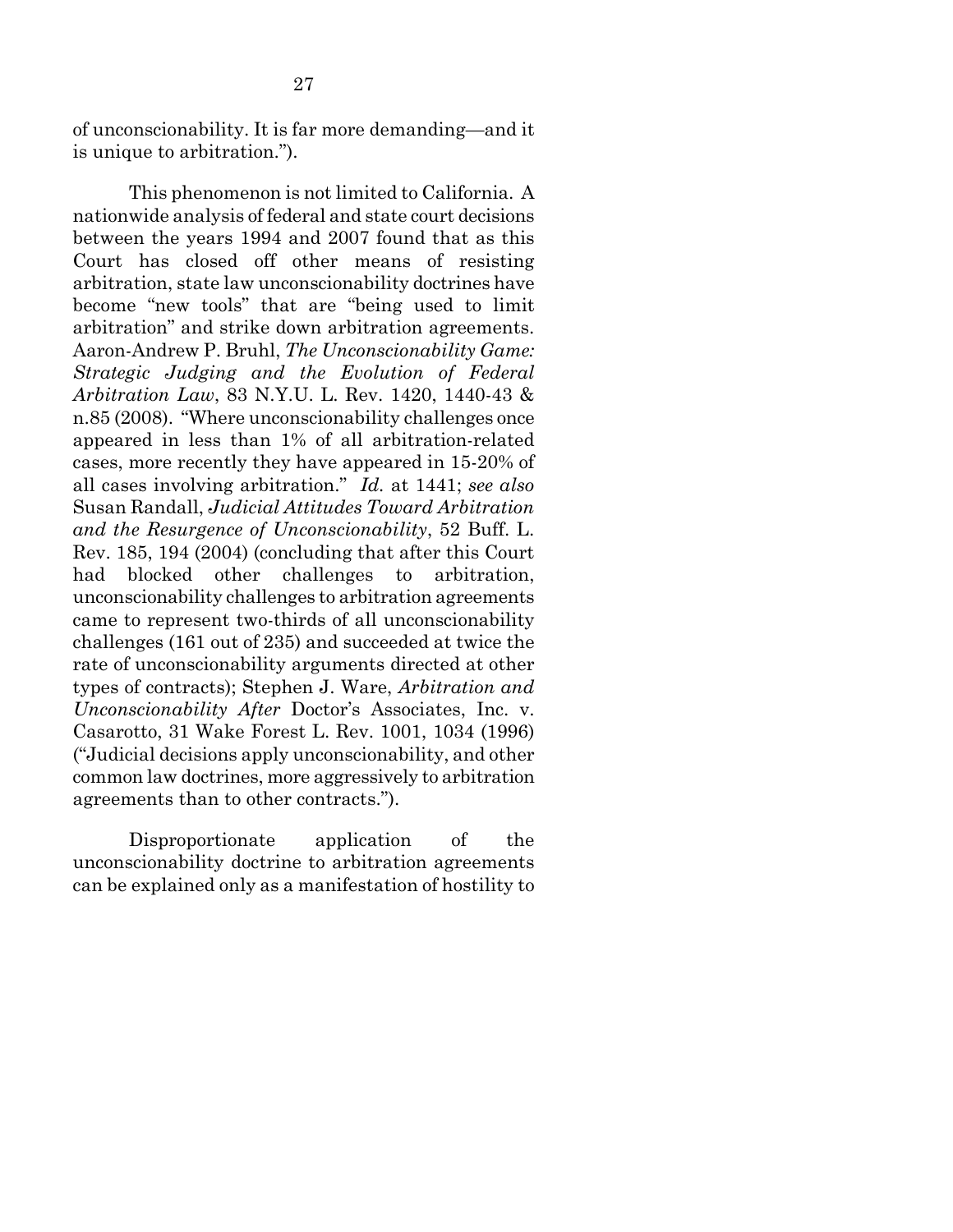arbitration. "[I]t is well known that unconscionability is generally a loser of an argument" and in the nonarbitration context "has been mostly in intellectual retreat for various reasons." Bruhl, *supra*, at 1442. The increasing use of unconscionability has therefore "been aptly described by scholars as an attempt, using one of the few tools remaining, to put the brakes on the pro-arbitration trend and restore some sort of balance." *Id.* at 1442-43. Because "it will often be nearly impossible to tell if a court is applying state unconscionability doctrine evenhandedly in the way the FAA requires," unconscionability provides a means for courts "to misapply, or perhaps even manipulate, state contract doctrines so as to nullify arbitration agreements while simultaneously frustrating the ability of reviewing courts to reverse." *Id.* at 1422, 1449.

### **II. RATHER THAN APPLYING ILL-DEFINED STANDARDS OF FAIRNESS BASED ON STATE PUBLIC POLICY, COURTS SHOULD DEEM ARBITRATION AGREEMENTS UNCONSCIONABLE ONLY WHEN REQUIRED BY DUE PROCESS.**

Some argue that arbitration provisions are found unconscionable more often than ordinary contract provisions because they actually *are* more often unfair than other types of provisions, apart from the requirement of arbitration itself. But even if that were true—and there is no evidence that is the case[4—](#page-37-0)

<span id="page-37-0"></span> <sup>4</sup> As this Court has explained, "streamlined procedures of arbitration do not entail any consequential restriction on (continued...)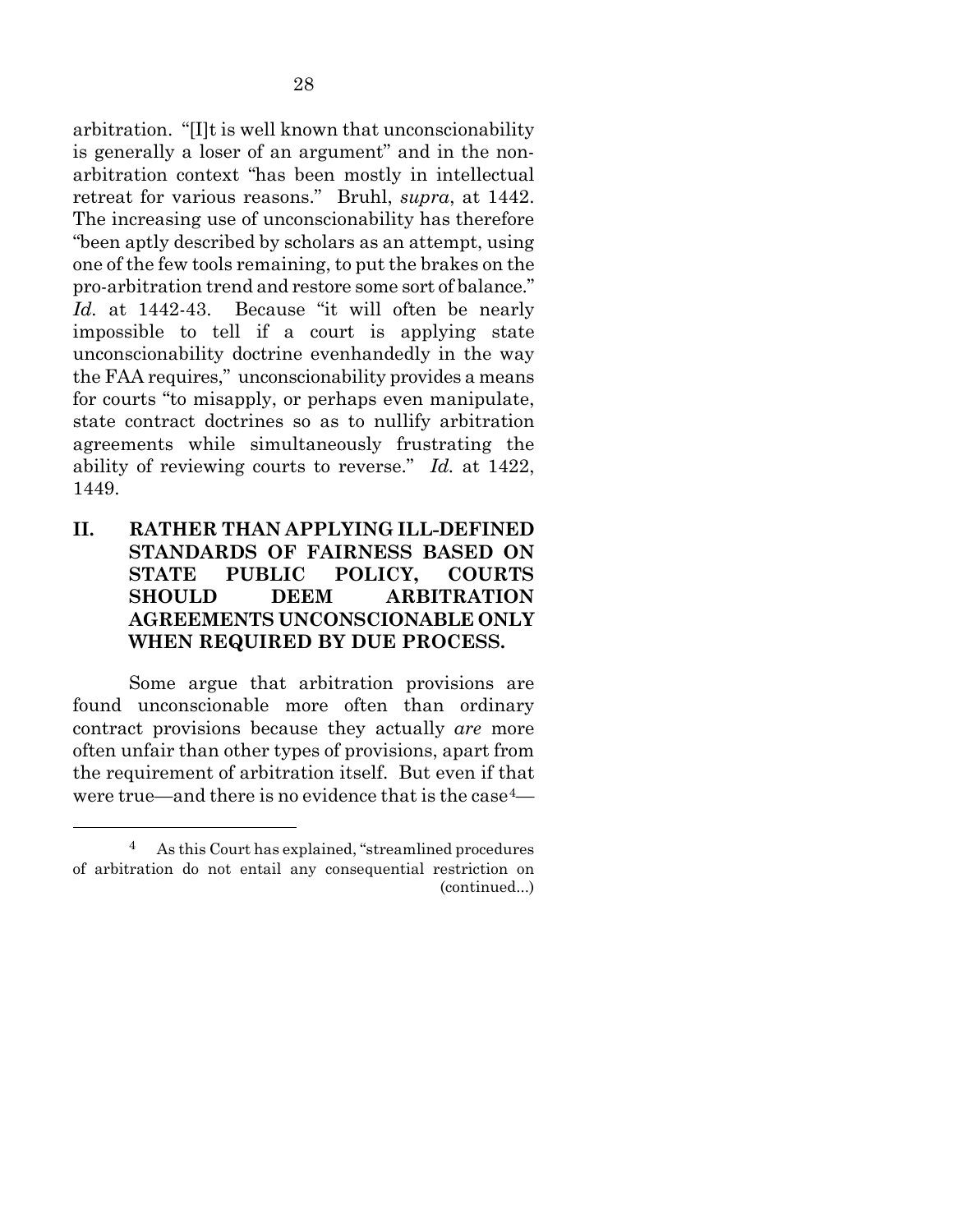it would not justify courts in applying freewheeling and subjective unfairness standards based on state public policy to advance preferred outcomes while evading review on FAA preemption grounds.[5](#page-38-8)

Assessing whether an arbitration agreement is insufficiently fair—and therefore unconscionable embodies a state policy judgment about the utility of arbitration in vindicating rights. *See supra*, at 8-11*.*  Under *Concepcion*, such policy judgments cannot override the FAA's mandate requiring courts to enforce

<u>.</u>

<span id="page-38-8"></span><span id="page-38-7"></span><span id="page-38-6"></span><span id="page-38-4"></span><span id="page-38-3"></span><span id="page-38-2"></span><span id="page-38-0"></span>5 The glaring and untenable inconsistencies that can result from such subjective policy judgments are illustrated by *Woods*, 2014 WL 5475231, in which a California intermediate appellate court found an arbitration agreement to be substantively unconscionable because it lacked sufficient mutuality and was unfairly one-sided. *Id.* at \*6-\*8. But the very same (or materially similar) arbitration agreement has been held enforceable by multiple other California appellate courts, including by a different, earlier panel of the same appellate court that decided *Woods*: *Willis v. Prime Healthcare Servs., Inc.*, 231 Cal. App. 4th 615, 618-34, 180 Cal. Rptr. 3d 297, 298-310 (2014); *McElroy v. Tenet Health Care Corp*., G047300, 2013 WL 4482928, at \*3-\*6 (Cal. Ct. App. Aug. 21, 2013); *Mercado v. Doctors Med. Ctr. of Modesto, Inc*., F064478, 2013 WL 3892990, at \*2-\*8 (Cal. Ct. App. July 26, 2013); *accord Jaffe v. Zamora*, 57 F. Supp. 3d 1244, 1245-48 (C.D. Cal. 2014).

<sup>(…</sup>continued)

<span id="page-38-5"></span><span id="page-38-1"></span>substantive rights." *Shearson/Am. Express, Inc. v. McMahon*, 482 U.S. 220, 232 (1987). "[T]here is nothing inherently unfair or oppressive about arbitration clauses." *Coleman v. Prudential Bache Sec.*, 802 F.2d 1350, 1352 (11th Cir. 1986). Thus, an "employee's 'generalized attacks' on 'the adequacy of arbitration procedures'" are "insufficient to preclude arbitration of statutory claims." *14 Penn Plaza LLC v. Pyett*, 556 U.S. 247, 258 (2009) (citation omitted).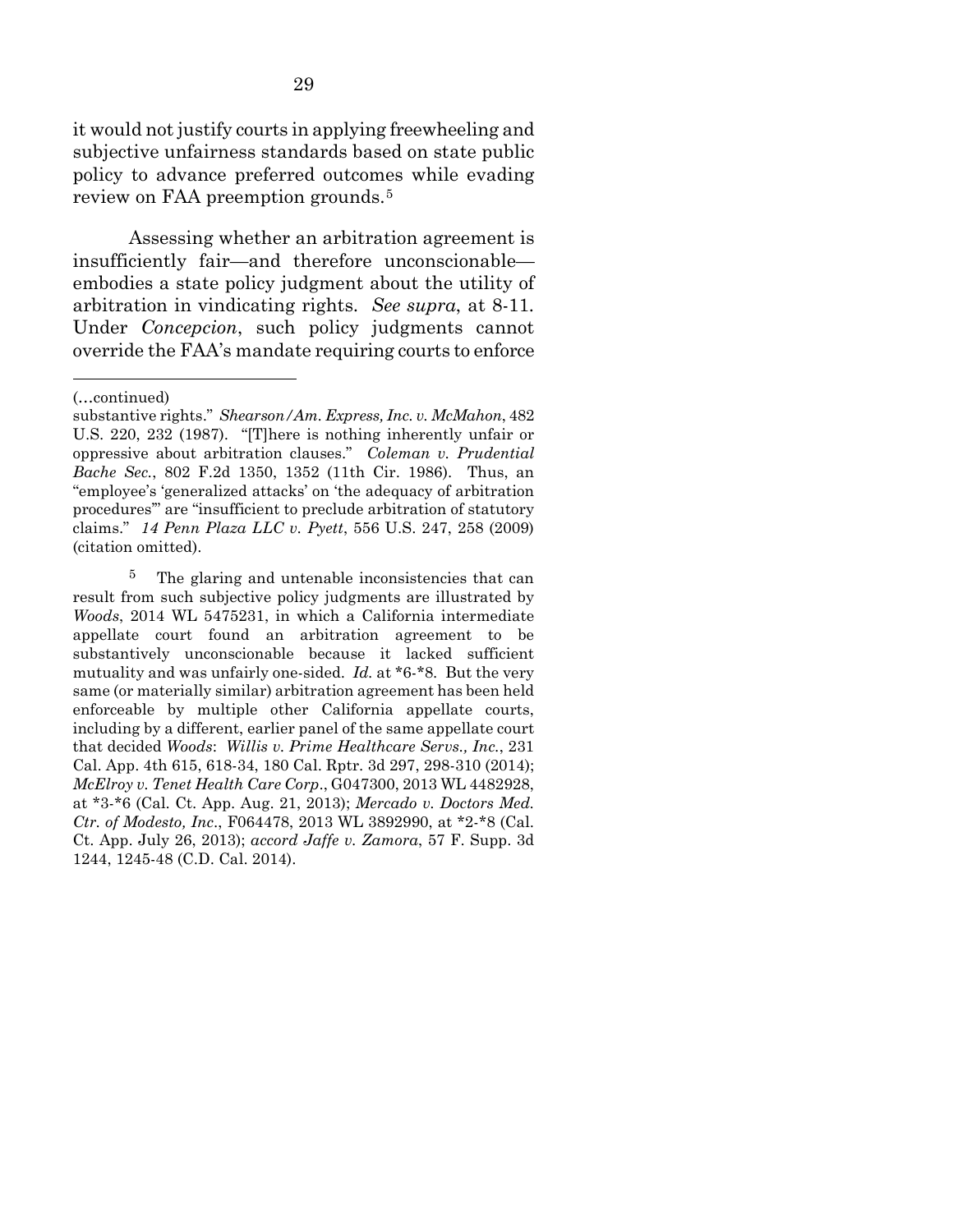arbitration agreements according to their terms. To adhere to this directive, yet protect against truly unconscionable arbitration terms, this Court should require state courts applying an unconscionability analysis to do so based on constitutional due process standards, rather than on ill-defined and inherently subjective assessments of whether an arbitration agreement is insufficiently fair. The FAA already contains restrictions on arbitration procedures that are designed to protect such due process rights. *See* 9 U.S.C. §§ 10-11 (2012). Those statutory protections, supplemented as appropriate by due process jurisprudence, should be the basis for any substantive unconscionability standard in the arbitration context.

<span id="page-39-4"></span><span id="page-39-3"></span><span id="page-39-2"></span><span id="page-39-1"></span><span id="page-39-0"></span>Under the FAA, a fundamentally fair arbitration is one that occurs with proper "notice" of the arbitration and the "opportunity to be heard and to present relevant and material evidence and argument" before arbitrators who "are not infected with bias." *Bowles Fin. Grp. v. Stifel, Nicolaus & Co.*, 22 F.3d 1010, 1012-13 (10th Cir. 1994); *see Tempo Shain Corp. v. Bertek, Inc.*, 120 F.3d 16, 20 (2d Cir. 1997) (section  $10(a)(3)$  of the FAA codifies a "fundamental fairness" standard pursuant to which "an arbitrator 'must give each of the parties to the dispute an adequate opportunity to present its evidence and argument'" (citation omitted)). Such restrictions (along with others) that are codified as part of the FAA for actions pending in federal court, *e.g.*, 9 U.S.C. § 10(a)(2)-(3), are considered due process limitations. *See Biller v. Toyota Motor Corp.*, 668 F.3d 655, 663-64 (9th Cir. 2012) (grounds for vacatur of arbitration award under FAA are "'designed to preserve due process'" (citation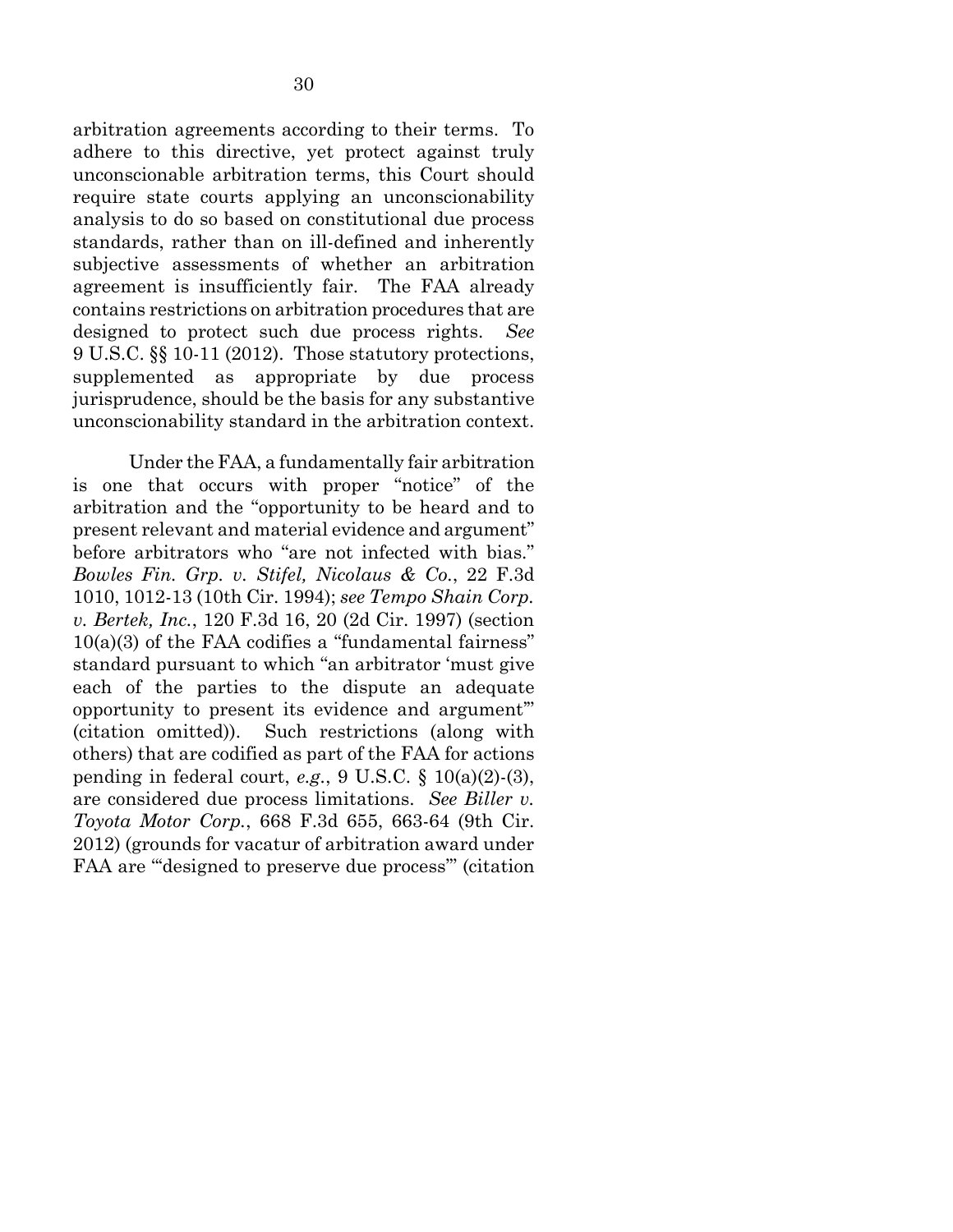<span id="page-40-2"></span>omitted)); *Prudential Sec., Inc. v. Dalton*, 929 F. Supp. 1411, 1417 (N.D. Okla. 1996) ("fundamental fairness" restrictions on "arbitration process" are "fundamental due process" limitations).

<span id="page-40-1"></span>These fairness limitations are "not to be equated with the full panoply of judicial procedural safeguards and legal 'niceties' of the courtroom" because "[d]ue process in arbitration means satisfying 'minimal requirements of fairness.'" *McMahan & Co. v. Dunn Newfund I, Ltd.*, 656 N.Y.S.2d 620, 621, 230 A.D.2d 1, 4 (App. Div. 1997) (citation omitted). But that is by congressional design, and state court efforts based on state public policies of fairness that attempt to impose procedures more closely approximating courtroom litigation upend the balance Congress sought to achieve when taking into account the parties' right to control the terms under which their disputes will be resolved. *See Concepcion*, 563 U.S. at 341-44, 350-52.

<span id="page-40-0"></span>Whatever limitations arbitration agreements may typically impose on arbitration procedures, these agreements "are a far cry from the overtly oppressive contracts traditionally policed by courts under the doctrine of unconscionability." McGuinness & Karr, *supra*, at 90. If an agreement includes unfair limitations, they can be readily redressed through the due process protections for fairness already built into the FAA by Congress. Should a case present a highly unusual problem of unfairness that reaches constitutional due process dimensions but that is not already addressed in the FAA, then the FAA will, of course, have to give way. *See City of Boerne v. Flores*, 521 U.S. 507, 529 (1997). Constitutional due process protections trump the congressional dictates of the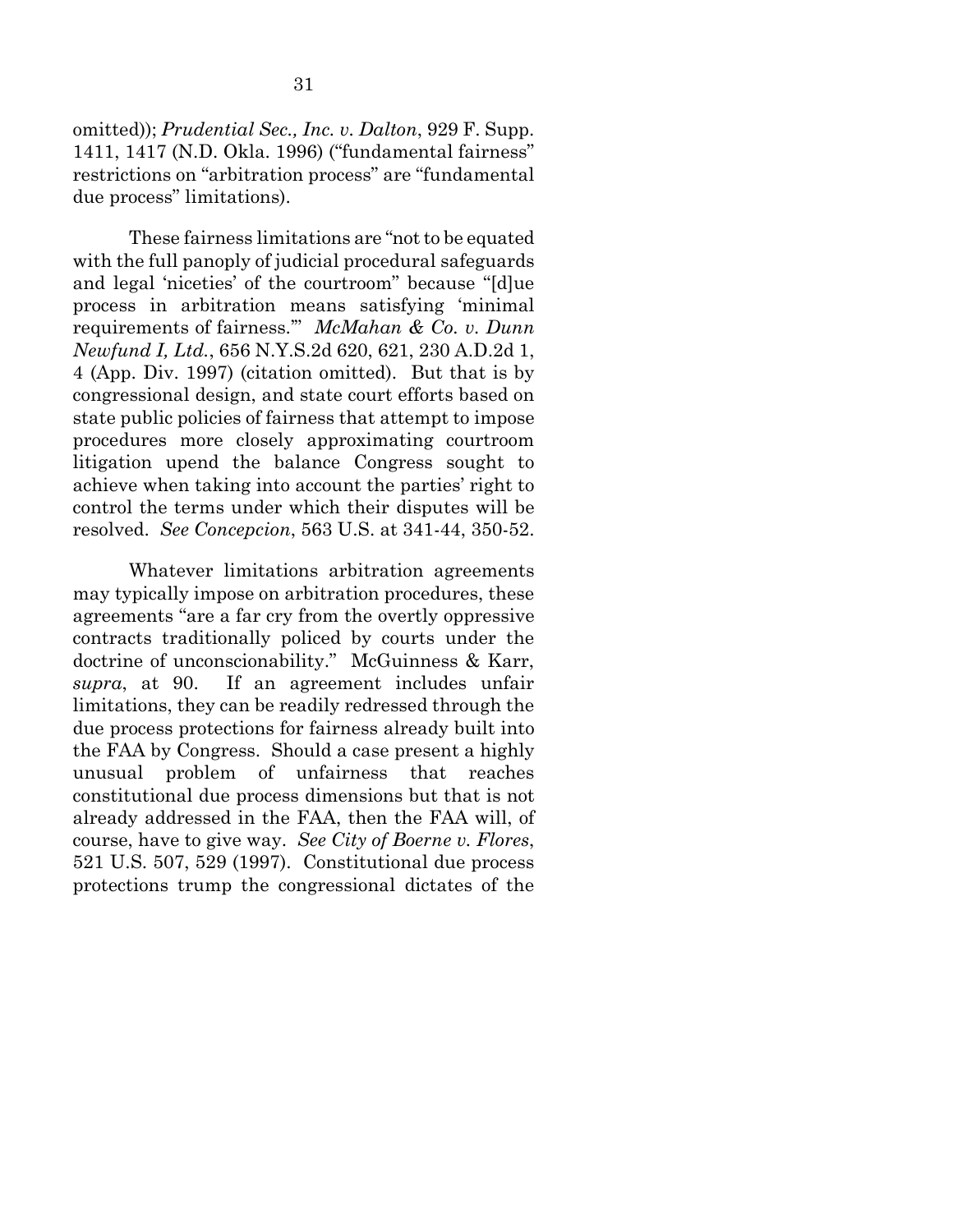FAA. And a body of due process jurisprudence exists for courts to draw upon in ascertaining whether a party has been deprived of adequate notice and an opportunity to be heard. If such a deprivation has not occurred, however, state courts may not refuse to enforce arbitration agreements under a substantive unconscionability standard predicated on subjective state policy judgments about fairness, however formulated.

### **III. THE SEVERABILITY RULE CALIFORNIA COURTS APPLY TO ARBITRATION AGREEMENTS IS PREEMPTED UNDER THE FAA.**

Even if this Court were to limit its focus in this case to determining whether the severability principle applied by the Ninth Circuit is preempted by the FAA, it should still reverse the opinion below because California's arbitration-specific severability rule disproportionately invalidates arbitration agreements.

In *Armendariz*, 24 Cal. 4th at 124, 6 P.3d at 696- 97, the California Supreme Court held that where "the arbitration agreement contains more than one unlawful provision," that inherently "indicate[s] a systematic effort to impose arbitration on an employee not simply as an alternative to litigation, but as an inferior forum that works to the employer's advantage." The California Supreme Court further held that, in that circumstance, a court may refuse to sever the unconscionable provisions on the ground that the entire arbitration agreement is "permeated by an unlawful purpose." *Id.,* 6 P.3d at 697.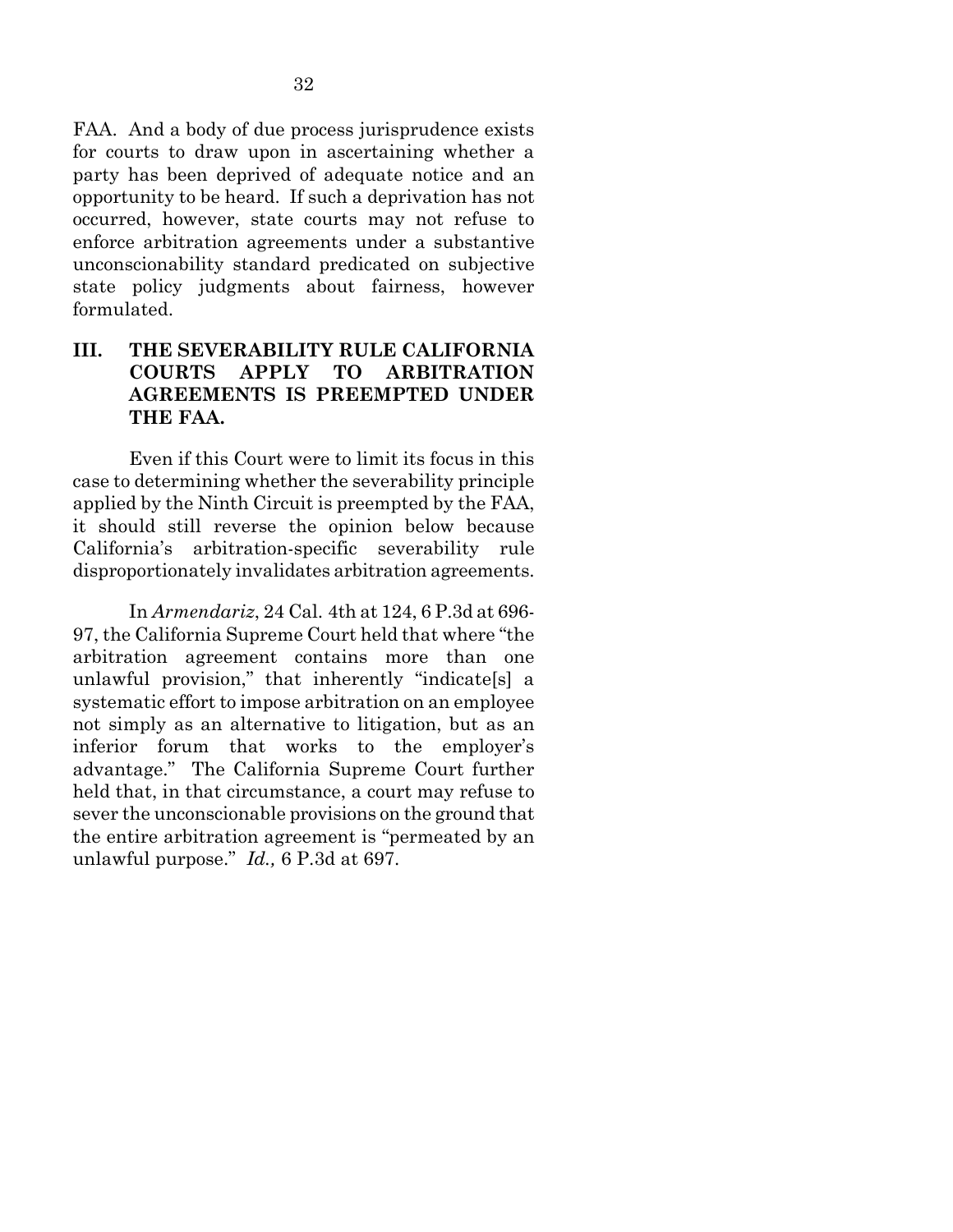<span id="page-42-4"></span><span id="page-42-3"></span>Ever since *Armendariz*, California courts have applied this arbitration-specific severability rule in a mechanical way to disfavor arbitration agreements. *See, e.g.*, *Pinela*, 238 Cal. App. 4th at 256, 190 Cal. Rptr. 3d at 183-84 (stating severance is appropriate "where only one clause in an arbitration agreement [is] found to be substantively unconscionable," but refusing to sever where "multiple provisions" were found unconscionable); *Trivedi v. Curexo Tech. Corp.*, 189 Cal. App. 4th 387, 398, 116 Cal. Rptr. 3d 804, 812-13 (2010) (following *Armendariz* in refusing to sever multiple unconscionable provisions in arbitration agreement because that is "a circumstance considered by [the California] Supreme Court to 'permeate' the agreement with unconscionability"); *Fitz v. NCR Corp.*, 118 Cal. App. 4th 702, 726, 13 Cal. Rptr. 3d 88, 106 (2004) (refusing to sever multiple unconscionable arbitration provisions, holding "[i]n *Armendariz* the California Supreme Court held that more than one unlawful provision in an arbitration agreement weighs against severance").

<span id="page-42-2"></span><span id="page-42-1"></span><span id="page-42-0"></span>By contrast, California courts have not applied any presumption against severance outside the context of arbitration agreements. Indeed, with nonarbitration contracts, "California cases take a very liberal view of severability, enforcing valid parts of an apparently indivisible contract where the interests of justice or the policy of the law would be furthered." *In re Marriage of Facter*, 212 Cal. App. 4th 967, 987, 152 Cal. Rptr. 3d 79, 95 (2013) (citation omitted); *see also Marathon Entm't, Inc. v. Blasi*, 42 Cal. 4th 974, 996-98, 174 P.3d 741, 743-44 (2008) (applying more liberal approach to sever unlawful provisions of non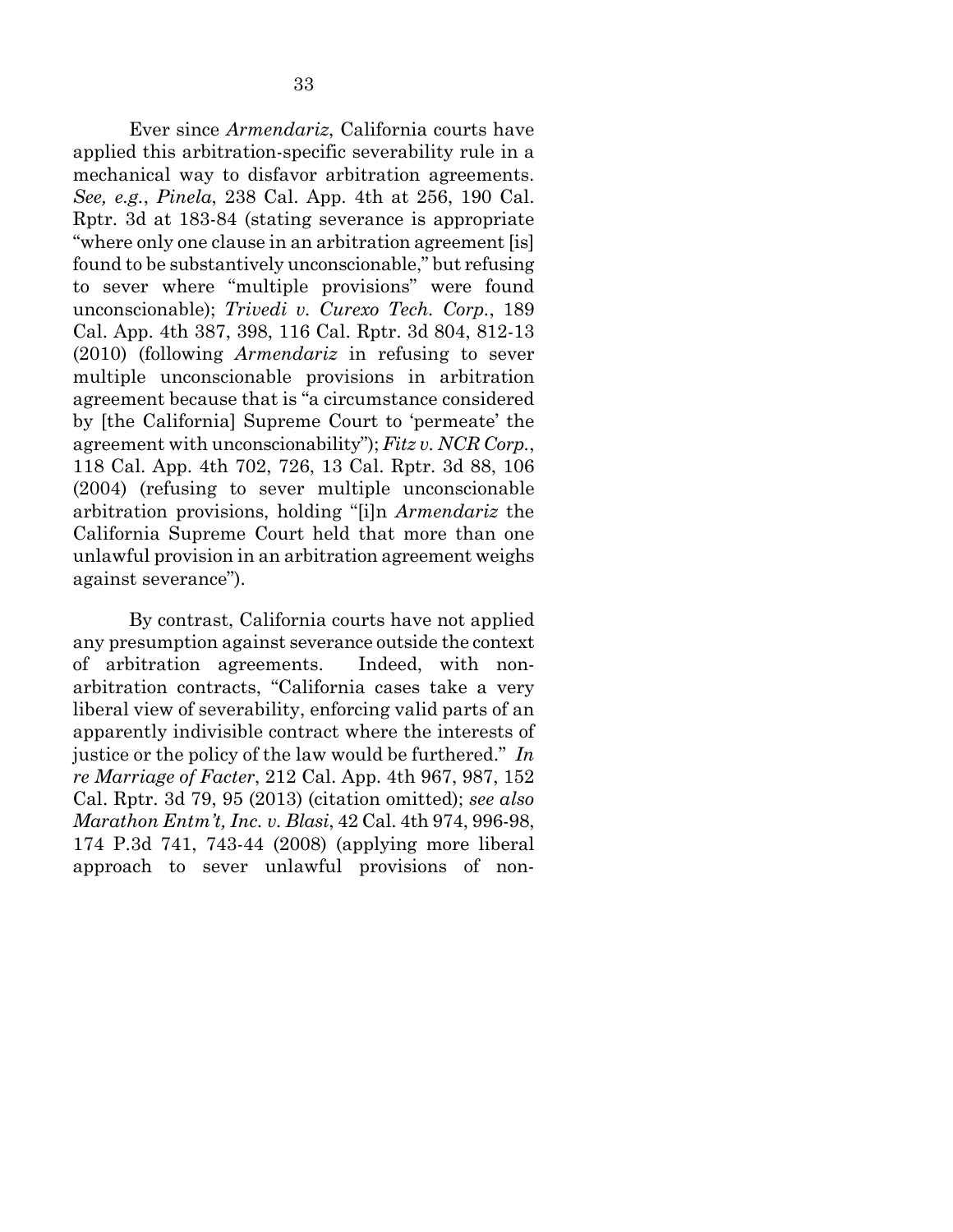arbitration contract). The presumption in favor of severance is particularly strong where a contract (like the arbitration agreement here) contains a severability clause, which "evidence[s] the parties' intent that, to the extent possible, the valid provisions of the contracts be given effect, even if some provision is found to be invalid or unlawful." *Facter*, 212 Cal. App. 4th at 985, 152 Cal. Rptr. 3d at 94 (citation omitted).

<span id="page-43-0"></span>In short, California law applies a de facto presumption *against* severance to arbitration agreements that contain multiple unconscionable provisions but a de facto presumption *in favor of* severance to non-arbitration contracts containing multiple unconscionable provisions. The California severability doctrine thus disproportionately burdens arbitration agreements and is therefore preempted by the FAA. *See Concepcion*, 563 U.S. at 341-42.

───────◆ ──────